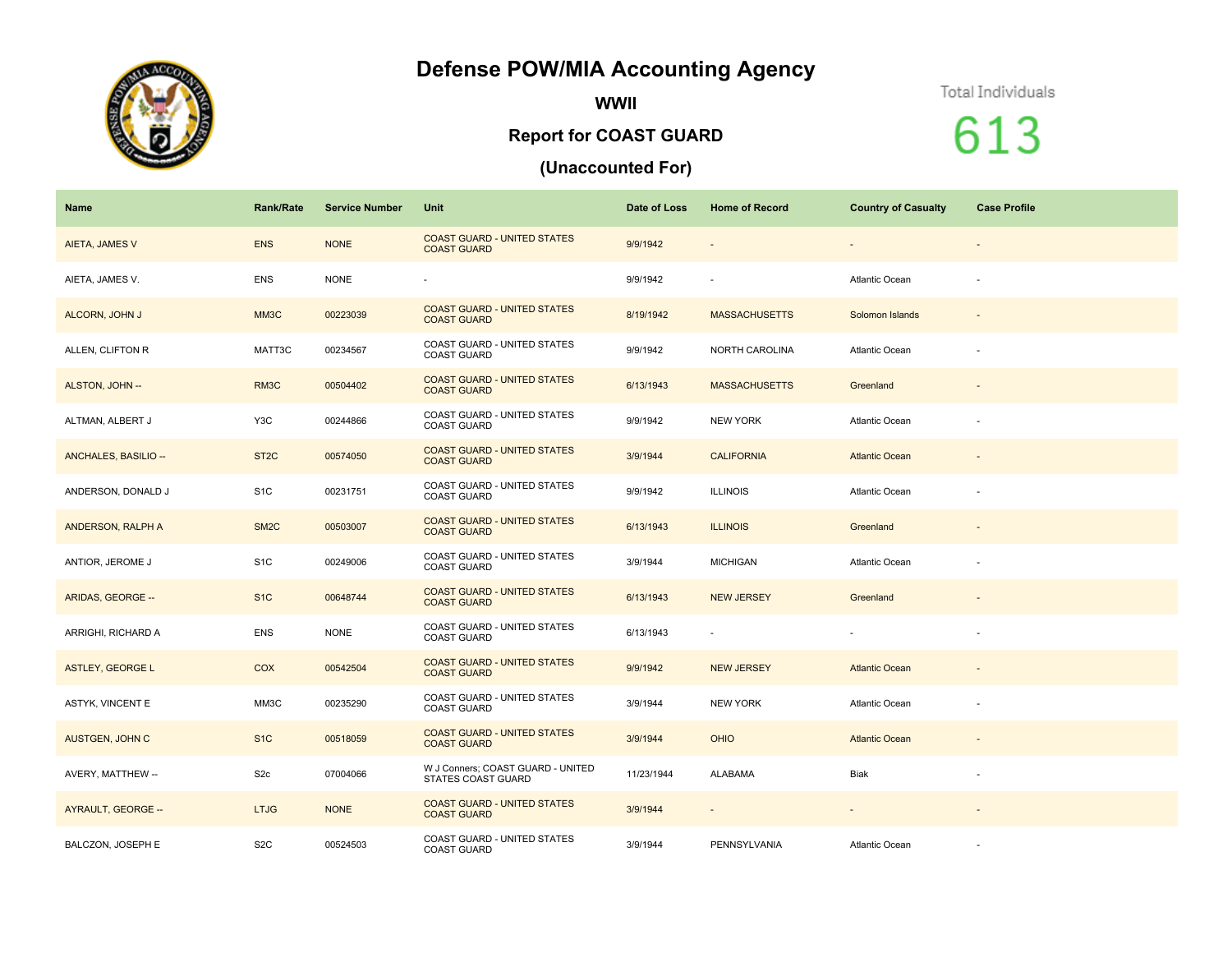| Name                      | <b>Rank/Rate</b>  | <b>Service Number</b> | Unit                                                                                  | Date of Loss | <b>Home of Record</b> | <b>Country of Casualty</b> | <b>Case Profile</b>      |
|---------------------------|-------------------|-----------------------|---------------------------------------------------------------------------------------|--------------|-----------------------|----------------------------|--------------------------|
| <b>BALDWIN, LESLIE E</b>  | S <sub>1</sub> C  | 00574412              | <b>COAST GUARD - UNITED STATES</b><br><b>COAST GUARD</b>                              | 4/12/1944    | <b>CALIFORNIA</b>     | <b>NEW GUINEA</b>          |                          |
| <b>BALLENGER, CLYDE E</b> | BM <sub>2</sub> C | 00220823              | COAST GUARD - UNITED STATES<br><b>COAST GUARD</b>                                     | 3/9/1944     | NORTH CAROLINA        | Atlantic Ocean             |                          |
| <b>BARAM, HARRY --</b>    | S <sub>1</sub> C  | 00504536              | <b>COAST GUARD - UNITED STATES</b><br><b>COAST GUARD</b>                              | 12/17/1942   | <b>MASSACHUSETTS</b>  | <b>Belle Isle Straits</b>  | $\overline{\phantom{a}}$ |
| <b>BARRICK, RALPH V</b>   | EM1C              | 00222147              | COAST GUARD - UNITED STATES<br><b>COAST GUARD</b>                                     | 4/8/1945     | <b>OKLAHOMA</b>       | Cape Hatteras              |                          |
| <b>BATHS, WILLIAM --</b>  | Y <sub>2</sub> C  | 00503049              | <b>COAST GUARD - UNITED STATES</b><br><b>COAST GUARD</b>                              | 6/13/1943    | <b>ILLINOIS</b>       | Greenland                  |                          |
| BAUER, NORMAN M D         | WT2C              | 00203404              | COAST GUARD - UNITED STATES<br><b>COAST GUARD</b>                                     | 6/13/1943    | <b>ILLINOIS</b>       | Greenland                  |                          |
| <b>BAUER, RODERICK J</b>  | <b>CBM</b>        | 00229096              | CGC BEDLOE; COAST GUARD - UNITED<br><b>STATES COAST GUARD</b>                         | 9/14/1944    | <b>MICHIGAN</b>       | <b>Cape Hatteras</b>       |                          |
| BAUERSFELD, PAUL M        | <b>ENS</b>        | <b>NONE</b>           | COAST GUARD - UNITED STATES<br><b>COAST GUARD</b>                                     | 9/9/1942     |                       |                            |                          |
| <b>BECKER, WILLIAM F</b>  | QM3C              | 00563103              | <b>COAST GUARD - UNITED STATES</b><br><b>COAST GUARD</b>                              | 3/9/1944     | <b>PENNSYLVANIA</b>   | <b>Atlantic Ocean</b>      |                          |
| BELL, JOHN D              | S <sub>2</sub> C  | 00517228              | COAST GUARD - UNITED STATES<br><b>COAST GUARD</b>                                     | 3/9/1944     | OHIO                  | <b>Atlantic Ocean</b>      |                          |
| <b>BELLI, JOSEPH B</b>    | <b>CY</b>         | 00505420              | <b>USAT Dorchester</b><br><b>COAST GUARD - UNITED STATES</b><br><b>COAST GUARD</b>    | 2/3/1943     | <b>NEW JERSEY</b>     | Greenland                  |                          |
| BENASH, CHESTER --        | SC <sub>2</sub> C | 00540475              | COAST GUARD - UNITED STATES<br><b>COAST GUARD</b>                                     | 12/17/1942   | <b>NEW JERSEY</b>     | <b>Belle Isle Straits</b>  |                          |
| BETHEA, EDWARD T          | S <sub>1</sub> C  | 00502162              | <b>COAST GUARD - UNITED STATES</b><br><b>COAST GUARD</b>                              | 10/14/1942   | <b>MISSISSIPPI</b>    | <b>Cabot Straits</b>       |                          |
| BIGGS, MELVIN G           | S <sub>2</sub> C  | 00533733              | COAST GUARD - UNITED STATES<br>COAST GUARD                                            | 6/13/1943    | COLORADO              | Greenland                  | ä,                       |
| <b>BILLETT, JOSEPH P</b>  | EM2C              | 00544475              | <b>COAST GUARD - UNITED STATES</b><br><b>COAST GUARD</b>                              | 3/9/1944     | <b>WISCONSIN</b>      | <b>Atlantic Ocean</b>      |                          |
| BIOTTI, DAVID C           | F <sub>1</sub> C  | 00568271              | COAST GUARD - UNITED STATES<br><b>COAST GUARD</b>                                     | 3/9/1944     | <b>MICHIGAN</b>       | Atlantic Ocean             |                          |
| <b>BISSETT, WILLIAM H</b> | S <sub>2</sub> C  | 00594176              | <b>COAST GUARD - UNITED STATES</b><br><b>COAST GUARD</b>                              | 3/9/1944     | <b>MASSACHUSETTS</b>  | <b>Atlantic Ocean</b>      |                          |
| BOBLITT, CLYDE A          | EM2C              | 00502891              | COAST GUARD - UNITED STATES<br><b>COAST GUARD</b>                                     | 3/9/1944     | <b>ILLINOIS</b>       | Atlantic Ocean             |                          |
| <b>BOLTON, ROBERT J</b>   | S <sub>2</sub> C  | 00622923              | <b>COAST GUARD - UNITED STATES</b><br><b>COAST GUARD</b>                              | 3/9/1944     | <b>MICHIGAN</b>       | <b>Atlantic Ocean</b>      |                          |
| BONHAM, MAX A             | MM1C              | 00205162              | COAST GUARD - UNITED STATES<br><b>COAST GUARD</b>                                     | 6/13/1943    | <b>MICHIGAN</b>       | Greenland                  |                          |
| <b>BOOTH, JULIAN C</b>    | F <sub>3</sub> C  | 00500489              | USCGC ALEXANDER HAMILTON; COAST<br><b>GUARD - UNITED STATES COAST</b><br><b>GUARD</b> | 1/29/1942    | <b>VIRGINIA</b>       | Iceland                    |                          |
| BORDOVSKY, GILBERT A      | WT2C              | 00241022              | COAST GUARD - UNITED STATES<br><b>COAST GUARD</b>                                     | 3/9/1944     | <b>TEXAS</b>          | Atlantic Ocean             |                          |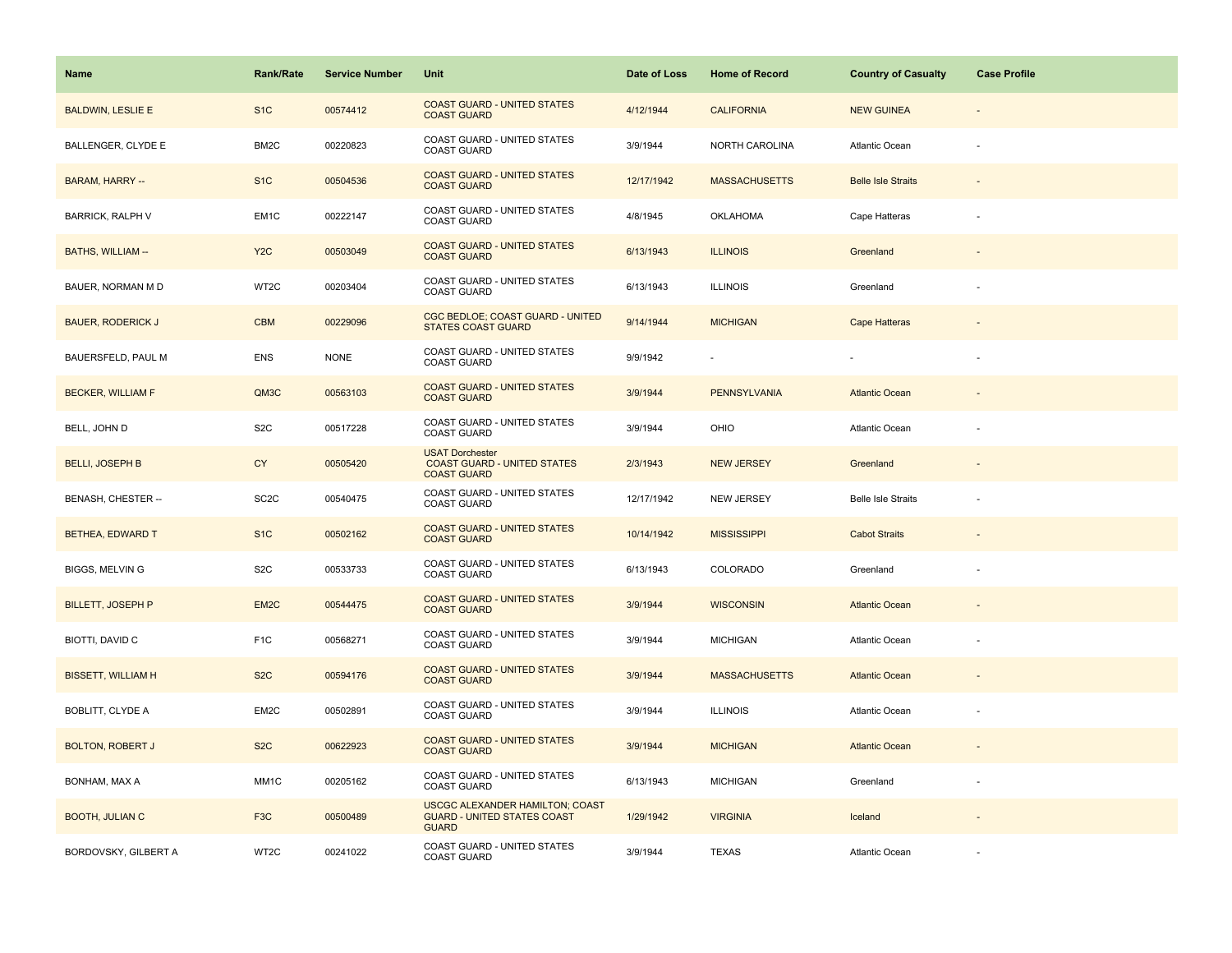| <b>Name</b>                  | <b>Rank/Rate</b>  | <b>Service Number</b> | Unit                                                                                         | Date of Loss | <b>Home of Record</b>       | <b>Country of Casualty</b>            | <b>Case Profile</b> |
|------------------------------|-------------------|-----------------------|----------------------------------------------------------------------------------------------|--------------|-----------------------------|---------------------------------------|---------------------|
| BOTTOMS, BENJAMIN AUTRELL    | RM <sub>1</sub>   | 200203                | <b>COAST GUARD - UNITED STATES</b><br><b>COAST GUARD</b>                                     | 11/29/1942   | <b>MASSACHUSETTS</b>        | Greenland                             |                     |
| BOUTON, FRANK D              | BM1C              | 00238706              | COAST GUARD - UNITED STATES<br><b>COAST GUARD</b>                                            | 8/29/1945    | <b>CALIFORNIA</b>           | Pacific Ocean: North<br>American Area |                     |
| <b>BOYCE, ROGER WILLMONT</b> | S <sub>2</sub> C  | 00255233              | <b>COAST GUARD - UNITED STATES</b><br><b>COAST GUARD</b>                                     | 6/16/1946    | <b>MASSACHUSETTS</b>        | PHILIPPINE ISLANDS                    | $\Box$              |
| BRACKNELL, HUEY L            | MOMM1C            | 00568345              | <b>COAST GUARD - UNITED STATES</b><br><b>COAST GUARD</b>                                     | 3/9/1944     | <b>MICHIGAN</b>             | Atlantic Ocean                        |                     |
| <b>BRADBERRY, ROBERT C</b>   | <b>COX</b>        | 00220832              | <b>COAST GUARD - UNITED STATES</b><br><b>COAST GUARD</b>                                     | 9/9/1942     | <b>WEST VIRGINIA</b>        | <b>Atlantic Ocean</b>                 |                     |
| BRADLEY, CHARLES F           | GM1C              | 00548564              | <b>COAST GUARD - UNITED STATES</b><br><b>COAST GUARD</b>                                     | 3/9/1944     | <b>DISTRICT OF COLUMBIA</b> | Atlantic Ocean                        |                     |
| <b>BRATU, CECIL V</b>        | RM3C              | 00500756              | <b>COAST GUARD - UNITED STATES</b><br><b>COAST GUARD</b>                                     | 4/3/1942     | <b>MISSISSIPPI</b>          | <b>Atlantic Ocean</b>                 |                     |
| BREEDLOVE, ROBERT L          | <b>CMM</b>        | 00217793              | COAST GUARD - UNITED STATES<br><b>COAST GUARD</b>                                            | 12/16/1943   | WASHINGTON                  | Alaska                                |                     |
| <b>BREIMO, ELMER O</b>       | S <sub>1</sub> C  | 00536963              | <b>COAST GUARD - UNITED STATES</b><br><b>COAST GUARD</b>                                     | 9/21/1943    | <b>OREGON</b>               | Alaska                                |                     |
| BRESSLER, SEYMOUR --         | S <sub>2</sub> C  | 00505469              | COAST GUARD - UNITED STATES<br><b>COAST GUARD</b>                                            | 3/9/1944     | <b>NEW YORK</b>             | Atlantic Ocean                        |                     |
| <b>BRIGHTLY, HARRY G</b>     | <b>ENS</b>        | <b>NONE</b>           | <b>COAST GUARD - UNITED STATES</b><br><b>COAST GUARD</b>                                     | 5/1/1943     |                             | Newfoundland                          |                     |
| <b>BROOKS, CHARLES L</b>     | COX               | 00571037              | COAST GUARD - UNITED STATES<br><b>COAST GUARD</b>                                            | 11/23/1944   | <b>NEW YORK</b>             | Alaska                                |                     |
| <b>BROOKS, LIVINGSTON W</b>  | WT <sub>2</sub> C | 00227034              | <b>USCGC ALEXANDER HAMILTON; COAST</b><br><b>GUARD - UNITED STATES COAST</b><br><b>GUARD</b> | 1/29/1942    | <b>NORTH CAROLINA</b>       | Iceland                               |                     |
| BROWN, OREN E                | SOM3C             | 00503067              | COAST GUARD - UNITED STATES<br><b>COAST GUARD</b>                                            | 6/13/1943    | <b>INDIANA</b>              | Greenland                             | ÷,                  |
| <b>BROWN, SHIRLEY --</b>     | S <sub>1</sub> C  | 00572549              | <b>COAST GUARD - UNITED STATES</b><br><b>COAST GUARD</b>                                     | 3/9/1944     | <b>IOWA</b>                 | <b>Atlantic Ocean</b>                 |                     |
| BRUCKNER, IRVING L           | WT2C              | 00505235              | COAST GUARD - UNITED STATES<br><b>COAST GUARD</b>                                            | 9/9/1942     | <b>NEW YORK</b>             | Atlantic Ocean                        |                     |
| <b>BRYAN, FRANCIS R</b>      | <b>CBM</b>        | 00101429              | <b>COAST GUARD - UNITED STATES</b><br><b>COAST GUARD</b>                                     | 2/13/1946    | <b>MASSACHUSETTS</b>        | <b>Atlantic Ocean</b>                 |                     |
| BRYAN, HERMAN A              | AS                | 00552474              | COAST GUARD - UNITED STATES<br><b>COAST GUARD</b>                                            | 9/9/1942     | <b>MASSACHUSETTS</b>        | Atlantic Ocean                        |                     |
| <b>BUDDENHAGEN, RAY H</b>    | MM <sub>2</sub> C | 00545018              | <b>COAST GUARD - UNITED STATES</b><br><b>COAST GUARD</b>                                     | 6/13/1943    | <b>WISCONSIN</b>            | Greenland                             |                     |
| BUERDSELL, JOSEPH D          | SK <sub>2</sub> C | 00552527              | <b>USAT Dorchester</b><br>COAST GUARD - UNITED STATES<br><b>COAST GUARD</b>                  | 2/3/1943     | RHODE ISLAND                | Greenland                             |                     |
| <b>BUKES, TED S</b>          | RM3C              | 00251407              | <b>COAST GUARD - UNITED STATES</b><br><b>COAST GUARD</b>                                     | 6/13/1943    | <b>PENNSYLVANIA</b>         | Greenland                             |                     |
| BURDEN, ALVIN B              | QM3C              | 00512170              | COAST GUARD - UNITED STATES<br><b>COAST GUARD</b>                                            | 9/9/1942     | OHIO                        | Atlantic Ocean                        |                     |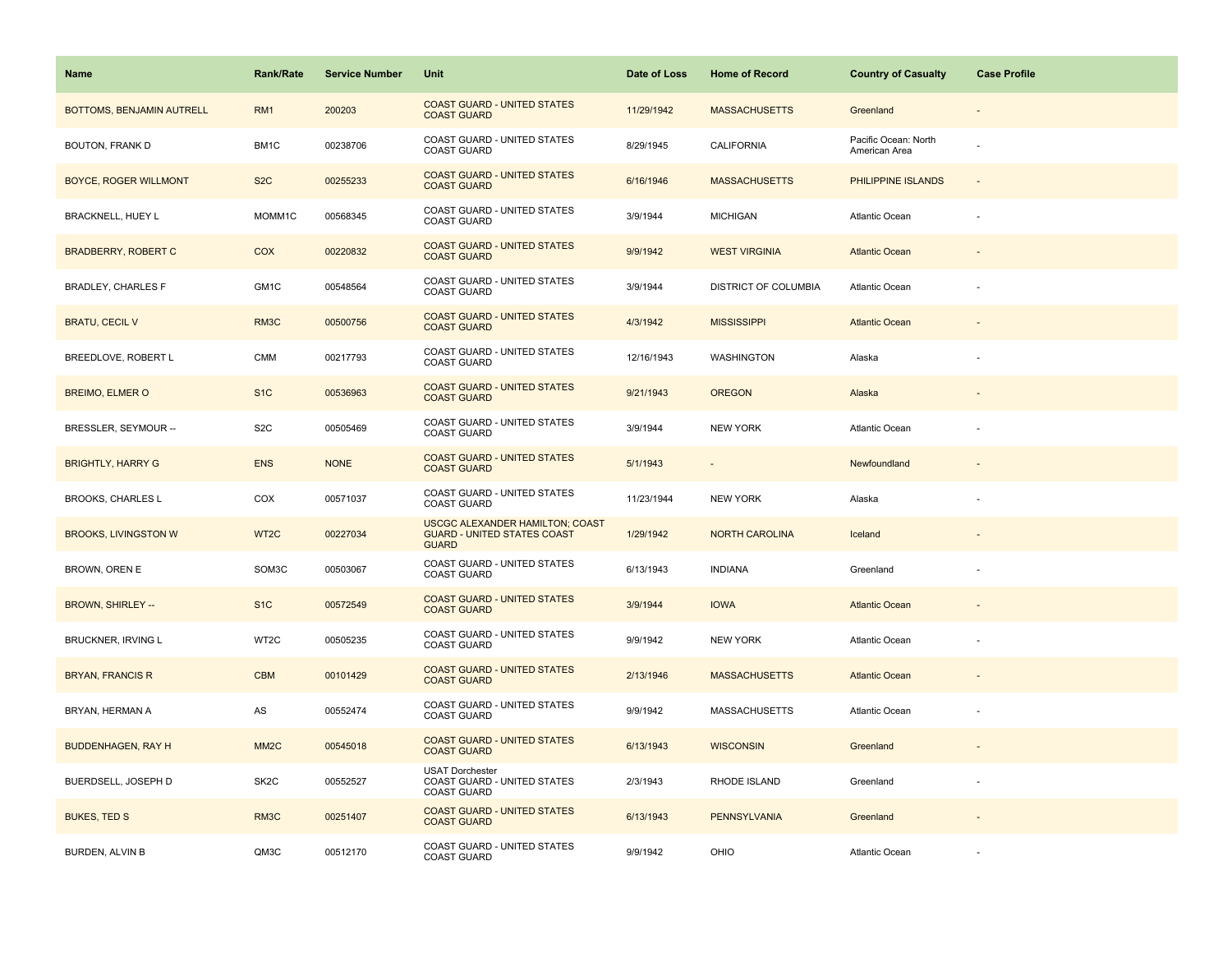| <b>Name</b>                   | <b>Rank/Rate</b>  | <b>Service Number</b> | Unit                                                               | Date of Loss | <b>Home of Record</b>                      | <b>Country of Casualty</b>            | <b>Case Profile</b>      |
|-------------------------------|-------------------|-----------------------|--------------------------------------------------------------------|--------------|--------------------------------------------|---------------------------------------|--------------------------|
| <b>BURKE, ROBERT W</b>        | S <sub>2</sub> C  | 00244081              | <b>USCGC NORTHLAND; COAST GUARD -</b><br>UNITED STATES COAST GUARD | 12/18/1942   | <b>MASSACHUSETTS</b>                       | ** Documentation Errors               |                          |
| BURNS, JOSEPH M               | <b>CMM</b>        | 00101554              | <b>COAST GUARD - UNITED STATES</b><br><b>COAST GUARD</b>           | 10/14/1942   | <b>MASSACHUSETTS</b>                       | <b>Cabot Straits</b>                  |                          |
| <b>BURNS, THOMAS F</b>        | SM <sub>2</sub> C | 00503043              | <b>COAST GUARD - UNITED STATES</b><br><b>COAST GUARD</b>           | 6/13/1943    | <b>ILLINOIS</b>                            | Greenland                             | $\overline{\phantom{a}}$ |
| BUSEY, JAMES ARTHUR           | F <sub>1</sub> C  | 00020257              | USS LEOPOLD                                                        | 3/9/1944     | <b>WASHINGTON, DISTRICT</b><br>OF COLUMBIA | Atlantic Ocean                        |                          |
| <b>BUSTARD, CHRISTOPHER C</b> | <b>CMM</b>        | 00116159              | <b>COAST GUARD - UNITED STATES</b><br><b>COAST GUARD</b>           | 9/9/1942     | <b>PENNSYLVANIA</b>                        | <b>Atlantic Ocean</b>                 |                          |
| BUTLER, JOHN J                | F <sub>1</sub> C  | 00552556              | COAST GUARD - UNITED STATES<br><b>COAST GUARD</b>                  | 9/9/1942     | MASSACHUSETTS                              | Atlantic Ocean                        |                          |
| BUTLER, RALPH WILBURN         | <b>LTJG</b>       | O-200729              | <b>COAST GUARD - UNITED STATES</b><br><b>COAST GUARD</b>           | 8/7/1946     | <b>CALIFORNIA</b>                          | Pacific Ocean: North<br>American Area |                          |
| BYKOWSKI, RAYMOND J           | COX               | 00203391              | COAST GUARD - UNITED STATES<br><b>COAST GUARD</b>                  | 6/13/1943    | <b>WISCONSIN</b>                           | Greenland                             |                          |
| CALDERON, JOAQUIN --          | SC <sub>1</sub> C | 00110860              | <b>COAST GUARD - UNITED STATES</b><br><b>COAST GUARD</b>           | 3/27/1942    | <b>ILLINOIS</b>                            | <b>Atlantic Ocean</b>                 |                          |
| CALL, NORMAN DANA             | <b>LTJG</b>       | <b>NONE</b>           | CGC JACKSON; COAST GUARD - UNITED<br><b>STATES COAST GUARD</b>     | 9/14/1944    |                                            |                                       |                          |
| <b>CAMERON, JOHN D</b>        | <b>ENS</b>        | <b>NONE</b>           | <b>COAST GUARD - UNITED STATES</b><br><b>COAST GUARD</b>           | 6/13/1943    | $\overline{\phantom{a}}$                   |                                       |                          |
| CANFIELD, CECIL S             | <b>CMM</b>        | 00101718              | COAST GUARD - UNITED STATES<br><b>COAST GUARD</b>                  | 9/9/1942     | <b>MICHIGAN</b>                            | Atlantic Ocean                        |                          |
| <b>CANTINE, RICHARD L</b>     | S <sub>2</sub> C  | 00608051              | <b>COAST GUARD - UNITED STATES</b><br><b>COAST GUARD</b>           | 3/9/1944     | <b>MICHIGAN</b>                            | <b>Atlantic Ocean</b>                 |                          |
| CARBON, FRANK A               | SK <sub>1</sub> C | 00502986              | COAST GUARD - UNITED STATES<br><b>COAST GUARD</b>                  | 3/9/1944     | <b>DISTRICT OF COLUMBIA</b>                | <b>Atlantic Ocean</b>                 |                          |
| CARD, JAMES F                 | F <sub>2</sub> C  | 00617373              | <b>COAST GUARD - UNITED STATES</b><br><b>COAST GUARD</b>           | 6/13/1943    | <b>MASSACHUSETTS</b>                       | Greenland                             |                          |
| CARSON, ROBERT K              | SC <sub>3</sub> C | 00634623              | COAST GUARD - UNITED STATES<br><b>COAST GUARD</b>                  | 1/22/1945    | ARIZONA                                    | Hawaiian Islands                      |                          |
| CATALONI, ANGELO --           | S <sub>1</sub> C  | 03005020              | USS MENGES (DE 320); COAST GUARD -<br>UNITED STATES COAST GUARD    | 5/3/1944     | <b>MASSACHUSETTS</b>                       | <b>** Documentation Errors</b>        | $\overline{\phantom{a}}$ |
| CATTELL, CLARENCE A           | S <sub>2</sub> C  | 00230919              | COAST GUARD - UNITED STATES<br><b>COAST GUARD</b>                  | 12/17/1942   | <b>IOWA</b>                                | <b>Belle Isle Straits</b>             |                          |
| <b>CHAPLEAU, EUGENE G</b>     | S <sub>1</sub> C  | 00503034              | <b>COAST GUARD - UNITED STATES</b><br><b>COAST GUARD</b>           | 6/13/1943    | <b>WISCONSIN</b>                           | Greenland                             |                          |
| CHAPMAN, LYLE T               | S <sub>1</sub> C  | 00288456              | COAST GUARD - UNITED STATES<br><b>COAST GUARD</b>                  | 6/13/1943    | <b>MISSOURI</b>                            | Greenland                             |                          |
| <b>CHRISTENSEN, MJ</b>        | MM <sub>2</sub> C | 00534017              | <b>COAST GUARD - UNITED STATES</b><br><b>COAST GUARD</b>           | 7/14/1945    | <b>SOUTH DAKOTA</b>                        |                                       |                          |
| CHRISTENSON, CLARENCE E       | BM <sub>2</sub> C | 00203286              | COAST GUARD - UNITED STATES<br><b>COAST GUARD</b>                  | 6/13/1943    | <b>WISCONSIN</b>                           | Greenland                             |                          |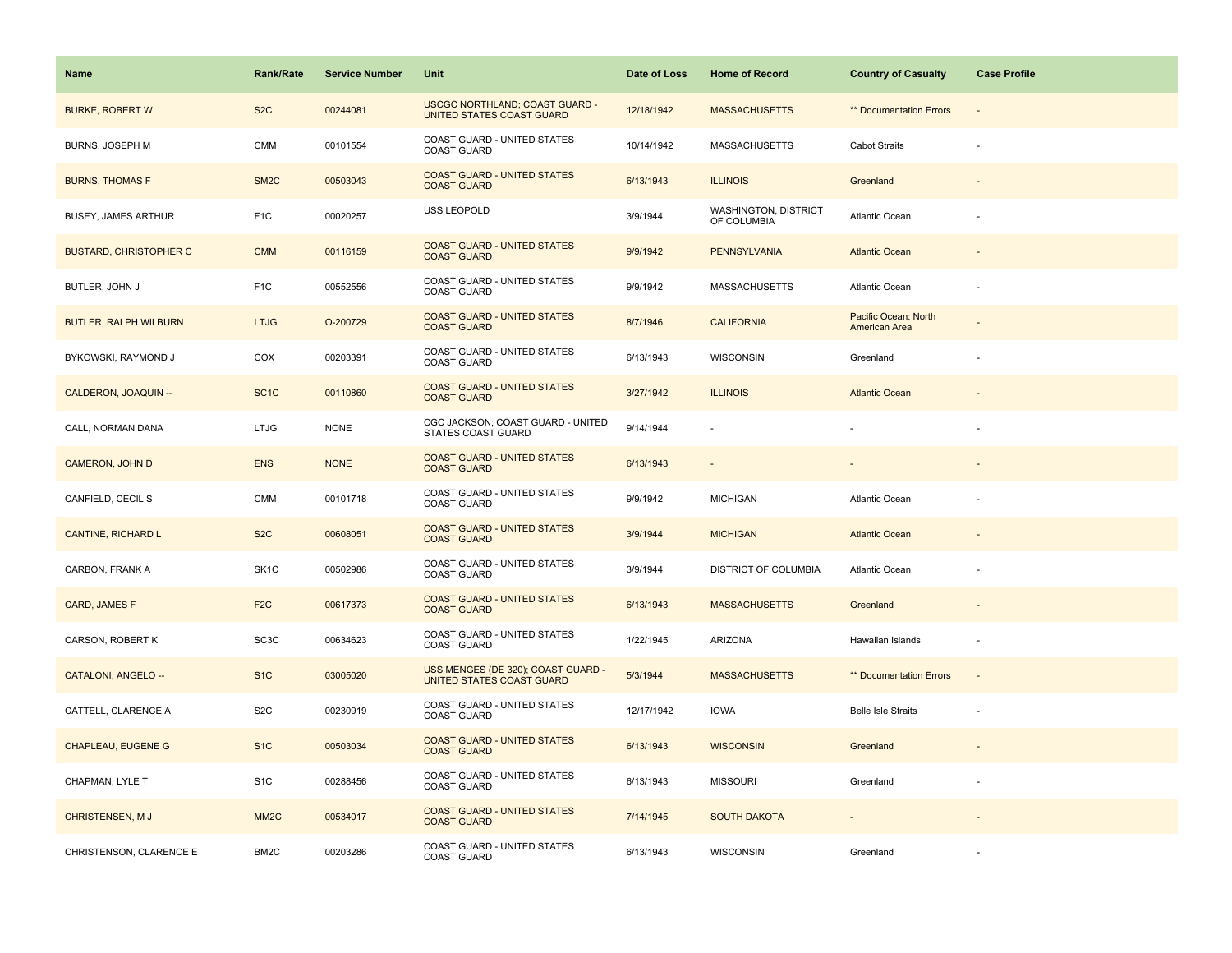| Name                      | <b>Rank/Rate</b>  | <b>Service Number</b> | Unit                                                                           | Date of Loss | <b>Home of Record</b>       | <b>Country of Casualty</b>     | <b>Case Profile</b>      |
|---------------------------|-------------------|-----------------------|--------------------------------------------------------------------------------|--------------|-----------------------------|--------------------------------|--------------------------|
| CHUDACOFF, SAM --         | Y <sub>3</sub> C  | 00507804              | <b>COAST GUARD - UNITED STATES</b><br><b>COAST GUARD</b>                       | 6/13/1943    | <b>WISCONSIN</b>            | Greenland                      |                          |
| CILO, JOHN --             | MM <sub>2</sub> C | 00505531              | COAST GUARD - UNITED STATES<br><b>COAST GUARD</b>                              | 6/13/1943    | <b>NEW JERSEY</b>           | Greenland                      |                          |
| <b>CLARK, ALFRED E</b>    | MM <sub>2</sub> C | 00528496              | <b>COAST GUARD - UNITED STATES</b><br><b>COAST GUARD</b>                       | 6/13/1943    | <b>INDIANA</b>              | Greenland                      | $\sim$                   |
| CLARK, HENRY B            | F <sub>3</sub> C  | 00550448              | COAST GUARD - UNITED STATES<br><b>COAST GUARD</b>                              | 9/9/1942     | <b>NEW JERSEY</b>           | <b>Atlantic Ocean</b>          |                          |
| <b>CLARK, HERMAN R</b>    | SOM2C             | 00232418              | <b>COAST GUARD - UNITED STATES</b><br><b>COAST GUARD</b>                       | 6/13/1943    | <b>OKLAHOMA</b>             | Greenland                      |                          |
| CLARK, JOHN W.            | COX               | 00552457              | COAST GUARD - UNITED STATES<br><b>COAST GUARD</b>                              | 9/9/1942     | <b>NEW HAMPSHIRE</b>        | Atlantic Ocean                 |                          |
| <b>CLARK, ROBERT J</b>    | LT.               | <b>NONE</b>           | <b>COAST GUARD - UNITED STATES</b><br><b>COAST GUARD</b>                       | 9/9/1942     |                             |                                |                          |
| CLARK, WILLIAM H          | MOMM2C            | 00569364              | COAST GUARD - UNITED STATES<br><b>COAST GUARD</b>                              | 4/9/1943     | OHIO                        | Atlantic Ocean                 |                          |
| <b>CLAUS, GERALD W</b>    | S <sub>2</sub> C  | 00524457              | <b>COAST GUARD - UNITED STATES</b><br><b>COAST GUARD</b>                       | 3/9/1944     | <b>PENNSYLVANIA</b>         | <b>Atlantic Ocean</b>          |                          |
| <b>CLEMENS, RICHARD G</b> | S <sub>1</sub> C  | 00622679              | COAST GUARD - UNITED STATES<br><b>COAST GUARD</b>                              | 4/13/1944    | <b>MICHIGAN</b>             | Atlantic Ocean                 |                          |
| <b>CLEMENTS, ROBERT W</b> | MOMM3C            | 00547964              | CGC BEDLOE; COAST GUARD - UNITED<br><b>STATES COAST GUARD</b>                  | 9/14/1944    | <b>DISTRICT OF COLUMBIA</b> | <b>Cape Hatteras</b>           |                          |
| COHEN, LEWIS --           | MOMM2C            | 00577076              | FS-255; COAST GUARD - UNITED<br>STATES COAST GUARD                             | 5/11/1945    | <b>NEW YORK</b>             | Philippine Islands             |                          |
| <b>COLE, WILLIAM B</b>    | LT.               | <b>NONE</b>           | <b>COAST GUARD - UNITED STATES</b><br><b>COAST GUARD</b>                       | 2/3/1945     |                             |                                |                          |
| COLER, CHARLES LEE        | <b>ENS</b>        | <b>NONE</b>           | COAST GUARD - UNITED STATES<br><b>COAST GUARD</b>                              | 8/7/1946     |                             |                                |                          |
| <b>CONDON, WILLIAM TJ</b> | MM <sub>2C</sub>  | 00542390              | CGC JACKSON; COAST GUARD - UNITED<br><b>STATES COAST GUARD</b>                 | 9/14/1944    | <b>NEW JERSEY</b>           | <b>** Documentation Errors</b> | $\overline{\phantom{a}}$ |
| CONE, BURTIS P            | LT.               | <b>NONE</b>           | COAST GUARD - UNITED STATES<br>COAST GUARD                                     | 3/9/1944     |                             |                                |                          |
| CONSTANTINE, VANGEL --    | S <sub>2</sub> C  | 07001884              | <b>COAST GUARD - UNITED STATES</b><br><b>COAST GUARD</b>                       | 9/17/1944    | <b>CONNECTICUT</b>          | <b>Atlantic Ocean</b>          |                          |
| COREY, WILLIAM H          | GM1C              | 00224094              | COAST GUARD - UNITED STATES<br><b>COAST GUARD</b>                              | 6/13/1943    | <b>NEW YORK</b>             | Greenland                      |                          |
| CORP, HENRY J             | BM <sub>2</sub> C | 00225773              | <b>COAST GUARD - UNITED STATES</b><br><b>COAST GUARD</b>                       | 3/9/1944     | <b>OHIO</b>                 | <b>Atlantic Ocean</b>          |                          |
| COSTIGAN, JAMES E         | WT1C              | 00208339              | USCGC ALEXANDER HAMILTON; COAST<br>GUARD - UNITED STATES COAST<br><b>GUARD</b> | 1/29/1942    | CALIFORNIA                  | Iceland                        |                          |
| <b>COSTNER, GEORGE ML</b> | <b>LTJG</b>       | <b>NONE</b>           | <b>COAST GUARD - UNITED STATES</b><br><b>COAST GUARD</b>                       | 3/20/1946    |                             |                                |                          |
| COTTREALL, HAROLD F       | S <sub>2</sub> C  | 00512801              | COAST GUARD - UNITED STATES<br><b>COAST GUARD</b>                              | 3/9/1944     | <b>NEW YORK</b>             | Atlantic Ocean                 |                          |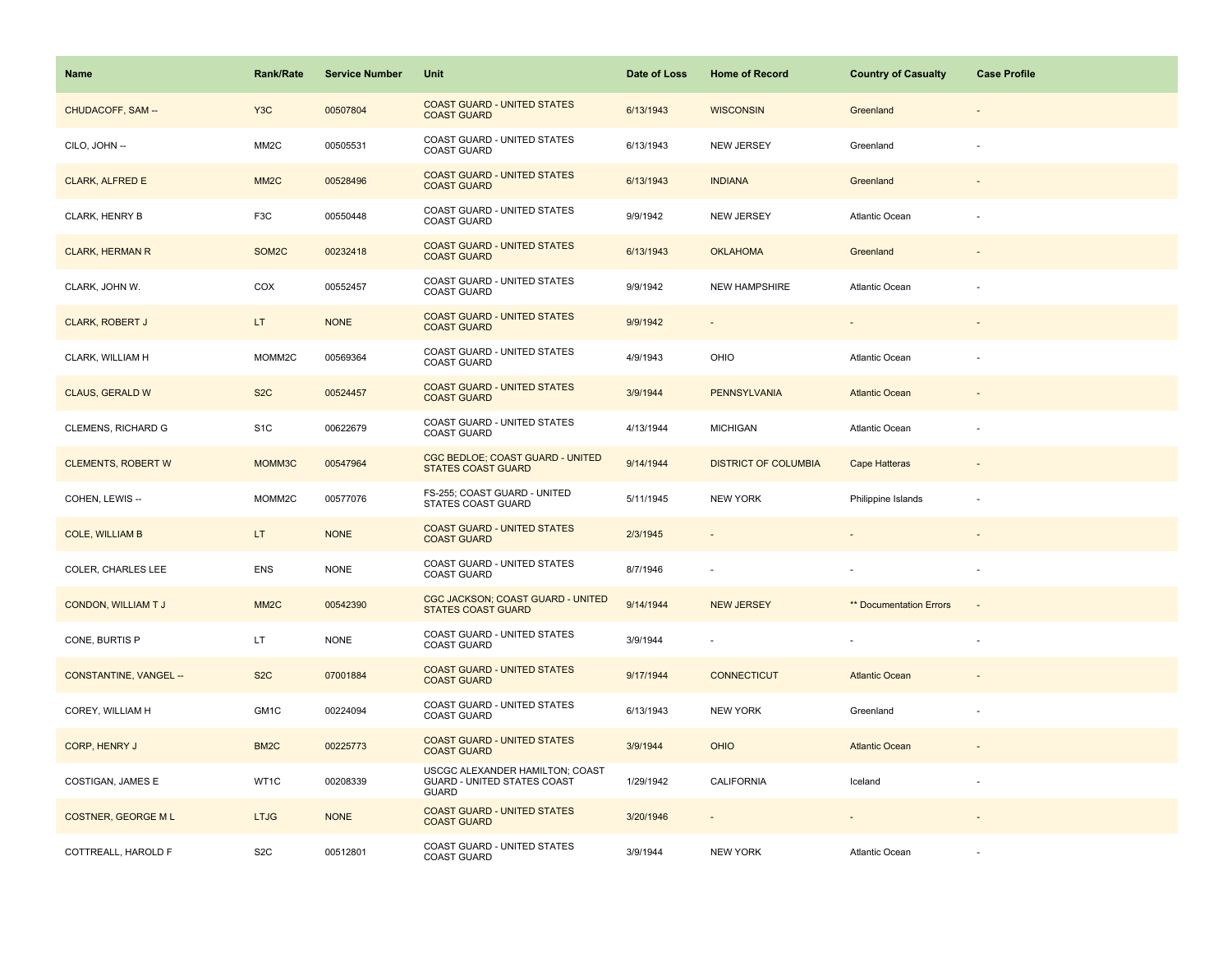| Name                       | <b>Rank/Rate</b>   | <b>Service Number</b> | Unit                                                                           | Date of Loss | <b>Home of Record</b> | <b>Country of Casualty</b> | <b>Case Profile</b>      |
|----------------------------|--------------------|-----------------------|--------------------------------------------------------------------------------|--------------|-----------------------|----------------------------|--------------------------|
| <b>COUNSELOR, LAYTON R</b> | <b>CMM</b>         | 00205031              | <b>COAST GUARD - UNITED STATES</b><br><b>COAST GUARD</b>                       | 6/13/1943    | <b>MICHIGAN</b>       | Greenland                  |                          |
| COURTNEY, PHILIP M         | AS                 | 00646732              | COAST GUARD - UNITED STATES<br><b>COAST GUARD</b>                              | 2/3/1943     | <b>NEW YORK</b>       | Greenland                  |                          |
| COVIELLO, MICHAEL J        | RM3C               | 00578076              | <b>COAST GUARD - UNITED STATES</b><br><b>COAST GUARD</b>                       | 3/9/1944     | <b>NEW YORK</b>       | <b>Atlantic Ocean</b>      |                          |
| COVINGTON, CECIL L         | Y3C                | 00200888              | USCGC ALEXANDER HAMILTON; COAST<br>GUARD - UNITED STATES COAST<br><b>GUARD</b> | 1/29/1942    | <b>MISSISSIPPI</b>    | Iceland                    |                          |
| <b>COVINGTON, ROBERT T</b> | MOMM1C             | 00612331              | <b>COAST GUARD - UNITED STATES</b><br><b>COAST GUARD</b>                       | 3/9/1944     | <b>LOUISIANA</b>      | <b>Atlantic Ocean</b>      |                          |
| CRANDALL, ROBERT F         | S <sub>1</sub> C   | 00505500              | <b>COAST GUARD - UNITED STATES</b><br><b>COAST GUARD</b>                       | 3/9/1944     | <b>NEW YORK</b>       | Atlantic Ocean             |                          |
| <b>CRONIN, WILLIAM S</b>   | <b>CY</b>          | 00521333              | <b>COAST GUARD - UNITED STATES</b><br><b>COAST GUARD</b>                       | 3/9/1944     | <b>NEW YORK</b>       | <b>Atlantic Ocean</b>      |                          |
| CROSWELL, LINDSAY F        | RM <sub>2</sub> C  | 00219761              | COAST GUARD - UNITED STATES<br><b>COAST GUARD</b>                              | 3/9/1944     | <b>HAWAII</b>         | Atlantic Ocean             |                          |
| <b>CROTEAU, JOSEPH J</b>   | S <sub>1</sub> C   | 00249204              | <b>COAST GUARD - UNITED STATES</b><br><b>COAST GUARD</b>                       | 3/9/1944     | <b>MICHIGAN</b>       | <b>Atlantic Ocean</b>      |                          |
| CULKIN, DANIEL F           | S <sub>2</sub> C   | 00649700              | COAST GUARD - UNITED STATES<br><b>COAST GUARD</b>                              | 3/9/1944     | <b>NEW YORK</b>       | Atlantic Ocean             |                          |
| <b>CULLEN, LAWRENCE F</b>  | PHM <sub>2</sub> C | 00618761              | CGC JACKSON; COAST GUARD - UNITED<br><b>STATES COAST GUARD</b>                 | 9/14/1944    | <b>MASSACHUSETTS</b>  | ** Documentation Errors    | $\overline{\phantom{a}}$ |
| CUNTAN, GEORGE --          | S <sub>1</sub> C   | 00684606              | CGC BEDLOE; COAST GUARD - UNITED<br>STATES COAST GUARD                         | 9/14/1944    | PENNSYLVANIA          | Cape Hatteras              |                          |
| <b>CURREY, FRANCIS P</b>   | SM3C               | 00524269              | <b>COAST GUARD - UNITED STATES</b><br><b>COAST GUARD</b>                       | 3/9/1944     | <b>NEW YORK</b>       | <b>Atlantic Ocean</b>      |                          |
| CZELUSNIAK, GEORGE J       | S <sub>1</sub> C   | 00553071              | COAST GUARD - UNITED STATES<br><b>COAST GUARD</b>                              | 6/13/1943    | <b>MASSACHUSETTS</b>  | Greenland                  | ÷,                       |
| DANIELSKI, JOHN --         | MOMM2C             | 00529483              | <b>COAST GUARD - UNITED STATES</b><br><b>COAST GUARD</b>                       | 3/9/1944     | <b>ILLINOIS</b>       | <b>Atlantic Ocean</b>      |                          |
| DAUPHIN, MAURICE L         | AS                 | 00552392              | COAST GUARD - UNITED STATES<br><b>COAST GUARD</b>                              | 9/9/1942     | <b>MASSACHUSETTS</b>  | Atlantic Ocean             |                          |
| DAVEY, WILLIAM J           | <b>SIC</b>         | 00568165              | <b>COAST GUARD - UNITED STATES</b><br><b>COAST GUARD</b>                       | 3/9/1944     | <b>MICHIGAN</b>       | <b>Atlantic Ocean</b>      |                          |
| DAVIS, DANIEL C            | <b>ENS</b>         | <b>NONE</b>           | COAST GUARD - UNITED STATES<br><b>COAST GUARD</b>                              | 6/13/1943    |                       |                            |                          |
| DAVIS, JAMES F             | <b>CY</b>          | 00522806              | <b>COAST GUARD - UNITED STATES</b><br><b>COAST GUARD</b>                       | 6/13/1943    | <b>MASSACHUSETTS</b>  | Greenland                  |                          |
| DAVIS, LEE WINTER          | F <sub>1</sub> C   | 00547386              | COAST GUARD - UNITED STATES<br><b>COAST GUARD</b>                              | 3/9/1944     | MARYLAND              | Atlantic Ocean             |                          |
| <b>DEATON, LAWRENCE T</b>  | S <sub>1</sub> C   | 00539964              | <b>COAST GUARD - UNITED STATES</b><br><b>COAST GUARD</b>                       | 3/9/1944     | <b>TEXAS</b>          | <b>Atlantic Ocean</b>      |                          |
| DELA ROI, EDWIN F          | BM <sub>2</sub> C  | 00230278              | USCGC JACKSON; COAST GUARD -<br>UNITED STATES COAST GUARD                      | 9/14/1944    | NEBRASKA              | Iceland                    |                          |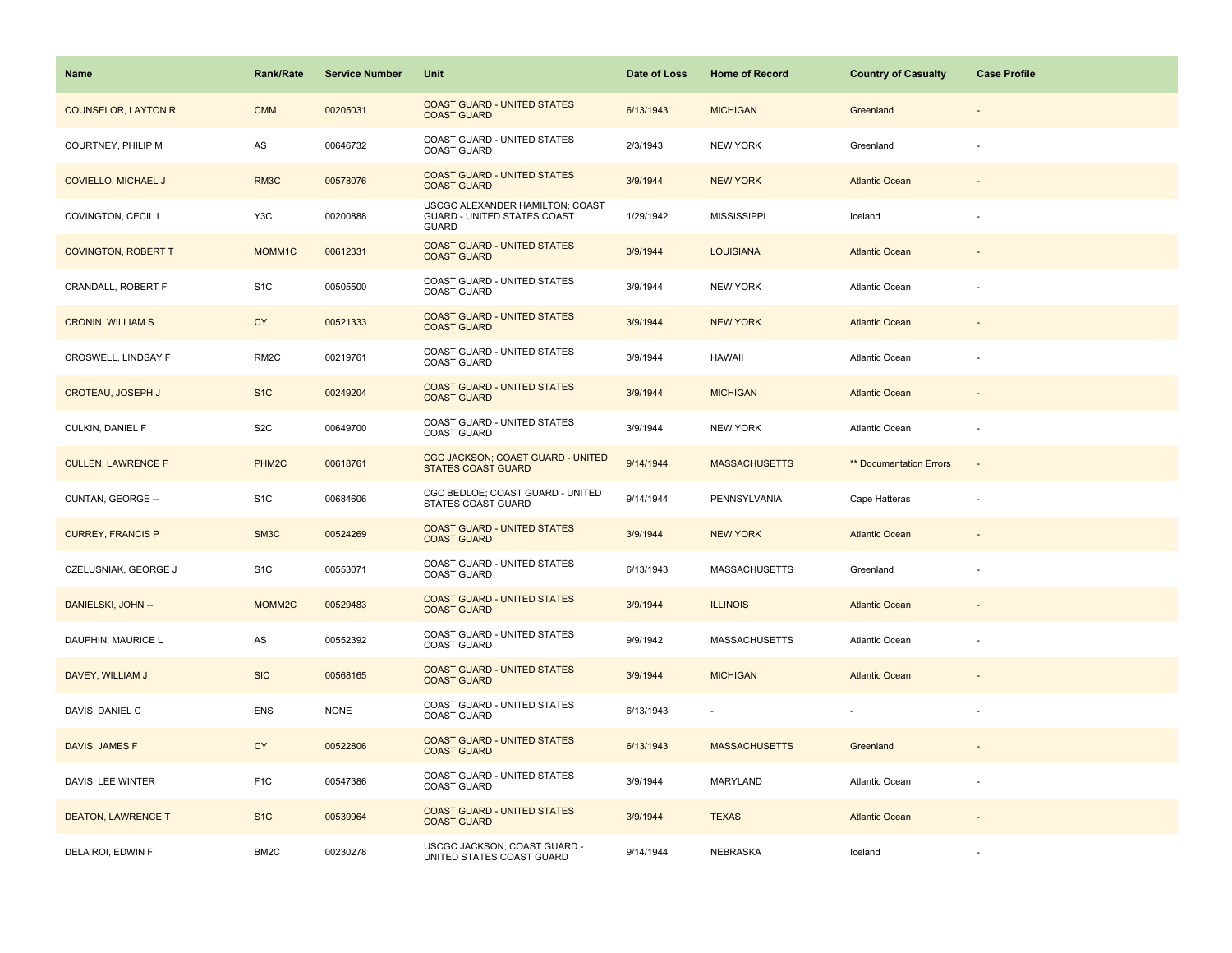| Name                       | <b>Rank/Rate</b>  | <b>Service Number</b> | Unit                                                                  | Date of Loss | <b>Home of Record</b>    | <b>Country of Casualty</b> | <b>Case Profile</b>      |
|----------------------------|-------------------|-----------------------|-----------------------------------------------------------------------|--------------|--------------------------|----------------------------|--------------------------|
| DELSART, LEONARD --        | RM <sub>1</sub> C | 00203807              | <b>COAST GUARD - UNITED STATES</b><br><b>COAST GUARD</b>              | 6/13/1943    | <b>WISCONSIN</b>         | Greenland                  |                          |
| DENNIS, HARRY S            | S <sub>1</sub> C  | 00661389              | COAST GUARD - UNITED STATES<br><b>COAST GUARD</b>                     | 9/30/1943    | NEW JERSEY               | Cape Hatteras              |                          |
| <b>DESILVER, CARROLL A</b> | F <sub>2</sub> C  | 00540983              | <b>COAST GUARD - UNITED STATES</b><br><b>COAST GUARD</b>              | 9/9/1942     | <b>MASSACHUSETTS</b>     | <b>Atlantic Ocean</b>      | $\overline{\phantom{a}}$ |
| DEXTER, NORMAN R           | S <sub>1</sub> C  | 00541060              | COAST GUARD - UNITED STATES<br><b>COAST GUARD</b>                     | 9/9/1942     | <b>MASSACHUSETTS</b>     | Atlantic Ocean             |                          |
| DEYAMPERT, WARREN T        | ST <sub>2</sub> C | 00234126              | <b>COAST GUARD - UNITED STATES</b><br><b>COAST GUARD</b>              | 6/13/1943    | <b>PENNSYLVANIA</b>      | Greenland                  |                          |
| DILUVIO, BARTOLO J         | F <sub>2</sub> C  | 00540534              | COAST GUARD - UNITED STATES<br><b>COAST GUARD</b>                     | 3/9/1944     | NEW YORK                 | Atlantic Ocean             |                          |
| DODGEN, PAUL C             | QM3C              | 00228453              | <b>COAST GUARD - UNITED STATES</b><br><b>COAST GUARD</b>              | 6/13/1943    | <b>MISSOURI</b>          | Greenland                  |                          |
| DOMANICK, GEORGE --        | F <sub>2</sub> C  | 00550132              | COAST GUARD - UNITED STATES<br><b>COAST GUARD</b>                     | 9/9/1942     | <b>NEW YORK</b>          | Atlantic Ocean             |                          |
| DONOHUE, LEO ED            | <b>COX</b>        | 00234448              | <b>COAST GUARD - UNITED STATES</b><br><b>COAST GUARD</b>              | 3/9/1944     | <b>PENNSYLVANIA</b>      | <b>Atlantic Ocean</b>      |                          |
| DOWNEY, JOHN V             | SC <sub>3</sub> C | 00239386              | COAST GUARD - UNITED STATES<br><b>COAST GUARD</b>                     | 9/9/1942     | RHODE ISLAND             | Atlantic Ocean             |                          |
| <b>DRAKE, LEE ALLEN</b>    | <b>CBM</b>        | 00585130              | <b>COAST GUARD - UNITED STATES</b><br><b>COAST GUARD</b>              | 2/9/1945     | <b>WASHINGTON</b>        | Alaska                     |                          |
| DRESSLER, HARRY A          | BM <sub>2</sub> C | 00221526              | USS COLHOUN; COAST GUARD -<br>UNITED STATES COAST GUARD               | 8/30/1942    | <b>NEW YORK</b>          | Solomon Islands            |                          |
| DRURY, MORRIS F            | AS                | 00230869              | <b>USCGC ALDER; COAST GUARD - UNITED</b><br><b>STATES COAST GUARD</b> | 1/28/1942    | <b>IOWA</b>              | Alaska                     |                          |
| DUHAMEL, HAROLD S          | <b>LTJG</b>       | <b>NONE</b>           | COAST GUARD - UNITED STATES<br><b>COAST GUARD</b>                     | 3/9/1944     | $\overline{\phantom{a}}$ |                            | ÷,                       |
| DURRENCE, LEON E           | S <sub>1</sub> C  | 00625307              | <b>COAST GUARD - UNITED STATES</b><br><b>COAST GUARD</b>              | 3/9/1944     | <b>GEORGIA</b>           | <b>Atlantic Ocean</b>      |                          |
| DUVALL, ROBERT W           | MM1C              | 00210036              | USS COLHOUN; COAST GUARD -<br>UNITED STATES COAST GUARD               | 8/30/1942    | NORTH CAROLINA           | Solomon Islands            |                          |
| <b>EASTMAN, JOSEPH B</b>   | MM3C              | 00614235              | <b>COAST GUARD - UNITED STATES</b><br><b>COAST GUARD</b>              | 3/9/1944     | <b>TEXAS</b>             | <b>Atlantic Ocean</b>      |                          |
| EATON, CARL M              | CBM               | 00103182              | COAST GUARD - UNITED STATES<br><b>COAST GUARD</b>                     | 12/17/1942   | <b>MICHIGAN</b>          | <b>Belle Isle Straits</b>  |                          |
| EGAN, JOHN G               | F <sub>2</sub> C  | 00550451              | <b>COAST GUARD - UNITED STATES</b><br><b>COAST GUARD</b>              | 9/9/1942     | <b>NEW YORK</b>          | <b>Atlantic Ocean</b>      |                          |
| EGGERS, VESSIE F           | F3C               | 00545156              | COAST GUARD - UNITED STATES<br><b>COAST GUARD</b>                     | 9/9/1942     | <b>INDIANA</b>           | Atlantic Ocean             |                          |
| EICK, ROBERT W             | MM3C              | 00569980              | <b>COAST GUARD - UNITED STATES</b><br><b>COAST GUARD</b>              | 3/9/1944     | <b>OHIO</b>              | <b>Atlantic Ocean</b>      |                          |
| ELDRED, MELFORD --         | CBM               | 03010163              | COAST GUARD - UNITED STATES<br><b>COAST GUARD</b>                     | 11/11/1944   | <b>NEW YORK</b>          | Atlantic Ocean             |                          |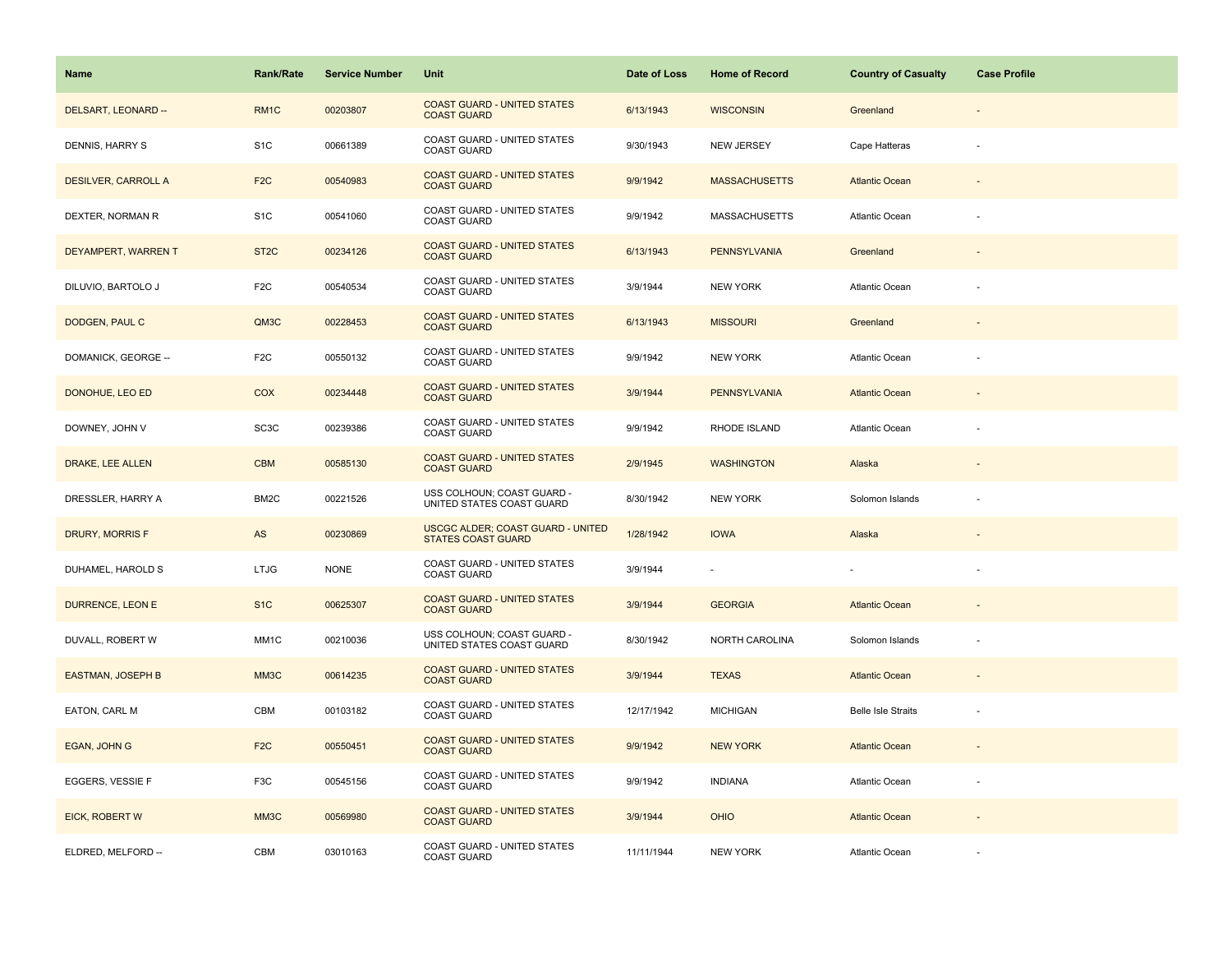| <b>Name</b>                 | <b>Rank/Rate</b>  | <b>Service Number</b> | Unit                                                                           | Date of Loss | <b>Home of Record</b> | <b>Country of Casualty</b>            | <b>Case Profile</b>      |
|-----------------------------|-------------------|-----------------------|--------------------------------------------------------------------------------|--------------|-----------------------|---------------------------------------|--------------------------|
| ELLIOTT, GEORGE L           | SC <sub>2</sub> C | 00500184              | <b>COAST GUARD - UNITED STATES</b><br><b>COAST GUARD</b>                       | 3/9/1944     | <b>MICHIGAN</b>       | <b>Atlantic Ocean</b>                 |                          |
| ELLIS, JOSEPH --            | S <sub>1</sub> C  | 00546892              | COAST GUARD - UNITED STATES<br><b>COAST GUARD</b>                              | 3/9/1944     | PENNSYLVANIA          | Atlantic Ocean                        |                          |
| ELLSWORTH, HAROLD J         | STM3C             | 00613875              | <b>COAST GUARD - UNITED STATES</b><br><b>COAST GUARD</b>                       | 2/3/1943     | <b>LOUISIANA</b>      | Greenland                             | $\overline{\phantom{a}}$ |
| EMANUELLI, JOSEPH A         | AS                | 00239055              | USCGC ALEXANDER HAMILTON; COAST<br>GUARD - UNITED STATES COAST<br><b>GUARD</b> | 1/29/1942    | <b>MASSACHUSETTS</b>  | Iceland                               |                          |
| <b>ENGELHARDT, WARREN W</b> | AMM1C             | 00230647              | <b>COAST GUARD - UNITED STATES</b><br><b>COAST GUARD</b>                       | 8/7/1946     | <b>NEBRASKA</b>       | Pacific Ocean: North<br>American Area |                          |
| ENOCH, PAUL CLARK           | MOMM2C            | 00520811              | CGC BEDLOE; COAST GUARD - UNITED<br>STATES COAST GUARD                         | 9/14/1944    | PENNSYLVANIA          | Cape Hatteras                         |                          |
| EPPERSON, ROY K             | S <sub>1</sub> C  | 00231026              | USS GREGORY; COAST GUARD -<br>UNITED STATES COAST GUARD                        | 9/5/1942     | <b>WEST VIRGINIA</b>  | Solomon Islands                       |                          |
| ESTOCAPIO, PEDRO A          | ST <sub>2</sub> C | 00217386              | COAST GUARD - UNITED STATES<br><b>COAST GUARD</b>                              | 6/13/1943    | <b>FLORIDA</b>        | Greenland                             |                          |
| ETHER, JOHN H               | S <sub>1</sub> C  | 00234181              | <b>COAST GUARD - UNITED STATES</b><br><b>COAST GUARD</b>                       | 9/9/1942     | <b>PENNSYLVANIA</b>   | <b>Atlantic Ocean</b>                 |                          |
| <b>EVANS, ARTHUR B</b>      | <b>LTJG</b>       | <b>NONE</b>           | COAST GUARD - UNITED STATES<br><b>COAST GUARD</b>                              | 3/9/1944     |                       |                                       |                          |
| <b>FARNSLEY, RAYMOND J</b>  | S <sub>2</sub> C  | 00513603              | <b>COAST GUARD - UNITED STATES</b><br><b>COAST GUARD</b>                       | 3/9/1944     | <b>KENTUCKY</b>       | <b>Atlantic Ocean</b>                 |                          |
| <b>FARR, ERMAN R</b>        | SOM3C             | 00231978              | COAST GUARD - UNITED STATES<br><b>COAST GUARD</b>                              | 9/9/1942     | <b>ILLINOIS</b>       | <b>Atlantic Ocean</b>                 |                          |
| <b>FARRAR, CLARENCE A</b>   | <b>CMM</b>        | 00103442              | <b>COAST GUARD - UNITED STATES</b><br><b>COAST GUARD</b>                       | 6/13/1943    | <b>MICHIGAN</b>       | Greenland                             |                          |
| FASS, MARCUS --             | CRM               | 00580108              | COAST GUARD - UNITED STATES<br><b>COAST GUARD</b>                              | 2/3/1943     | <b>NEW YORK</b>       | Greenland                             | ÷,                       |
| FERENCIK, JOHN --           | S <sub>2</sub> C  | 00569203              | <b>COAST GUARD - UNITED STATES</b><br><b>COAST GUARD</b>                       | 3/9/1944     | <b>OHIO</b>           | <b>Atlantic Ocean</b>                 |                          |
| FERRIS, DONALD E            | WT2C              | 00203503              | COAST GUARD - UNITED STATES<br><b>COAST GUARD</b>                              | 6/13/1943    | <b>ILLINOIS</b>       | Greenland                             |                          |
| FITZGERARD, CHARLES M       | S <sub>2</sub> C  | 00586869              | <b>COAST GUARD - UNITED STATES</b><br><b>COAST GUARD</b>                       | 3/9/1944     | <b>TEXAS</b>          | $\blacksquare$                        |                          |
| FLETCHER, CHARLES H         | S <sub>1</sub> C  | 00220773              | USCGC ALEXANDER HAMILTON; COAST<br>GUARD - UNITED STATES COAST<br><b>GUARD</b> | 1/29/1942    | <b>VIRGINIA</b>       | Iceland                               |                          |
| FLINN, HARRY R              | S <sub>1</sub> C  | 00554723              | <b>COAST GUARD - UNITED STATES</b><br><b>COAST GUARD</b>                       | 3/9/1944     | <b>ILLINOIS</b>       | <b>Atlantic Ocean</b>                 |                          |
| FLOYD, WALTER M             | BM <sub>2</sub> C | 00217836              | COAST GUARD - UNITED STATES<br><b>COAST GUARD</b>                              | 9/9/1942     | WASHINGTON            | Atlantic Ocean                        |                          |
| FLYNN, JOSEPH SL            | Y <sub>1</sub> C  | 00505371              | CGC JACKSON; COAST GUARD - UNITED<br><b>STATES COAST GUARD</b>                 | 9/14/1944    | <b>NEW YORK</b>       | ** Documentation Errors               | $\sim$                   |
| FOLLMAN, CLARENCE H         | F <sub>2</sub> C  | 00568895              | COAST GUARD - UNITED STATES<br><b>COAST GUARD</b>                              | 3/9/1944     | <b>MICHIGAN</b>       | Atlantic Ocean                        |                          |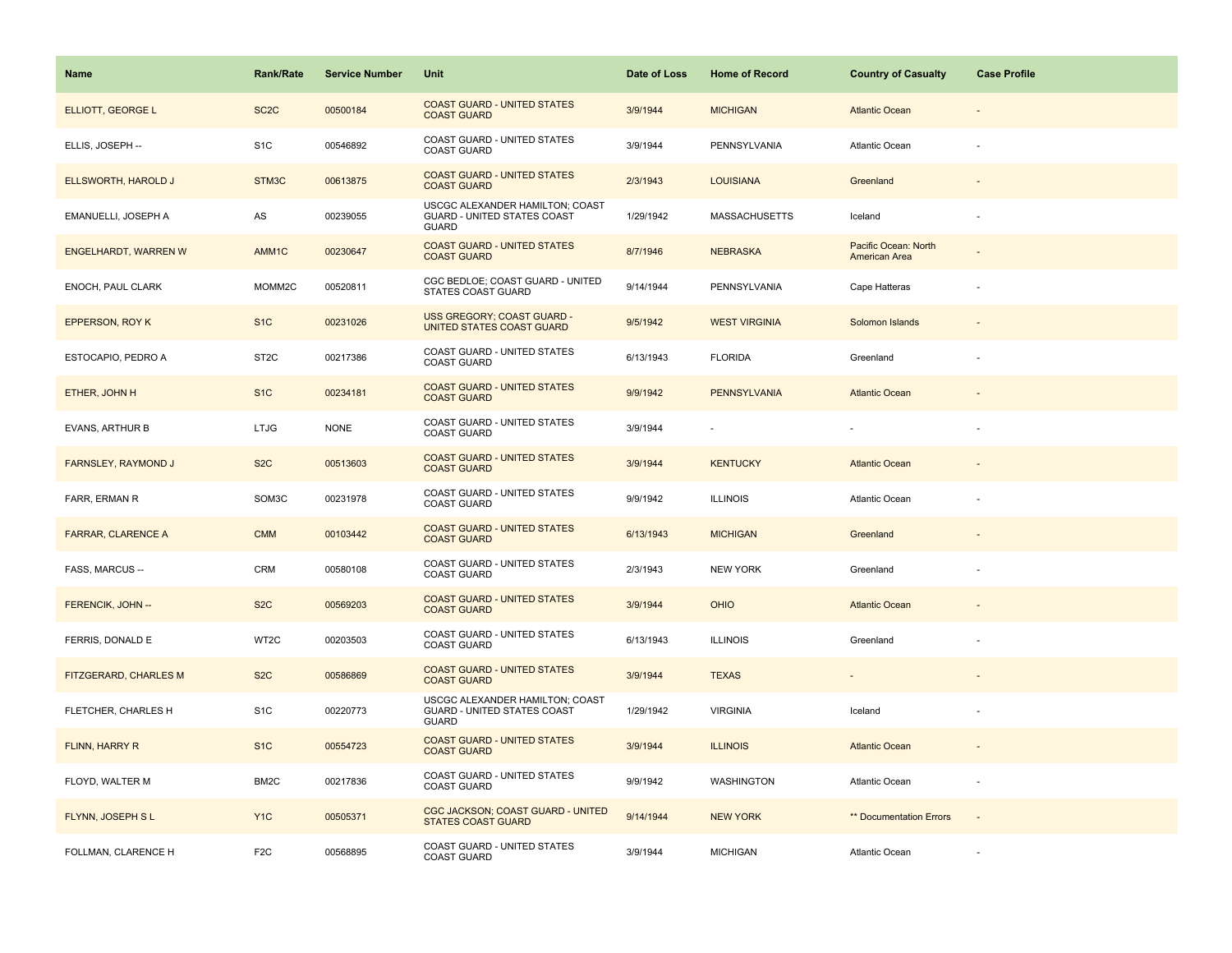| Name                     | <b>Rank/Rate</b>   | <b>Service Number</b> | Unit                                                          | Date of Loss | <b>Home of Record</b> | <b>Country of Casualty</b>            | <b>Case Profile</b>      |
|--------------------------|--------------------|-----------------------|---------------------------------------------------------------|--------------|-----------------------|---------------------------------------|--------------------------|
| <b>FOSTER, CHARLES R</b> | RM <sub>2</sub> C  | 00228041              | <b>COAST GUARD - UNITED STATES</b><br><b>COAST GUARD</b>      | 6/13/1943    | <b>ILLINOIS</b>       | Greenland                             |                          |
| FRAZIER, EDWIN W         | S <sub>1</sub> C   | 00568159              | COAST GUARD - UNITED STATES<br><b>COAST GUARD</b>             | 3/9/1944     | OHIO                  | Atlantic Ocean                        |                          |
| <b>FUCHS, WARREN H</b>   | S <sub>2</sub> C   | 00239708              | <b>COAST GUARD - UNITED STATES</b><br><b>COAST GUARD</b>      | 12/17/1942   | <b>NEW YORK</b>       | <b>Belle Isle Straits</b>             | $\sim$                   |
| FULD, STEPHEN L          | <b>ENS</b>         | <b>NONE</b>           | COAST GUARD - UNITED STATES<br><b>COAST GUARD</b>             | 9/9/1942     |                       |                                       | $\sim$                   |
| GADEK, EUGENE --         | RM <sub>1</sub> C  | 00224231              | <b>COAST GUARD - UNITED STATES</b><br><b>COAST GUARD</b>      | 6/13/1943    | <b>NEW JERSEY</b>     | Greenland                             |                          |
| GARCIA, WILLIAM C        | <b>ENS</b>         | <b>NONE</b>           | COAST GUARD - UNITED STATES<br><b>COAST GUARD</b>             | 6/13/1943    |                       |                                       |                          |
| <b>GARSIDE, FRANK--</b>  | <b>LTJG</b>        | <b>NONE</b>           | <b>COAST GUARD - UNITED STATES</b><br><b>COAST GUARD</b>      | 3/9/1944     |                       |                                       |                          |
| GATOS, LLOYD J           | F <sub>1</sub> C   | 00225298              | COAST GUARD - UNITED STATES<br><b>COAST GUARD</b>             | 6/13/1943    | NEBRASKA              | Greenland                             |                          |
| GAVEY, ROBERT --         | AS                 | 00553875              | <b>COAST GUARD - UNITED STATES</b><br><b>COAST GUARD</b>      | 9/9/1942     | <b>CONNECTICUT</b>    | <b>Atlantic Ocean</b>                 |                          |
| GEE, WILLIAM A           | RM3C               | 00622059              | COAST GUARD - UNITED STATES<br><b>COAST GUARD</b>             | 3/9/1944     | <b>MICHIGAN</b>       | Atlantic Ocean                        |                          |
| <b>GESAMAN, GLENN D</b>  | SOM <sub>3</sub> C | 00623410              | <b>COAST GUARD - UNITED STATES</b><br><b>COAST GUARD</b>      | 3/9/1944     | <b>OHIO</b>           | <b>Atlantic Ocean</b>                 |                          |
| GILDER, ROBERT W         | MM3C               | 00524596              | COAST GUARD - UNITED STATES<br><b>COAST GUARD</b>             | 3/9/1944     | <b>NEW YORK</b>       | <b>Atlantic Ocean</b>                 |                          |
| GILL, DAVID E            | S <sub>1</sub> C   | 00588792              | CGC BEDLOE; COAST GUARD - UNITED<br><b>STATES COAST GUARD</b> | 9/14/1944    | <b>TEXAS</b>          | <b>Cape Hatteras</b>                  |                          |
| GILLIKIN, WALTON --      | BM2C               | 00220608              | USS GREGORY; COAST GUARD -<br>UNITED STATES COAST GUARD       | 9/5/1942     | NORTH CAROLINA        | Solomon Islands                       | $\overline{\phantom{a}}$ |
| <b>GIROUX, LORIS W</b>   | <b>CMOMM</b>       | 00505835              | <b>COAST GUARD - UNITED STATES</b><br><b>COAST GUARD</b>      | 3/9/1944     | <b>MAINE</b>          | <b>Atlantic Ocean</b>                 |                          |
| GMEINER, GEORGE W        | S <sub>1</sub> C   | 00503078              | COAST GUARD - UNITED STATES<br><b>COAST GUARD</b>             | 6/13/1943    | <b>WISCONSIN</b>      | Greenland                             |                          |
| <b>GOAN, LOUIS M</b>     | <b>CMOMM</b>       | 00517979              | <b>COAST GUARD - UNITED STATES</b><br><b>COAST GUARD</b>      | 3/9/1944     | <b>MICHIGAN</b>       | <b>Atlantic Ocean</b>                 |                          |
| GORDON, JOSEPH G         | S <sub>1</sub> C   | 00528597              | COAST GUARD - UNITED STATES<br><b>COAST GUARD</b>             | 9/17/1944    | <b>ILLINOIS</b>       | Atlantic Ocean                        |                          |
| <b>GRAHAM, LEROY J A</b> | SOM2C              | 00221759              | <b>COAST GUARD - UNITED STATES</b><br><b>COAST GUARD</b>      | 6/13/1943    | <b>ILLINOIS</b>       | Greenland                             |                          |
| <b>GRAHAM, RICHARD L</b> | CQM                | 00104172              | COAST GUARD - UNITED STATES<br><b>COAST GUARD</b>             | 6/12/1944    | OHIO                  | Atlantic Ocean                        |                          |
| <b>GRAHAM, RONALD T</b>  | S <sub>2</sub> C   | 00542524              | <b>COAST GUARD - UNITED STATES</b><br><b>COAST GUARD</b>      | 9/9/1942     | <b>NEW YORK</b>       | <b>Atlantic Ocean</b>                 | $\overline{\phantom{a}}$ |
| <b>GRAVES, JAMES R</b>   | COX                | 00227510              | COAST GUARD - UNITED STATES<br><b>COAST GUARD</b>             | 2/5/1946     | OREGON                | Pacific Ocean: North<br>American Area |                          |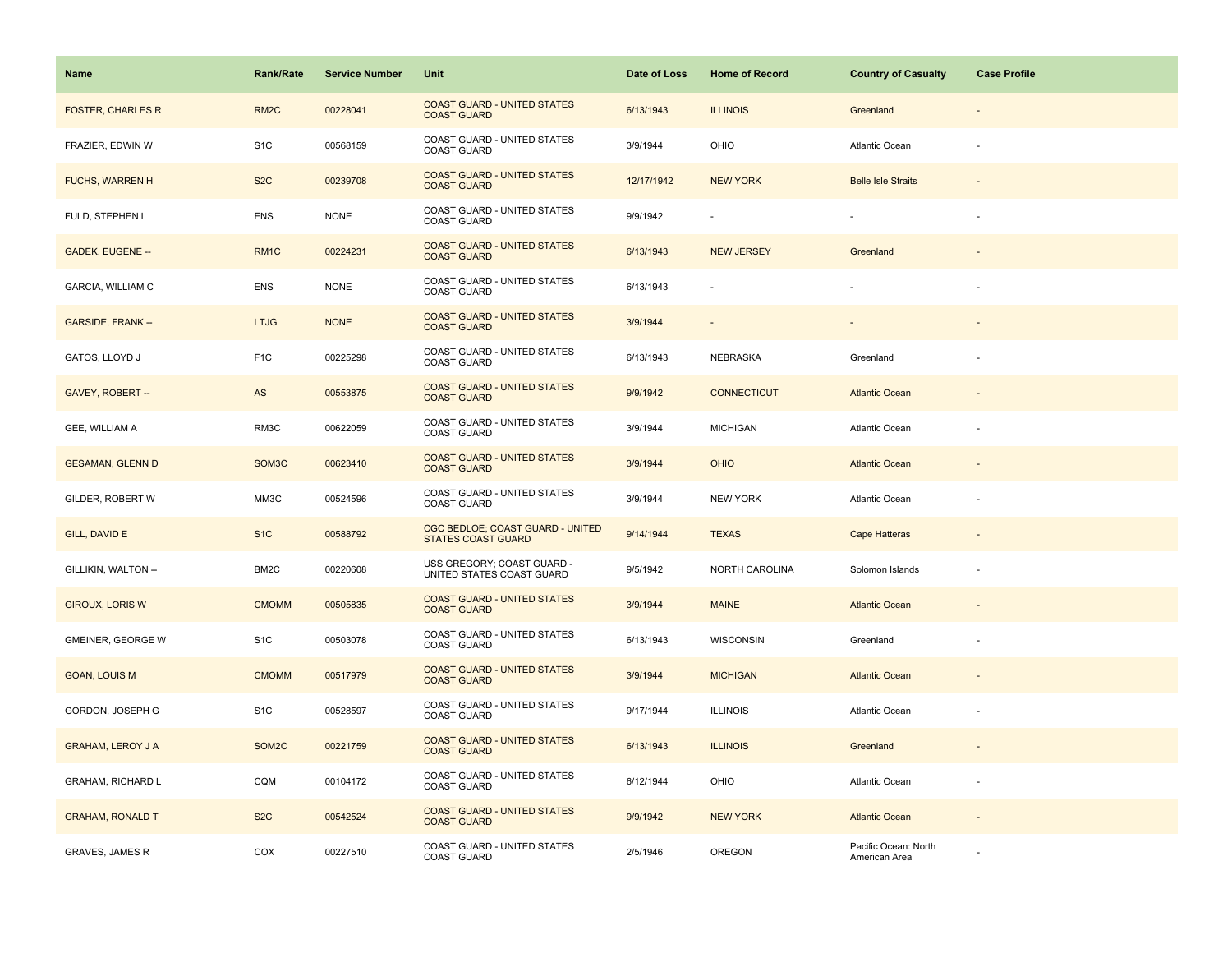| Name                        | <b>Rank/Rate</b>   | <b>Service Number</b> | Unit                                                           | Date of Loss | <b>Home of Record</b> | <b>Country of Casualty</b>         | <b>Case Profile</b>      |
|-----------------------------|--------------------|-----------------------|----------------------------------------------------------------|--------------|-----------------------|------------------------------------|--------------------------|
| <b>GRAY, IRVIN P</b>        | MM <sub>1</sub> C  | 00205273              | <b>COAST GUARD - UNITED STATES</b><br><b>COAST GUARD</b>       | 9/9/1942     | <b>ILLINOIS</b>       | <b>Atlantic Ocean</b>              |                          |
| GREENE, OZZIE L             | S <sub>2</sub> C   | 00556128              | COAST GUARD - UNITED STATES<br><b>COAST GUARD</b>              | 3/9/1944     | <b>FLORIDA</b>        | <b>Atlantic Ocean</b>              |                          |
| GREER, GEORGE --            | STM <sub>2</sub> C | 00228298              | <b>COAST GUARD - UNITED STATES</b><br><b>COAST GUARD</b>       | 9/9/1942     | <b>MISSOURI</b>       | <b>Atlantic Ocean</b>              | $\sim$                   |
| GREGORY, EDWARD E           | S <sub>1</sub> C   | 07015398              | <b>COAST GUARD - UNITED STATES</b><br><b>COAST GUARD</b>       | 8/27/1944    | <b>NEW JERSEY</b>     | NORTHERN EUROPEAN<br><b>WATERS</b> |                          |
| <b>GRIFFIN, JAMES A</b>     | ST <sub>3</sub> C  | 00200965              | CGC JACKSON; COAST GUARD - UNITED<br><b>STATES COAST GUARD</b> | 9/14/1944    | <b>GEORGIA</b>        | <b>** Documentation Errors</b>     |                          |
| <b>GRIMES, CHARLIE S</b>    | STM3C              | 00550265              | COAST GUARD - UNITED STATES<br><b>COAST GUARD</b>              | 9/9/1942     | <b>NEW JERSEY</b>     | Atlantic Ocean                     |                          |
| <b>GRIMES, MAVIS E</b>      | S <sub>2</sub> C   | 00588791              | CGC BEDLOE; COAST GUARD - UNITED<br><b>STATES COAST GUARD</b>  | 9/14/1944    | <b>TEXAS</b>          | Cape Hatteras                      |                          |
| GUENTHER, JOHN D            | GM3C               | 00225935              | COAST GUARD - UNITED STATES<br><b>COAST GUARD</b>              | 3/9/1944     | OHIO                  | Atlantic Ocean                     |                          |
| <b>HADEN, MANSEL R</b>      | S <sub>1</sub> C   | 00558413              | CGC JACKSON; COAST GUARD - UNITED<br><b>STATES COAST GUARD</b> | 9/14/1944    | <b>TEXAS</b>          | <b>** Documentation Errors</b>     | ÷,                       |
| HAGEN, EDWARD C             | RM3C               | 00584147              | COAST GUARD - UNITED STATES<br><b>COAST GUARD</b>              | 9/21/1943    | WASHINGTON            | Alaska                             |                          |
| HAGLUND, FLOYD O            | RM <sub>1C</sub>   | 00220806              | <b>COAST GUARD - UNITED STATES</b><br><b>COAST GUARD</b>       | 9/21/1943    | <b>PENNSYLVANIA</b>   | Alaska                             |                          |
| HAKE, HANS A C              | SC <sub>2</sub> C  | 00550850              | COAST GUARD - UNITED STATES<br><b>COAST GUARD</b>              | 3/9/1944     | <b>NEW JERSEY</b>     | Atlantic Ocean                     |                          |
| <b>HALLIGAN, JOHN T</b>     | AS                 | 00552753              | <b>COAST GUARD - UNITED STATES</b><br><b>COAST GUARD</b>       | 9/9/1942     | <b>MASSACHUSETTS</b>  | <b>Atlantic Ocean</b>              |                          |
| HAMILTON, STEPHEN H         | S <sub>1</sub> C   | 00529151              | COAST GUARD - UNITED STATES<br><b>COAST GUARD</b>              | 3/9/1944     | <b>ILLINOIS</b>       | Atlantic Ocean                     |                          |
| HANSON, THOMAS W            | F <sub>1</sub> C   | 00504230              | <b>CGC Northland; - UNITED STATES</b><br><b>COAST GUARD</b>    | 12/18/1942   | <b>MASSACHUSETTS</b>  | Greenland                          |                          |
| HANZARAK, JOHN --           | S <sub>1</sub> C   | 07000951              | COAST GUARD - UNITED STATES<br>COAST GUARD                     | 3/9/1944     | <b>MASSACHUSETTS</b>  | <b>Atlantic Ocean</b>              |                          |
| <b>HARLEY, ROBERT JAMES</b> | EM <sub>1C</sub>   | 00676354              | <b>COAST GUARD - UNITED STATES</b><br><b>COAST GUARD</b>       | 12/13/1945   | <b>CALIFORNIA</b>     | Nova Scotia                        | $\overline{\phantom{a}}$ |
| HARRIS, WILLIAM L           | MOMM1C             | 00538482              | COAST GUARD - UNITED STATES<br><b>COAST GUARD</b>              | 3/27/1943    | <b>TEXAS</b>          | Atlantic Ocean                     |                          |
| <b>HARRISON, JOHN F</b>     | CM <sub>1C</sub>   | 00504497              | <b>COAST GUARD - UNITED STATES</b><br><b>COAST GUARD</b>       | 3/9/1944     | <b>MASSACHUSETTS</b>  | <b>Atlantic Ocean</b>              |                          |
| HARTMAN, ROY --             | S <sub>1</sub> C   | 00229520              | COAST GUARD - UNITED STATES<br><b>COAST GUARD</b>              | 9/9/1942     | <b>MICHIGAN</b>       | <b>Atlantic Ocean</b>              |                          |
| HARWELL, HAROLD G           | F <sub>1</sub> C   | 00538439              | <b>COAST GUARD - UNITED STATES</b><br><b>COAST GUARD</b>       | 8/24/1945    | <b>TEXAS</b>          | <b>Atlantic Ocean</b>              |                          |
| HAUN, HAROLD H              | RDM3C              | 00574905              | COAST GUARD - UNITED STATES<br><b>COAST GUARD</b>              | 3/9/1944     | CALIFORNIA            | Atlantic Ocean                     |                          |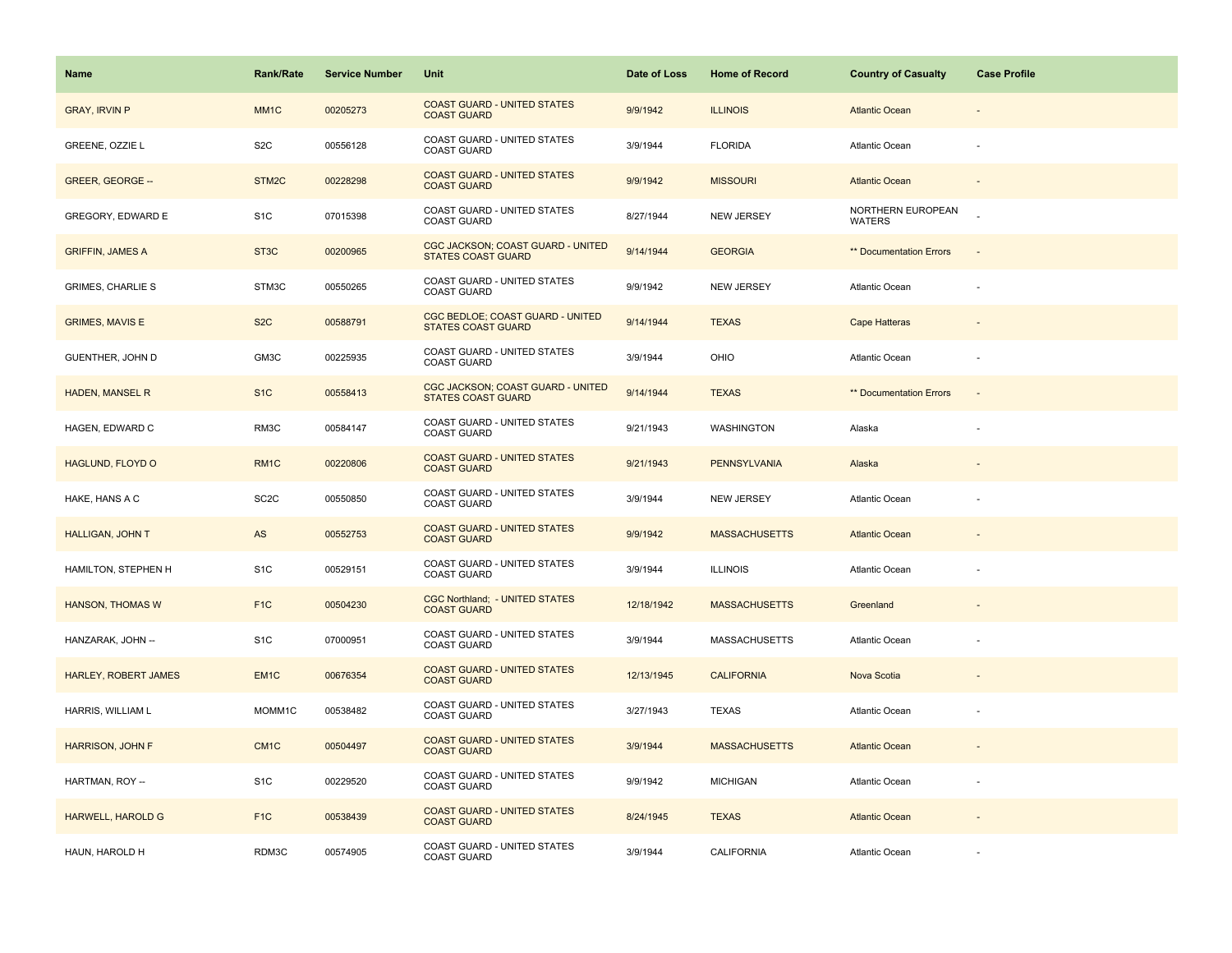| <b>Name</b>               | <b>Rank/Rate</b>  | <b>Service Number</b> | Unit                                                                                  | Date of Loss | <b>Home of Record</b>       | <b>Country of Casualty</b> | <b>Case Profile</b>      |
|---------------------------|-------------------|-----------------------|---------------------------------------------------------------------------------------|--------------|-----------------------------|----------------------------|--------------------------|
| <b>HAWK, ARTHUR L</b>     | S <sub>2</sub> C  | 00655118              | <b>COAST GUARD - UNITED STATES</b><br><b>COAST GUARD</b>                              | 6/13/1943    | <b>DISTRICT OF COLUMBIA</b> | Greenland                  |                          |
| HAWKRIDGE, EARLE F        | S <sub>1</sub> C  | 00521377              | COAST GUARD - UNITED STATES<br><b>COAST GUARD</b>                                     | 9/9/1942     | <b>NEW YORK</b>             | <b>Atlantic Ocean</b>      |                          |
| HAYES, DANIEL J           | SM <sub>3</sub> C | 00646469              | <b>COAST GUARD - UNITED STATES</b><br><b>COAST GUARD</b>                              | 3/9/1944     | <b>CONNECTICUT</b>          | <b>Atlantic Ocean</b>      | $\overline{\phantom{a}}$ |
| HECKART, DANA W           | <b>CMOMM</b>      | 00513007              | COAST GUARD - UNITED STATES<br><b>COAST GUARD</b>                                     | 7/1/1943     | <b>NEBRASKA</b>             | Atlantic Ocean             |                          |
| HEFFERON, JOHN F          | EM <sub>1C</sub>  | 00505840              | <b>COAST GUARD - UNITED STATES</b><br><b>COAST GUARD</b>                              | 3/9/1944     | <b>MASSACHUSETTS</b>        | <b>Atlantic Ocean</b>      |                          |
| HEIKE, EDWARD A           | S <sub>1</sub> C  | 00555877              | COAST GUARD - UNITED STATES<br><b>COAST GUARD</b>                                     | 3/9/1944     | WISCONSIN                   | Atlantic Ocean             |                          |
| <b>HERBST, GEORGE E</b>   | SOM2C             | 00244556              | CGC BEDLOE; COAST GUARD - UNITED<br><b>STATES COAST GUARD</b>                         | 9/14/1944    | <b>NEW YORK</b>             | Cape Hatteras              |                          |
| HERRING, WILLIAM J        | S <sub>2</sub> C  | 00220929              | COAST GUARD - UNITED STATES<br><b>COAST GUARD</b>                                     | 12/17/1942   | MARYLAND                    | <b>Belle Isle Straits</b>  |                          |
| <b>HILL, CHARLES H</b>    | <b>CMM</b>        | 00104890              | <b>COAST GUARD - UNITED STATES</b><br><b>COAST GUARD</b>                              | 9/9/1942     | <b>CONNECTICUT</b>          | <b>Atlantic Ocean</b>      |                          |
| HILL, TAUNO O             | S <sub>2</sub> C  | 00504320              | COAST GUARD - UNITED STATES<br><b>COAST GUARD</b>                                     | 12/17/1942   | <b>MASSACHUSETTS</b>        | <b>Belle Isle Straits</b>  |                          |
| HINKSON, CLARENCE --      | AS                | 00552739              | <b>COAST GUARD - UNITED STATES</b><br><b>COAST GUARD</b>                              | 9/9/1942     | <b>MASSACHUSETTS</b>        | <b>Atlantic Ocean</b>      |                          |
| HOERTH, ALBERT J          | SOM2C             | 00517516              | <b>COAST GUARD - UNITED STATES</b><br><b>COAST GUARD</b>                              | 11/18/1944   | OHIO                        | <b>BRITISH ISLES</b>       | ÷,                       |
| <b>HOETGER, RICHARD E</b> | SC <sub>1</sub> C | 00568175              | <b>COAST GUARD - UNITED STATES</b><br><b>COAST GUARD</b>                              | 5/12/1946    | <b>MICHIGAN</b>             | PHILIPPINE ISLANDS         | $\overline{\phantom{a}}$ |
| HOFFMAN, CLAUDE J         | <b>LTJG</b>       | <b>NONE</b>           | COAST GUARD - UNITED STATES<br><b>COAST GUARD</b>                                     | 3/9/1944     | $\overline{\phantom{a}}$    |                            | ÷.                       |
| <b>HOGUE, JACK H</b>      | S <sub>2</sub> C  | 07009697              | <b>COAST GUARD - UNITED STATES</b><br><b>COAST GUARD</b>                              | 12/17/1945   | <b>NEBRASKA</b>             | PHILIPPINE ISLANDS         | $\overline{a}$           |
| HOLUBEC, NICHOLAS T       | F <sub>3</sub> C  | 00234374              | USCGC ALEXANDER HAMILTON; COAST<br><b>GUARD - UNITED STATES COAST</b><br><b>GUARD</b> | 1/29/1942    | PENNSYLVANIA                | Iceland                    |                          |
| <b>HOOPER, FRANK V</b>    | EM2C              | 00224386              | <b>COAST GUARD - UNITED STATES</b><br><b>COAST GUARD</b>                              | 6/13/1943    | <b>PENNSYLVANIA</b>         | Greenland                  | $\overline{\phantom{a}}$ |
| HOOPES, WILLIAM P         | MM3C              | 00599369              | COAST GUARD - UNITED STATES<br><b>COAST GUARD</b>                                     | 3/9/1944     | MARYLAND                    | Atlantic Ocean             |                          |
| HOPE, PAUL E              | RM <sub>2</sub> C | 00617254              | <b>COAST GUARD - UNITED STATES</b><br><b>COAST GUARD</b>                              | 2/3/1943     | <b>VERMONT</b>              | Greenland                  |                          |
| HOPPE, ALBERT E           | F <sub>2</sub> C  | 00555232              | COAST GUARD - UNITED STATES<br>COAST GUARD                                            | 3/9/1944     | <b>ILLINOIS</b>             | Atlantic Ocean             |                          |
| <b>HOSTAK, QUIREN --</b>  | S <sub>1C</sub>   | 00503167              | <b>COAST GUARD - UNITED STATES</b><br><b>COAST GUARD</b>                              | 6/13/1943    | <b>WISCONSIN</b>            | Greenland                  |                          |
| HUMES, FRANCIS J          | ${\sf AS}$        | 00519206              | COAST GUARD - UNITED STATES<br><b>COAST GUARD</b>                                     | 9/9/1942     | PENNSYLVANIA                | Atlantic Ocean             |                          |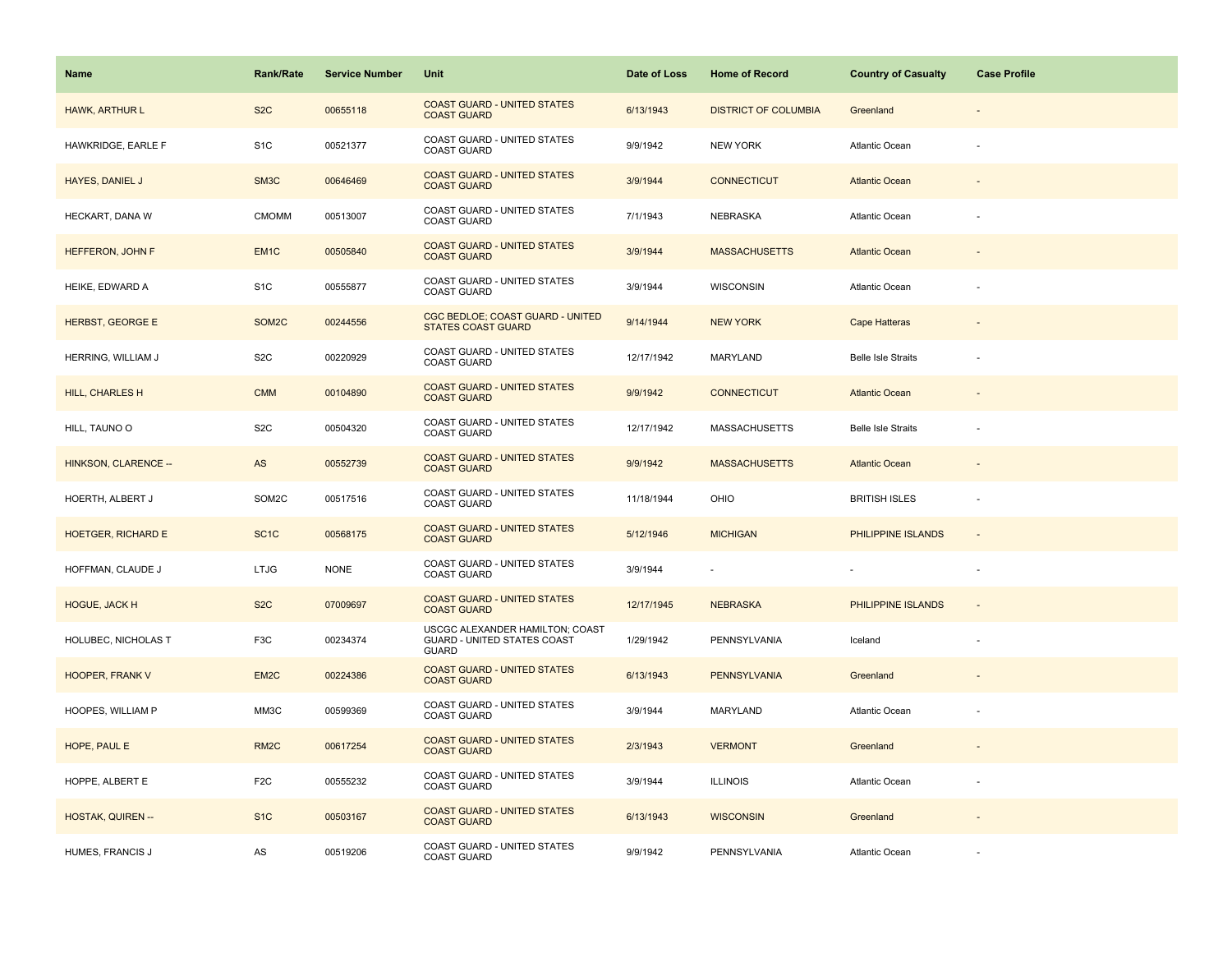| <b>Name</b>                      | <b>Rank/Rate</b>  | <b>Service Number</b> | Unit                                                           | Date of Loss | <b>Home of Record</b> | <b>Country of Casualty</b> | <b>Case Profile</b>                                                 |
|----------------------------------|-------------------|-----------------------|----------------------------------------------------------------|--------------|-----------------------|----------------------------|---------------------------------------------------------------------|
| HUNT, FRANK W                    | SK <sub>2</sub> C | 00510621              | <b>COAST GUARD - UNITED STATES</b><br><b>COAST GUARD</b>       | 3/9/1944     | <b>TEXAS</b>          | <b>Atlantic Ocean</b>      |                                                                     |
| HUNT, JOHN N C                   | LT.               | <b>NONE</b>           | COAST GUARD - UNITED STATES<br><b>COAST GUARD</b>              | 6/13/1943    |                       |                            |                                                                     |
| <b>HUNTER, CHARLES R</b>         | <b>ENS</b>        | <b>NONE</b>           | <b>COAST GUARD - UNITED STATES</b><br><b>COAST GUARD</b>       | 9/9/1942     | $\sim$                |                            |                                                                     |
| HUNTER, STUART --                | S <sub>1</sub> C  | 00676380              | COAST GUARD - UNITED STATES<br><b>COAST GUARD</b>              | 1/18/1944    | CALIFORNIA            | Ellice Island              | https://dpaa.secure.force.com/dpaaProfile?id=<br>a0Jt000001nzRIvEAM |
| <b>HVIZDOCK, MARTIN T</b>        | SC <sub>2</sub> C | 00519342              | <b>COAST GUARD - UNITED STATES</b><br><b>COAST GUARD</b>       | 9/9/1942     | <b>NEW JERSEY</b>     | <b>Atlantic Ocean</b>      |                                                                     |
| HYRES, PAUL H                    | CM <sub>1C</sub>  | 00501804              | COAST GUARD - UNITED STATES<br><b>COAST GUARD</b>              | 9/9/1942     | <b>KANSAS</b>         | Atlantic Ocean             |                                                                     |
| <b>IDZIAK, FRANK M</b>           | MM <sub>2</sub> C | 00229133              | USS COLHOUN; COAST GUARD -<br>UNITED STATES COAST GUARD        | 8/30/1942    | <b>MICHIGAN</b>       | Solomon Islands            |                                                                     |
| INGRAHAM, EDWARD M               | S <sub>1</sub> C  | 00569826              | COAST GUARD - UNITED STATES<br><b>COAST GUARD</b>              | 3/9/1944     | OHIO                  | <b>Atlantic Ocean</b>      |                                                                     |
| <b>JACKMAN, FRANKLIN H</b>       | GM <sub>1C</sub>  | 00205450              | <b>COAST GUARD - UNITED STATES</b><br><b>COAST GUARD</b>       | 2/5/1944     | <b>KENTUCKY</b>       | ** Documentation Errors    | $\overline{\phantom{a}}$                                            |
| JAROUSKY, PHILLIP --             | WT1C              | 00203333              | COAST GUARD - UNITED STATES<br><b>COAST GUARD</b>              | 6/13/1943    | <b>ILLINOIS</b>       | Greenland                  | ä,                                                                  |
| JASKOWIAK, EARL J J              | S <sub>2</sub> C  | 00591463              | <b>COAST GUARD - UNITED STATES</b><br><b>COAST GUARD</b>       | 3/9/1944     | <b>MINNESOTA</b>      | <b>Atlantic Ocean</b>      |                                                                     |
| JENSEN, CHARLES F                | RM <sub>2</sub> C | 00202501              | COAST GUARD - UNITED STATES<br><b>COAST GUARD</b>              | 12/17/1942   | <b>MASSACHUSETTS</b>  | <b>Belle Isle Straits</b>  |                                                                     |
| JOHNS, FLOYD R                   | S <sub>2</sub> C  | 00631279              | <b>COAST GUARD - UNITED STATES</b><br><b>COAST GUARD</b>       | 6/13/1943    | <b>CALIFORNIA</b>     | Greenland                  |                                                                     |
| JOHNSON, CHARLES E               | <b>ENS</b>        | <b>NONE</b>           | COAST GUARD - UNITED STATES<br><b>COAST GUARD</b>              | 11/27/1943   | ÷.                    |                            | ÷.                                                                  |
| JOHNSON, DAVID --                | SC <sub>3</sub> C | 00200626              | CGC BEDLOE; COAST GUARD - UNITED<br><b>STATES COAST GUARD</b>  | 9/14/1944    | <b>GEORGIA</b>        | <b>Cape Hatteras</b>       |                                                                     |
| JOHNSON, KENNETH J               | F <sub>1</sub> C  | 00571238              | COAST GUARD - UNITED STATES<br><b>COAST GUARD</b>              | 3/9/1944     | <b>MISSOURI</b>       | Atlantic Ocean             |                                                                     |
| JOHNSON, ROLLAND C               | BM <sub>2</sub> C | 00217991              | <b>COAST GUARD - UNITED STATES</b><br><b>COAST GUARD</b>       | 9/9/1942     | <b>WASHINGTON</b>     | <b>Atlantic Ocean</b>      |                                                                     |
| JONES, ROBERT E                  | RM <sub>2</sub> C | 00220039              | COAST GUARD - UNITED STATES<br><b>COAST GUARD</b>              | 3/9/1944     | DISTRICT OF COLUMBIA  | Atlantic Ocean             | ä,                                                                  |
| <b>JUSZKIEWICZ, MENCESLAUS S</b> | <b>CRM</b>        | 00205341              | <b>COAST GUARD - UNITED STATES</b><br><b>COAST GUARD</b>       | 3/9/1944     | <b>ILLINOIS</b>       | <b>Atlantic Ocean</b>      |                                                                     |
| KACZYNSKI, JOHN J                | GM3C              | 00528553              | COAST GUARD - UNITED STATES<br><b>COAST GUARD</b>              | 3/9/1944     | <b>ILLINOIS</b>       | Atlantic Ocean             |                                                                     |
| KARP, HYMAN A                    | S <sub>2</sub> C  | 07015475              | CGC JACKSON; COAST GUARD - UNITED<br><b>STATES COAST GUARD</b> | 9/14/1944    | <b>CONNECTICUT</b>    | ** Documentation Errors    | $\sim$                                                              |
| KELLEY, WILLIAM J                | SK <sub>1</sub> C | 00520251              | COAST GUARD - UNITED STATES<br><b>COAST GUARD</b>              | 2/3/1943     | MARYLAND              | Greenland                  |                                                                     |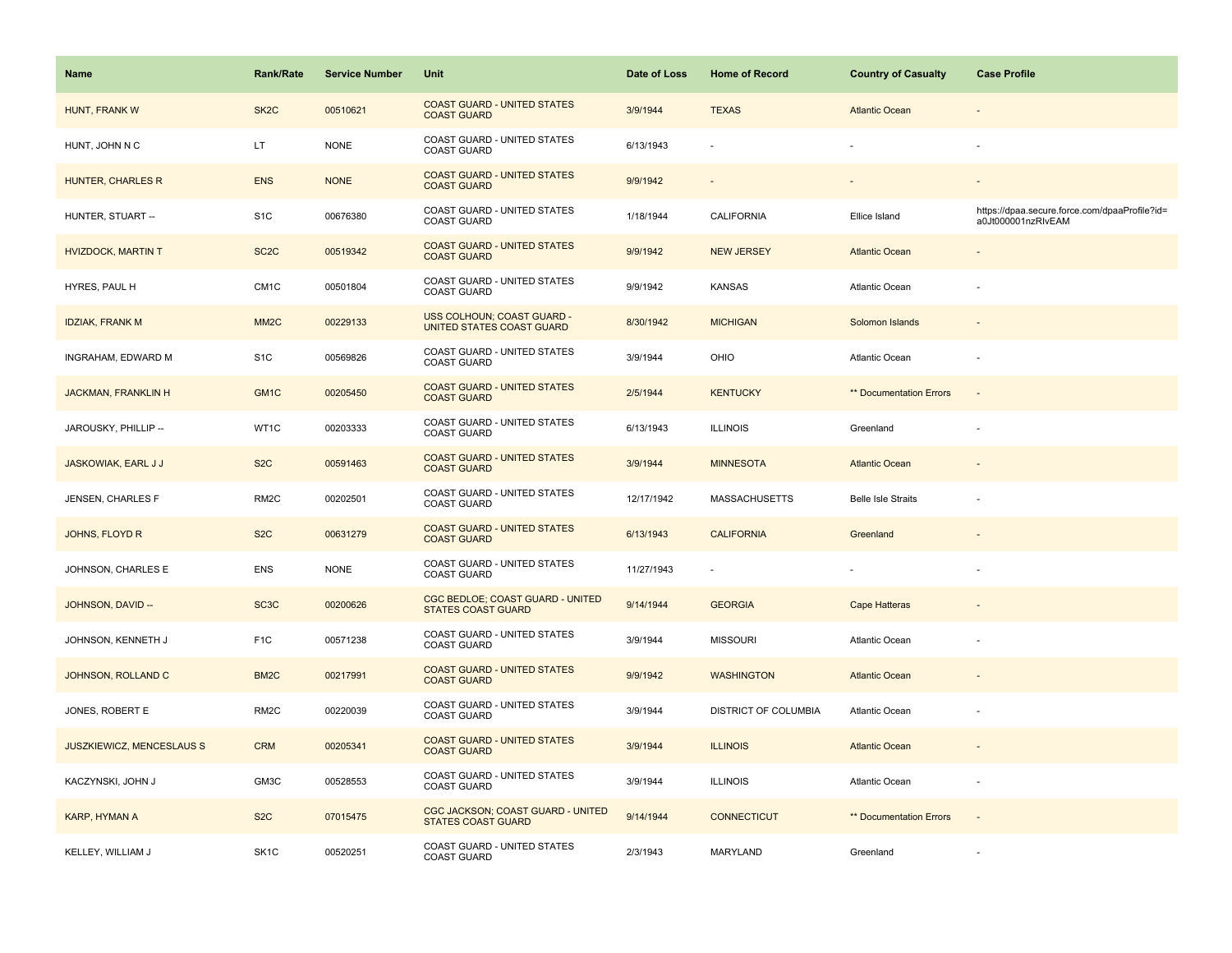| <b>Name</b>                  | <b>Rank/Rate</b>  | <b>Service Number</b> | Unit                                                                                  | Date of Loss | <b>Home of Record</b>       | <b>Country of Casualty</b>            | <b>Case Profile</b>      |
|------------------------------|-------------------|-----------------------|---------------------------------------------------------------------------------------|--------------|-----------------------------|---------------------------------------|--------------------------|
| <b>KELSCH, ALBERT A</b>      | BM <sub>1</sub> C | 00225897              | <b>COAST GUARD - UNITED STATES</b><br><b>COAST GUARD</b>                              | 9/9/1942     | <b>OHIO</b>                 | <b>Atlantic Ocean</b>                 |                          |
| KENNEY, JOSEPH P             | S <sub>1</sub> C  | 00598534              | COAST GUARD - UNITED STATES<br><b>COAST GUARD</b>                                     | 6/13/1943    | <b>DISTRICT OF COLUMBIA</b> | Greenland                             |                          |
| <b>KERR, AUGUSTUS S</b>      | <b>CPH</b>        | M-204332              | <b>COAST GUARD - UNITED STATES</b><br><b>COAST GUARD</b>                              | 3/9/1944     | <b>OKLAHOMA</b>             | <b>Atlantic Ocean</b>                 | $\overline{\phantom{a}}$ |
| KIMBER, CLIFFORD R           | ${\sf AS}$        | 00552742              | COAST GUARD - UNITED STATES<br><b>COAST GUARD</b>                                     | 9/9/1942     | <b>MASSACHUSETTS</b>        | Atlantic Ocean                        |                          |
| KING, JOSEPH L               | <b>CBM</b>        | A-227845              | <b>USCGC CLOVER; COAST GUARD -</b><br>UNITED STATES COAST GUARD                       | 5/18/1944    | <b>WASHINGTON</b>           | Alaska                                |                          |
| KINNARD, BENJAMIN --         | <b>CRM</b>        | 00105836              | COAST GUARD - UNITED STATES<br><b>COAST GUARD</b>                                     | 3/9/1944     | <b>MICHIGAN</b>             | Atlantic Ocean                        |                          |
| <b>KLEIN, BOB CHARLES</b>    | S <sub>2</sub> C  | 00568528              | <b>COAST GUARD - UNITED STATES</b><br><b>COAST GUARD</b>                              | 3/9/1944     | <b>MICHIGAN</b>             | <b>Atlantic Ocean</b>                 |                          |
| KLETZIEN, KENNETH A          | SOM2C             | 00203637              | COAST GUARD - UNITED STATES<br><b>COAST GUARD</b>                                     | 6/13/1943    | <b>WISCONSIN</b>            | Greenland                             |                          |
| <b>KMENT, JOSEPH F</b>       | F <sub>3</sub> C  | 00230028              | USCGC ALEXANDER HAMILTON; COAST<br><b>GUARD - UNITED STATES COAST</b><br><b>GUARD</b> | 1/29/1942    | <b>NEBRASKA</b>             | Iceland                               |                          |
| KNOWLES, RAYMOND D           | FC3C              | 00646309              | COAST GUARD - UNITED STATES<br><b>COAST GUARD</b>                                     | 12/22/1944   | CONNECTICUT                 | Atlantic Ocean                        |                          |
| KNOX, WILLIAM C              | F <sub>1</sub> C  | 00616264              | <b>COAST GUARD - UNITED STATES</b><br><b>COAST GUARD</b>                              | 3/9/1944     | <b>MASSACHUSETTS</b>        | <b>Atlantic Ocean</b>                 |                          |
| KOCH, DELMAR HAROLD          | S <sub>1</sub> C  | 00538506              | USS MENGES (DE 320); COAST GUARD -<br>UNITED STATES COAST GUARD                       | 5/3/1944     | <b>TEXAS</b>                | ** Documentation Errors               | ÷.                       |
| KOLOZY, JOHN --              | MM <sub>2</sub> C | 00544960              | <b>COAST GUARD - UNITED STATES</b><br><b>COAST GUARD</b>                              | 9/17/1944    | <b>ILLINOIS</b>             | Pacific Ocean: North<br>American Area |                          |
| KOURY, JOHN --               | MOMM1C            | 00646515              | COAST GUARD - UNITED STATES<br><b>COAST GUARD</b>                                     | 3/27/1943    | <b>NEW YORK</b>             | Atlantic Ocean                        | ÷                        |
| KOWALSKI, TADEUSZ --         | WT2C              | 00225701              | <b>COAST GUARD - UNITED STATES</b><br><b>COAST GUARD</b>                              | 9/9/1942     | <b>MICHIGAN</b>             | <b>Atlantic Ocean</b>                 |                          |
| KRAFFT, KENNETH A            | S <sub>1</sub> C  | 00583077              | COAST GUARD - UNITED STATES<br><b>COAST GUARD</b>                                     | 1/5/1944     | <b>OREGON</b>               | Alaska                                |                          |
| <b>KRATOCHVIL, ROBERT --</b> | S <sub>1</sub> C  | 00569433              | <b>COAST GUARD - UNITED STATES</b><br><b>COAST GUARD</b>                              | 3/9/1944     | <b>OHIO</b>                 | <b>Atlantic Ocean</b>                 | $\overline{\phantom{a}}$ |
| KROPF, JOHN H                | MOMM3C            | 00251330              | USCGC JACKSON; COAST GUARD -<br>UNITED STATES COAST GUARD                             | 9/14/1944    | PENNSYLVANIA                | ** Documentation Errors               | $\overline{\phantom{a}}$ |
| <b>KUCIA, EDWARD JOHN</b>    | WT <sub>2C</sub>  | 00203548              | <b>COAST GUARD - UNITED STATES</b><br><b>COAST GUARD</b>                              | 6/13/1943    | <b>ILLINOIS</b>             | Greenland                             |                          |
| KURCZ, STANLEY J             | RM <sub>1C</sub>  | 00203197              | COAST GUARD - UNITED STATES<br>COAST GUARD                                            | 6/13/1943    | <b>ILLINOIS</b>             | Greenland                             |                          |
| <b>KURPIEL, FRANK C</b>      | S <sub>1</sub> C  | 00561744              | <b>COAST GUARD - UNITED STATES</b><br><b>COAST GUARD</b>                              | 3/9/1944     | <b>PENNSYLVANIA</b>         | <b>Atlantic Ocean</b>                 |                          |
| LAREAU. KINGSLEY J           | <b>CBM</b>        | 00206377              | COAST GUARD - UNITED STATES<br><b>COAST GUARD</b>                                     | 3/9/1944     | CONNECTICUT                 | Atlantic Ocean                        |                          |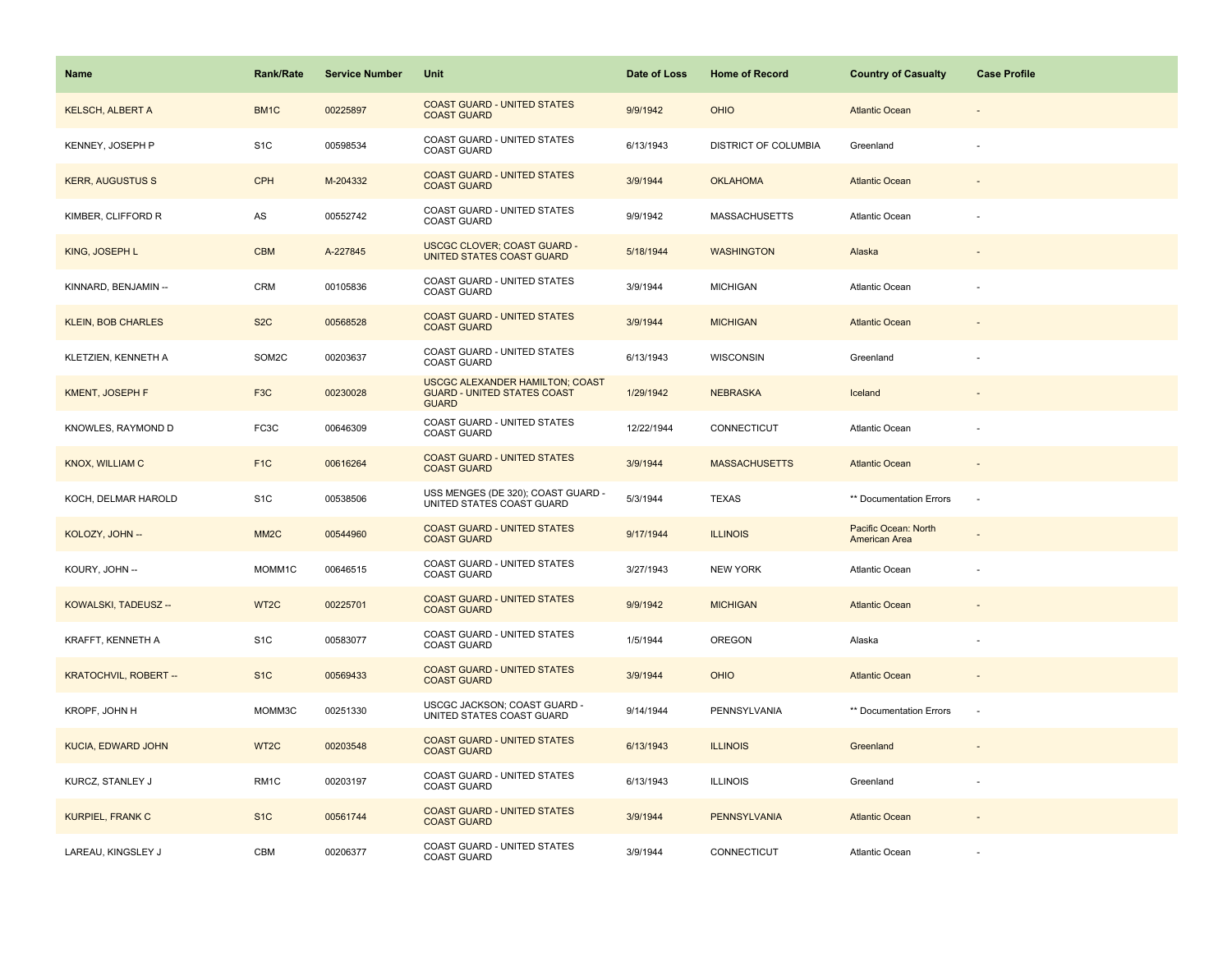| Name                      | <b>Rank/Rate</b>  | <b>Service Number</b> | Unit                                                                                  | Date of Loss | <b>Home of Record</b> | <b>Country of Casualty</b>     | <b>Case Profile</b>      |
|---------------------------|-------------------|-----------------------|---------------------------------------------------------------------------------------|--------------|-----------------------|--------------------------------|--------------------------|
| <b>LAROCHE, GAYHART B</b> | QM1C              | 00203435              | <b>COAST GUARD - UNITED STATES</b><br><b>COAST GUARD</b>                              | 3/9/1944     | <b>WISCONSIN</b>      | <b>Atlantic Ocean</b>          |                          |
| LARSON, GEORGE W          | CBM               | 00103980              | COAST GUARD - UNITED STATES<br><b>COAST GUARD</b>                                     | 6/13/1943    | <b>WISCONSIN</b>      | Greenland                      |                          |
| LARSON, THEODORE --       | EM <sub>1C</sub>  | 00582146              | <b>COAST GUARD - UNITED STATES</b><br><b>COAST GUARD</b>                              | 3/9/1944     | <b>OHIO</b>           | <b>Atlantic Ocean</b>          |                          |
| LATTA, WILLIAM J          | $\mathsf{AS}$     | 00552631              | COAST GUARD - UNITED STATES<br><b>COAST GUARD</b>                                     | 9/9/1942     | <b>MASSACHUSETTS</b>  | Atlantic Ocean                 |                          |
| LAVONIER, ROBERT J        | F <sub>1</sub> C  | 00620306              | USS MENGES (DE 320); COAST GUARD -<br>UNITED STATES COAST GUARD                       | 5/3/1944     | <b>NEW YORK</b>       | <b>** Documentation Errors</b> |                          |
| LAWSON, KENNETH A         | MOMM1C            | 00541110              | COAST GUARD - UNITED STATES<br>COAST GUARD                                            | 12/17/1942   | RHODE ISLAND          | <b>Belle Isle Straits</b>      |                          |
| LAYTON, CLYDE --          | <b>CBM</b>        | A-205206              | <b>COAST GUARD - UNITED STATES</b><br><b>COAST GUARD</b>                              | 6/13/1943    |                       | Greenland                      |                          |
| LEAR, JACK --             | SM <sub>2</sub> C | 00528140              | CGC BEDLOE; COAST GUARD - UNITED<br><b>STATES COAST GUARD</b>                         | 9/14/1944    | <b>WISCONSIN</b>      | Cape Hatteras                  |                          |
| <b>LEONARD, JOSEPH A</b>  | S <sub>1</sub> C  | 00617820              | <b>COAST GUARD - UNITED STATES</b><br><b>COAST GUARD</b>                              | 4/9/1945     | <b>MASSACHUSETTS</b>  | <b>Atlantic Ocean</b>          |                          |
| LIEBRA, OTTO --           | <b>CMM</b>        | 00106384              | USCGC ALEXANDER HAMILTON; COAST<br><b>GUARD - UNITED STATES COAST</b><br><b>GUARD</b> | 1/29/1942    | CONNECTICUT           | Iceland                        |                          |
| LIEN, KENNETH M           | RM3C              | 00230777              | <b>COAST GUARD - UNITED STATES</b><br><b>COAST GUARD</b>                              | 9/9/1942     | <b>SOUTH DAKOTA</b>   | <b>Atlantic Ocean</b>          |                          |
| LIESER, IRVING --         | RDM3C             | 07001027              | COAST GUARD - UNITED STATES<br><b>COAST GUARD</b>                                     | 3/9/1944     | <b>NEW YORK</b>       | <b>Atlantic Ocean</b>          |                          |
| LIETZ, RALPH F            | S <sub>1</sub> C  | 00203703              | <b>COAST GUARD - UNITED STATES</b><br><b>COAST GUARD</b>                              | 6/13/1943    | <b>WISCONSIN</b>      | Greenland                      |                          |
| LINDSAY, CLIFFORD A       | F <sub>1</sub> C  | 00220771              | USCGC ALEXANDER HAMILTON; COAST<br><b>GUARD - UNITED STATES COAST</b><br><b>GUARD</b> | 1/29/1942    | DISTRICT OF COLUMBIA  | Iceland                        |                          |
| LINEK, THOMAS J           | MOMM2C            | 00578840              | CGC BEDLOE; COAST GUARD - UNITED<br><b>STATES COAST GUARD</b>                         | 9/14/1944    | <b>NEW YORK</b>       | <b>Cape Hatteras</b>           |                          |
| LITTLE, CLARENCE J        | F <sub>1</sub> C  | 00203844              | USCGC ALEXANDER HAMILTON; COAST<br>GUARD - UNITED STATES COAST<br><b>GUARD</b>        | 1/29/1942    | <b>ILLINOIS</b>       | Iceland                        |                          |
| LOBOSCO, ANGELO F         | S <sub>1</sub> C  | 00646035              | CGC Escanaba; COAST GUARD - UNITED<br><b>STATES COAST GUARD</b>                       | 6/13/1943    | <b>NEW YORK</b>       | * Documentation Lacking        | $\overline{\phantom{a}}$ |
| LOFTON, JAMES H           | S <sub>1</sub> C  | 07004063              | CGC BEDLOE; COAST GUARD - UNITED<br><b>STATES COAST GUARD</b>                         | 9/14/1944    | <b>ALABAMA</b>        | Cape Hatteras                  |                          |
| LOGUE, SAMUEL CARVER      | <b>ENS</b>        | <b>NONE</b>           | <b>COAST GUARD - UNITED STATES</b><br><b>COAST GUARD</b>                              | 3/9/1944     |                       |                                |                          |
| LONDO, VICTOR J           | WT1C              | 00203648              | COAST GUARD - UNITED STATES<br><b>COAST GUARD</b>                                     | 6/13/1943    | <b>WISCONSIN</b>      | Greenland                      |                          |
| LOOSE, ALVIN L            | <b>LTCDR</b>      | <b>NONE</b>           | <b>COAST GUARD - UNITED STATES</b><br><b>COAST GUARD</b>                              | 4/29/1944    | $\blacksquare$        |                                |                          |
| LOPEZ, CARLOS A           | RM3C              | 00239833              | COAST GUARD - UNITED STATES<br><b>COAST GUARD</b>                                     | 9/9/1942     | <b>NEW YORK</b>       | <b>Atlantic Ocean</b>          |                          |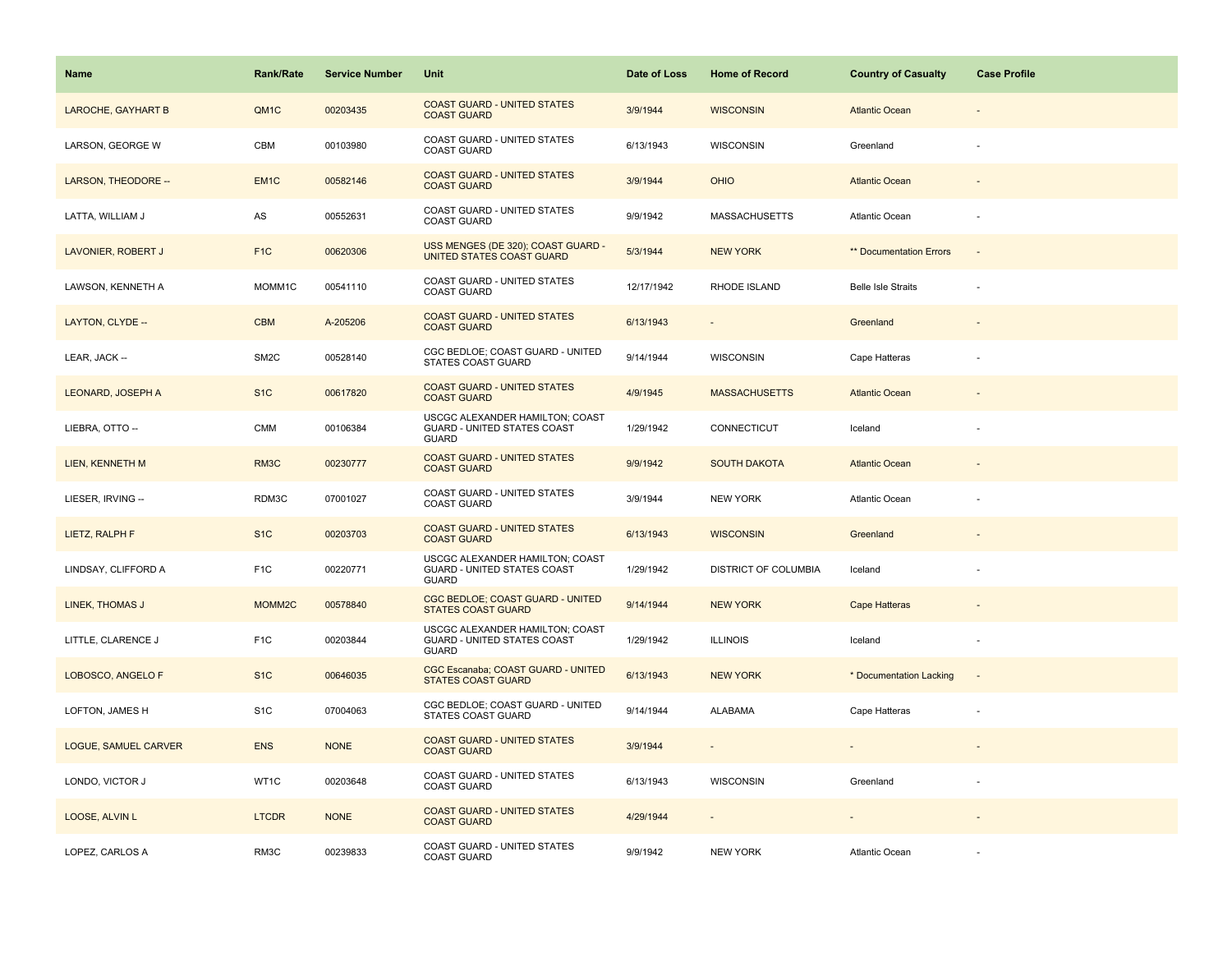| <b>Name</b>                  | <b>Rank/Rate</b>  | <b>Service Number</b> | Unit                                                          | Date of Loss | <b>Home of Record</b> | <b>Country of Casualty</b>            | <b>Case Profile</b>      |
|------------------------------|-------------------|-----------------------|---------------------------------------------------------------|--------------|-----------------------|---------------------------------------|--------------------------|
| LOWRIE, JAMES D              | RM <sub>2</sub> C | 00220782              | <b>COAST GUARD - UNITED STATES</b><br><b>COAST GUARD</b>      | 3/9/1944     | <b>NEW JERSEY</b>     | <b>Atlantic Ocean</b>                 |                          |
| LOZON, EDWIN H               | BM1C              | 00229951              | COAST GUARD - UNITED STATES<br><b>COAST GUARD</b>             | 3/9/1944     | <b>MICHIGAN</b>       | Atlantic Ocean                        |                          |
| LUCAS, JOSEPH W              | SC <sub>1</sub> C | 00106540              | <b>COAST GUARD - UNITED STATES</b><br><b>COAST GUARD</b>      | 6/13/1943    | <b>ILLINOIS</b>       | Greenland                             | $\overline{\phantom{a}}$ |
| LUTHYE. HENRY J              | MM <sub>2</sub> C | 00510111              | COAST GUARD - UNITED STATES<br><b>COAST GUARD</b>             | 9/9/1942     | LOUISIANA             | Atlantic Ocean                        |                          |
| <b>MACKLIN, EDWARD E</b>     | F <sub>1</sub> C  | 00665683              | LST-652; COAST GUARD - UNITED<br><b>STATES COAST GUARD</b>    | 5/12/1945    | <b>WASHINGTON</b>     | <b>Philippine Islands</b>             |                          |
| MACLEAN, THOMAS L            | S <sub>1</sub> C  | 00636878              | <b>COAST GUARD - UNITED STATES</b><br><b>COAST GUARD</b>      | 9/21/1943    | PENNSYLVANIA          | Alaska                                |                          |
| <b>MACLENNAN, WILLIAM R</b>  | S <sub>2</sub> C  | 00622776              | <b>COAST GUARD - UNITED STATES</b><br><b>COAST GUARD</b>      | 3/9/1944     | <b>MICHIGAN</b>       | <b>Atlantic Ocean</b>                 |                          |
| MACPHERSON, DAN H            | BM1C              | 00217089              | COAST GUARD - UNITED STATES<br><b>COAST GUARD</b>             | 10/21/1945   | WASHINGTON            | Pacific Ocean: North<br>American Area |                          |
| MANISCALCO, AUGUST --        | F <sub>1</sub> C  | 00233753              | <b>COAST GUARD - UNITED STATES</b><br><b>COAST GUARD</b>      | 9/9/1942     | <b>NEW YORK</b>       | <b>Atlantic Ocean</b>                 |                          |
| MANTANI, RUDOLPH --          | RM <sub>2</sub> C | 00647335              | CGC BEDLOE; COAST GUARD - UNITED<br><b>STATES COAST GUARD</b> | 9/14/1944    | <b>NEW YORK</b>       | Cape Hatteras                         |                          |
| <b>MARCOULLIER, HOWARD J</b> | CM <sub>2</sub> C | 00553812              | <b>COAST GUARD - UNITED STATES</b><br><b>COAST GUARD</b>      | 3/9/1944     | <b>MASSACHUSETTS</b>  | <b>Atlantic Ocean</b>                 |                          |
| MARTENSEN, ORVILLE EARL      | TM3               | 70070111              | COAST GUARD RESERVE - UNITED<br><b>STATES COAST GUARD</b>     | 3/9/1944     |                       | Atlantic Ocean                        |                          |
| <b>MARTIN, IVEN ELMER</b>    | SOM3C             | 00205977              | <b>COAST GUARD - UNITED STATES</b><br><b>COAST GUARD</b>      | 9/9/1942     | <b>MISSOURI</b>       | <b>Atlantic Ocean</b>                 |                          |
| MARTIN, ROBERT E             | MOMM3C            | 00516061              | COAST GUARD - UNITED STATES<br><b>COAST GUARD</b>             | 7/18/1944    | WASHINGTON            | Alaska                                | ÷,                       |
| MARTINDALE, FRANK W          | Y <sub>1C</sub>   | 00217870              | <b>COAST GUARD - UNITED STATES</b><br><b>COAST GUARD</b>      | 9/9/1942     | <b>WASHINGTON</b>     | <b>Atlantic Ocean</b>                 |                          |
| MASCETTI, ALBERT P           | S <sub>1</sub> C  | 00569386              | COAST GUARD - UNITED STATES<br><b>COAST GUARD</b>             | 3/9/1944     | PENNSYLVANIA          | Atlantic Ocean                        |                          |
| MATHEWS, EUGENE W            | EM3C              | 00623690              | <b>COAST GUARD - UNITED STATES</b><br><b>COAST GUARD</b>      | 3/9/1944     | <b>OHIO</b>           | <b>Atlantic Ocean</b>                 |                          |
| MATTSON, RAY E               | RM <sub>1</sub> C | 00225574              | COAST GUARD - UNITED STATES<br><b>COAST GUARD</b>             | 12/17/1942   | <b>MINNESOTA</b>      | <b>Belle Isle Straits</b>             |                          |
| <b>MAYER, EDWARD S</b>       | QM <sub>2</sub> C | 00540503              | <b>COAST GUARD - UNITED STATES</b><br><b>COAST GUARD</b>      | 9/9/1942     | <b>NEW YORK</b>       | <b>Atlantic Ocean</b>                 |                          |
| MCCARTHY, BARTON --          | GM3C              | 00221772              | COAST GUARD - UNITED STATES<br><b>COAST GUARD</b>             | 6/13/1943    | <b>ILLINOIS</b>       | Greenland                             |                          |
| MCCORMICK, JOSEPH T          | <b>LTJG</b>       | <b>NONE</b>           | <b>COAST GUARD - UNITED STATES</b><br><b>COAST GUARD</b>      | 12/15/1945   | $\sim$                |                                       |                          |
| MCCREADY, ROBERT C           | SM <sub>2</sub> C | 00503025              | COAST GUARD - UNITED STATES<br><b>COAST GUARD</b>             | 6/13/1943    | <b>ILLINOIS</b>       | Greenland                             |                          |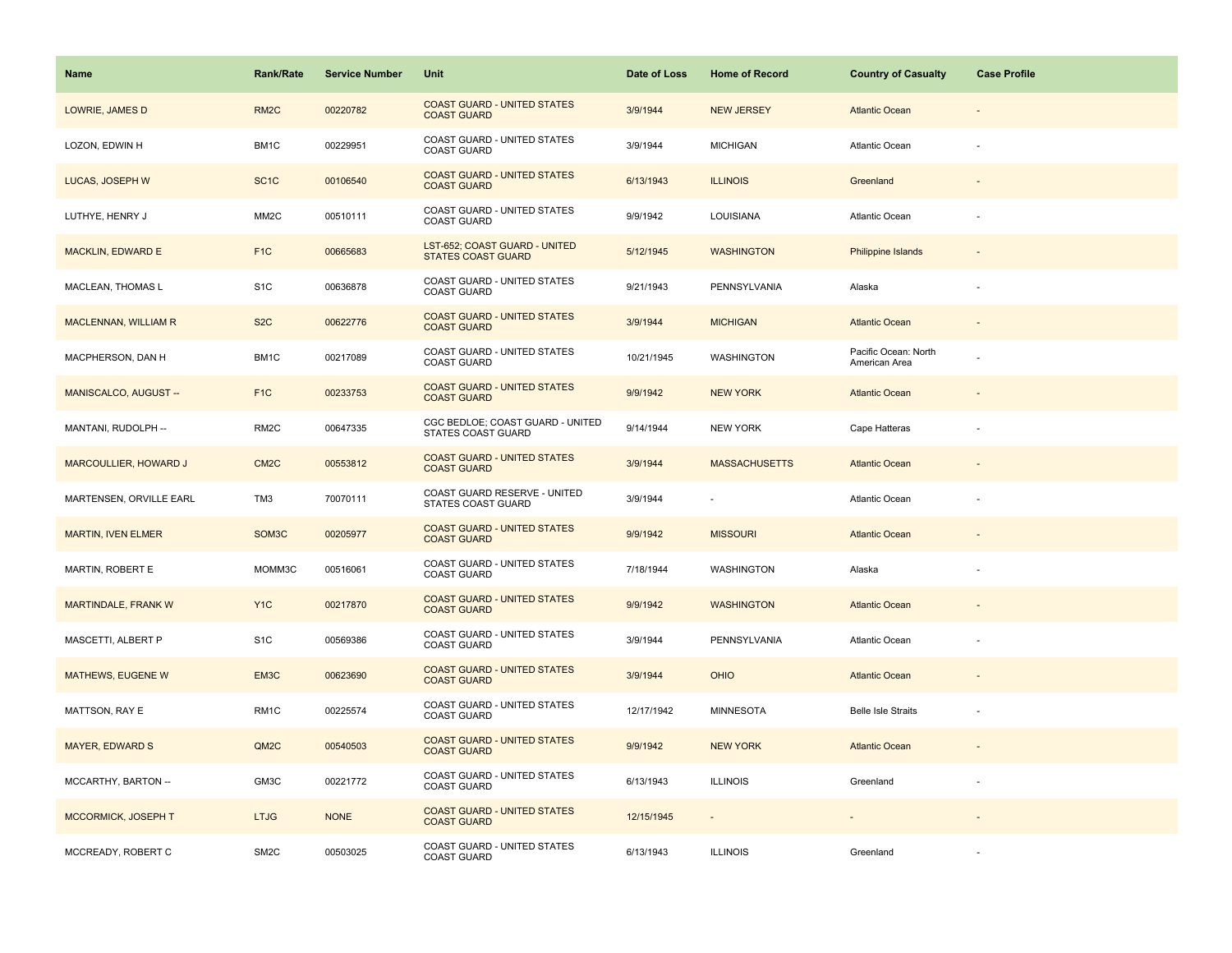| <b>Name</b>               | <b>Rank/Rate</b>  | <b>Service Number</b> | Unit                                                                           | Date of Loss | <b>Home of Record</b> | <b>Country of Casualty</b>            | <b>Case Profile</b> |
|---------------------------|-------------------|-----------------------|--------------------------------------------------------------------------------|--------------|-----------------------|---------------------------------------|---------------------|
| MCCUE, EDWARD J           | F <sub>1</sub> C  | 00589152              | CGC JACKSON; COAST GUARD - UNITED<br><b>STATES COAST GUARD</b>                 | 9/14/1944    | <b>PENNSYLVANIA</b>   | <b>** Documentation Errors</b>        | ÷,                  |
| MCCUSKER, LEO J           | S <sub>1</sub> C  | 00617559              | CGC BEDLOE; COAST GUARD - UNITED<br>STATES COAST GUARD                         | 9/14/1944    | <b>MASSACHUSETTS</b>  | Cape Hatteras                         |                     |
| MCDONALD, JOHN W          | PHM1C             | 00201813              | <b>COAST GUARD - UNITED STATES</b><br><b>COAST GUARD</b>                       | 9/9/1942     | <b>WEST VIRGINIA</b>  | <b>Atlantic Ocean</b>                 |                     |
| MCGEHEARTY, ROBERT E      | <b>ENS</b>        | <b>NONE</b>           | COAST GUARD - UNITED STATES<br><b>COAST GUARD</b>                              | 6/13/1943    |                       |                                       |                     |
| MCGOWAN, RALPH --         | S <sub>1</sub> C  | 00616234              | <b>COAST GUARD - UNITED STATES</b><br><b>COAST GUARD</b>                       | 6/13/1943    | <b>MASSACHUSETTS</b>  | Greenland                             |                     |
| MCGRANE, JAMES B          | WT2C              | 00203863              | USCGC ALEXANDER HAMILTON; COAST<br>GUARD - UNITED STATES COAST<br><b>GUARD</b> | 1/29/1942    | <b>ILLINOIS</b>       | Iceland                               |                     |
| <b>MCHUGH, WALTER F</b>   | Y <sub>3</sub> C  | 00595155              | <b>COAST GUARD - UNITED STATES</b><br><b>COAST GUARD</b>                       | 2/3/1943     | <b>RHODE ISLAND</b>   | Greenland                             |                     |
| MCKAY, ALTON P            | BM1C              | 00220872              | COAST GUARD - UNITED STATES<br><b>COAST GUARD</b>                              | 12/17/1942   | PENNSYLVANIA          | <b>Belle Isle Straits</b>             |                     |
| <b>MCKEEHAN, JAMES O</b>  | BM <sub>2</sub> C | 00516944              | <b>COAST GUARD - UNITED STATES</b><br><b>COAST GUARD</b>                       | 9/19/1944    | <b>OREGON</b>         | <b>Baker Island</b>                   |                     |
| MCKINNEY, JOHN E          | F3C               | 00220931              | USCGC ALEXANDER HAMILTON; COAST<br>GUARD - UNITED STATES COAST<br><b>GUARD</b> | 1/29/1942    | MARYLAND              | Iceland                               |                     |
| <b>MCSORLEY, WILBUR J</b> | <b>ENS</b>        | <b>NONE</b>           | <b>COAST GUARD - UNITED STATES</b><br><b>COAST GUARD</b>                       | 5/3/1944     |                       |                                       |                     |
| MEDEIROS, GILBERT F       | F <sub>2</sub> C  | 00552360              | COAST GUARD - UNITED STATES<br><b>COAST GUARD</b>                              | 9/9/1942     | <b>MASSACHUSETTS</b>  | <b>Atlantic Ocean</b>                 |                     |
| MEINDL, JOSEPH J          | S <sub>1</sub> C  | 00230946              | <b>COAST GUARD - UNITED STATES</b><br><b>COAST GUARD</b>                       | 5/18/1944    | <b>IOWA</b>           | <b>ALASKA</b>                         |                     |
| MENKOL, THEODORE T        | GM2C              | 00203250              | COAST GUARD - UNITED STATES<br><b>COAST GUARD</b>                              | 6/13/1943    | <b>ILLINOIS</b>       | Greenland                             | ÷,                  |
| MEYERS, JOHN B            | SC <sub>2</sub> C | 00203157              | <b>COAST GUARD - UNITED STATES</b><br><b>COAST GUARD</b>                       | 6/13/1943    | <b>ILLINOIS</b>       | Greenland                             |                     |
| MICHALAK, PETER P         | S <sub>1</sub> C  | 00620072              | COAST GUARD - UNITED STATES<br><b>COAST GUARD</b>                              | 9/17/1944    | <b>NEW YORK</b>       | Pacific Ocean: North<br>American Area |                     |
| MICHALSKI, JEROME J       | S <sub>1</sub> C  | 00609489              | CGC JACKSON; COAST GUARD - UNITED<br><b>STATES COAST GUARD</b>                 | 9/14/1944    | <b>WISCONSIN</b>      | <b>** Documentation Errors</b>        | $\sim$              |
| MICKLE, CHARLES R         | <b>CWT</b>        | 00205215              | COAST GUARD - UNITED STATES<br><b>COAST GUARD</b>                              | 6/13/1943    | <b>MICHIGAN</b>       | Greenland                             |                     |
| MIECZNIKOWSKI, JOHN S     | MOMM1C            | 00224891              | <b>COAST GUARD - UNITED STATES</b><br><b>COAST GUARD</b>                       | 3/9/1944     | <b>NEW YORK</b>       | <b>Atlantic Ocean</b>                 |                     |
| MILES, CHARLES K          | MOMM1C            | 00233639              | COAST GUARD - UNITED STATES<br><b>COAST GUARD</b>                              | 3/9/1944     | <b>NEW YORK</b>       | Atlantic Ocean                        |                     |
| MILLER, CECIL D           | RM <sub>2</sub> C | 00227628              | <b>COAST GUARD - UNITED STATES</b><br><b>COAST GUARD</b>                       | 6/24/1942    | <b>WASHINGTON</b>     | Hawaiian Islands                      |                     |
| MILLER, EVERETT V         | S <sub>1</sub> C  | 00534225              | COAST GUARD - UNITED STATES<br><b>COAST GUARD</b>                              | 3/9/1944     | <b>IOWA</b>           | Atlantic Ocean                        |                     |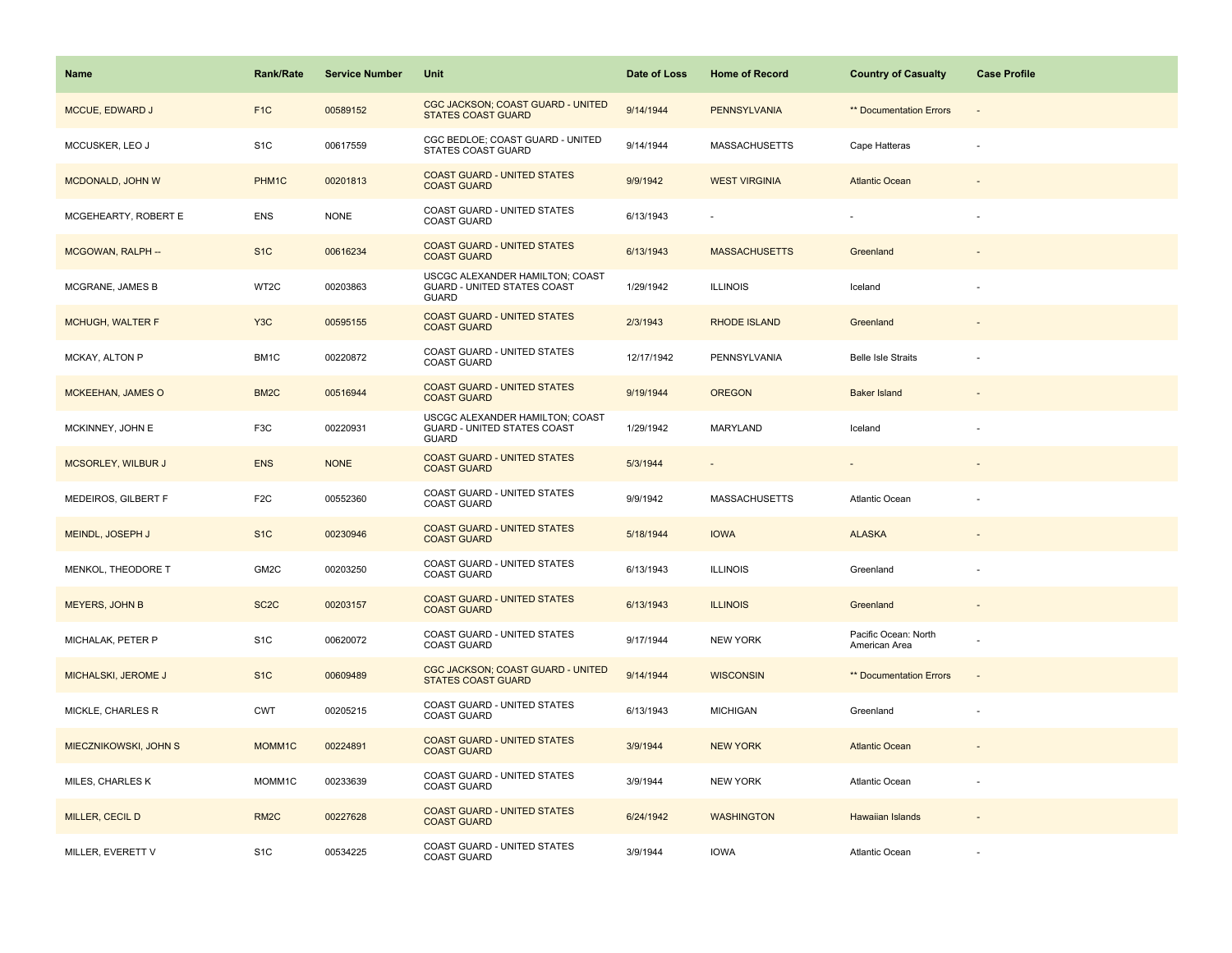| Name                        | <b>Rank/Rate</b>  | <b>Service Number</b> | Unit                                                            | Date of Loss | <b>Home of Record</b> | <b>Country of Casualty</b>     | <b>Case Profile</b>      |
|-----------------------------|-------------------|-----------------------|-----------------------------------------------------------------|--------------|-----------------------|--------------------------------|--------------------------|
| MINGIONE, JOHN --           | RDM3C             | 00577232              | CGC JACKSON; COAST GUARD - UNITED<br><b>STATES COAST GUARD</b>  | 9/14/1944    | <b>NEW JERSEY</b>     | <b>** Documentation Errors</b> | $\overline{\phantom{a}}$ |
| MINOR, WALTER B             | QM3C              | 00232690              | USS MENGES (DE 320); COAST GUARD -<br>UNITED STATES COAST GUARD | 5/3/1944     | <b>TEXAS</b>          | ** Documentation Errors        | $\sim$                   |
| <b>MOHLER, MALCOLM E</b>    | WT <sub>2C</sub>  | 00225770              | <b>COAST GUARD - UNITED STATES</b><br><b>COAST GUARD</b>        | 6/13/1943    | <b>OHIO</b>           | Greenland                      | $\overline{\phantom{a}}$ |
| MOLDER, LECIL K             | S <sub>1</sub> C  | 00527581              | COAST GUARD - UNITED STATES<br><b>COAST GUARD</b>               | 3/9/1944     | <b>ARKANSAS</b>       | Atlantic Ocean                 |                          |
| <b>MOORE, BRADNER J</b>     | <b>CMOMM</b>      | 00625080              | <b>COAST GUARD - UNITED STATES</b><br><b>COAST GUARD</b>        | 3/9/1944     | <b>NORTH CAROLINA</b> | <b>Atlantic Ocean</b>          |                          |
| MOORE, ERNEST L             | COX               | 00232058              | COAST GUARD - UNITED STATES<br><b>COAST GUARD</b>               | 9/16/1942    | <b>TEXAS</b>          | Atlantic Ocean                 |                          |
| MORAN, HUGH J               | S <sub>1</sub> C  | 00572532              | <b>COAST GUARD - UNITED STATES</b><br><b>COAST GUARD</b>        | 3/9/1944     | <b>IOWA</b>           | <b>Atlantic Ocean</b>          |                          |
| MORE, SIDNEY A              | SOM3C             | 00221752              | COAST GUARD - UNITED STATES<br><b>COAST GUARD</b>               | 6/13/1943    | <b>ILLINOIS</b>       | Greenland                      |                          |
| <b>MORGENSTERN, LEON --</b> | RM3C              | 00233031              | <b>COAST GUARD - UNITED STATES</b><br><b>COAST GUARD</b>        | 9/9/1942     | <b>NEW YORK</b>       | <b>Atlantic Ocean</b>          |                          |
| MORLEY, WARREN H            | EM <sub>1</sub> C | 00552213              | COAST GUARD - UNITED STATES<br><b>COAST GUARD</b>               | 9/9/1942     | <b>MASSACHUSETTS</b>  | Atlantic Ocean                 |                          |
| <b>MOSIER, WILLIAM --</b>   | S <sub>2</sub> C  | 00569639              | <b>COAST GUARD - UNITED STATES</b><br><b>COAST GUARD</b>        | 3/9/1944     | <b>OHIO</b>           | <b>Atlantic Ocean</b>          |                          |
| MOUNT, WILLARD H            | RM3C              | 00546884              | COAST GUARD - UNITED STATES<br><b>COAST GUARD</b>               | 2/3/1943     | <b>NEW JERSEY</b>     | Greenland                      |                          |
| <b>MOYNIHAN, FRANCIS J</b>  | LT.               | <b>NONE</b>           | <b>COAST GUARD - UNITED STATES</b><br><b>COAST GUARD</b>        | 2/17/1945    |                       | $\overline{\phantom{a}}$       |                          |
| MUELLER, JOSEPH L           | S <sub>1</sub> C  | 00608510              | COAST GUARD - UNITED STATES<br><b>COAST GUARD</b>               | 3/14/1945    | WISCONSIN             | Saipan                         | ÷,                       |
| MUHR, LEROY V               | <b>CMM</b>        | 00208150              | <b>COAST GUARD - UNITED STATES</b><br><b>COAST GUARD</b>        | 10/21/1943   | <b>CALIFORNIA</b>     | Alaska                         |                          |
| MULHERN, RAYMOND J          | S <sub>1</sub> C  | 00670024              | CGC BEDLOE; COAST GUARD - UNITED<br>STATES COAST GUARD          | 9/14/1944    | PENNSYLVANIA          | Cape Hatteras                  |                          |
| <b>MULLEN, ROBERT F</b>     | CM <sub>2</sub> C | 00540904              | <b>COAST GUARD - UNITED STATES</b><br><b>COAST GUARD</b>        | 9/9/1942     | <b>MASSACHUSETTS</b>  | <b>Atlantic Ocean</b>          | $\overline{\phantom{a}}$ |
| MULLINAX, WILLIAM A         | MM3C              | 00565069              | COAST GUARD - UNITED STATES<br><b>COAST GUARD</b>               | 3/9/1944     | <b>TENNESSEE</b>      | Atlantic Ocean                 | ÷,                       |
| <b>MURRAY, HAROLD A</b>     | S <sub>1</sub> C  | 00541855              | <b>COAST GUARD - UNITED STATES</b><br><b>COAST GUARD</b>        | 9/9/1942     | <b>NEW YORK</b>       | <b>Atlantic Ocean</b>          |                          |
| MUSETTI, ALMO E             | S <sub>1</sub> C  | 00618692              | COAST GUARD - UNITED STATES<br><b>COAST GUARD</b>               | 3/9/1944     | <b>VERMONT</b>        | Atlantic Ocean                 |                          |
| <b>MYERS, FRANCIS C</b>     | COX               | 00226890              | <b>COAST GUARD - UNITED STATES</b><br><b>COAST GUARD</b>        | 12/19/1943   | <b>ALABAMA</b>        | ** Documentation Errors        | $\sim$                   |
| MYLES, HUGH L               | S <sub>1</sub> C  | 00681571              | CGC BEDLOE; COAST GUARD - UNITED<br>STATES COAST GUARD          | 9/14/1944    | <b>WEST VIRGINIA</b>  | Cape Hatteras                  |                          |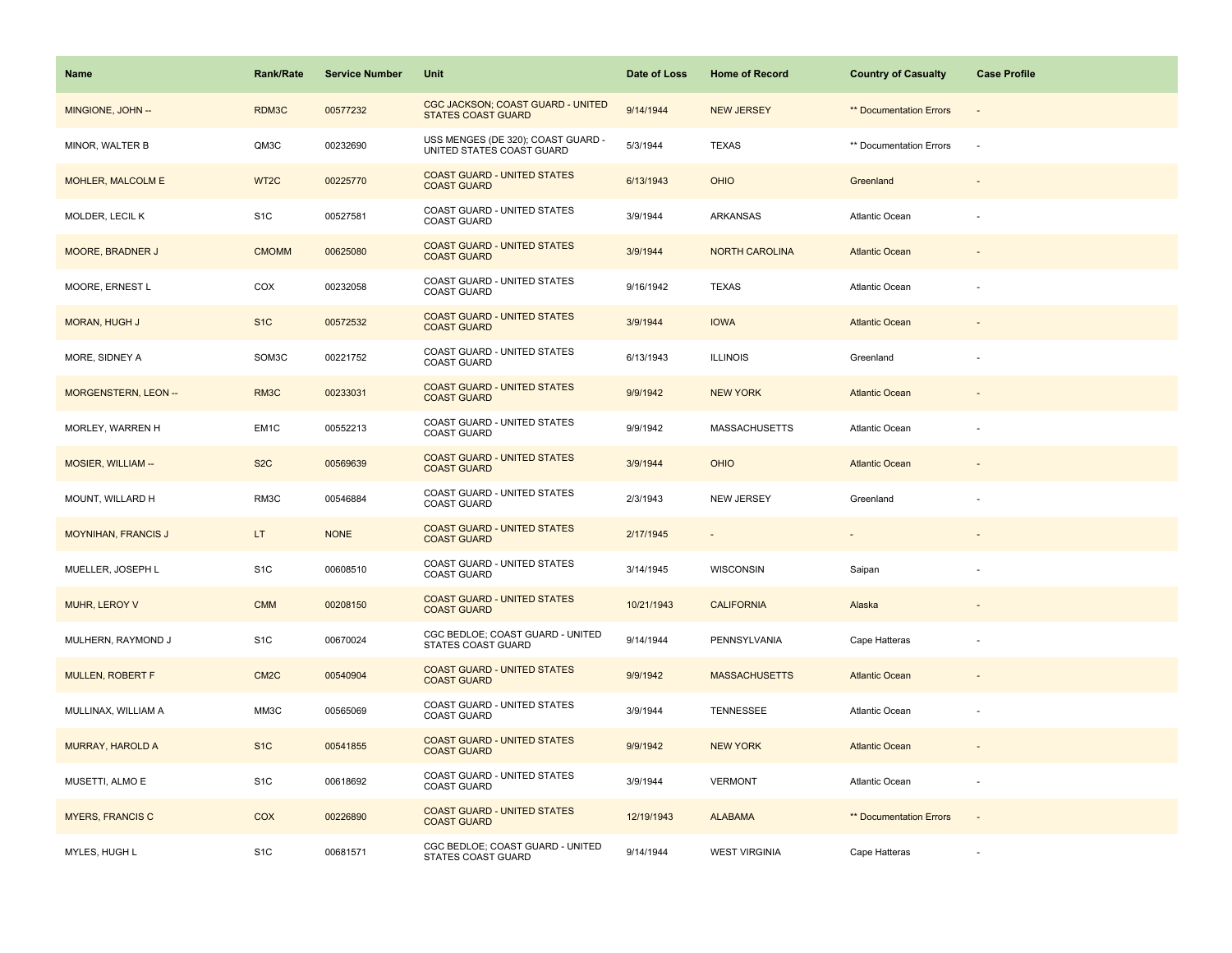| Name                     | <b>Rank/Rate</b>  | <b>Service Number</b> | Unit                                                            | Date of Loss | <b>Home of Record</b> | <b>Country of Casualty</b>            | <b>Case Profile</b>      |
|--------------------------|-------------------|-----------------------|-----------------------------------------------------------------|--------------|-----------------------|---------------------------------------|--------------------------|
| <b>NALBONE, SAMUEL J</b> | F <sub>2</sub> C  | 00550475              | <b>COAST GUARD - UNITED STATES</b><br><b>COAST GUARD</b>        | 9/9/1942     | <b>NEW JERSEY</b>     | <b>Atlantic Ocean</b>                 |                          |
| NEALE, ARTHUR F          | RM3C              | 00504515              | COAST GUARD - UNITED STATES<br><b>COAST GUARD</b>               | 6/13/1943    | <b>MASSACHUSETTS</b>  | Greenland                             |                          |
| <b>NEEDS, PAUL A</b>     | F <sub>3</sub> C  | 00247039              | <b>COAST GUARD - UNITED STATES</b><br><b>COAST GUARD</b>        | 9/9/1942     | <b>IOWA</b>           | <b>Atlantic Ocean</b>                 |                          |
| NEFF, WILLIAM H          | F <sub>2</sub> C  | 00229597              | COAST GUARD - UNITED STATES<br><b>COAST GUARD</b>               | 3/9/1944     | OHIO                  | Atlantic Ocean                        |                          |
| <b>NEIL, ALLENG</b>      | COX               | 00225759              | <b>COAST GUARD - UNITED STATES</b><br><b>COAST GUARD</b>        | 12/17/1942   | <b>MICHIGAN</b>       | <b>Belle Isle Straits</b>             |                          |
| NELSON, KENNETH B        | <b>LTJG</b>       | <b>NONE</b>           | COAST GUARD - UNITED STATES<br><b>COAST GUARD</b>               | 3/9/1944     |                       |                                       |                          |
| <b>NESOM, LEON B</b>     | S <sub>2</sub> C  | 00650681              | <b>COAST GUARD - UNITED STATES</b><br><b>COAST GUARD</b>        | 12/5/1944    | <b>TEXAS</b>          | <b>Atlantic Ocean</b>                 |                          |
| NEUMAN, EARNEST E        | MOMM2C            | 00230409              | COAST GUARD - UNITED STATES<br><b>COAST GUARD</b>               | 8/11/1942    | <b>IOWA</b>           | Pacific Ocean: North<br>American Area |                          |
| NICHOLAS, CHARLES A      | S <sub>2</sub> C  | 00695294              | <b>COAST GUARD - UNITED STATES</b><br><b>COAST GUARD</b>        | 3/9/1944     | <b>ILLINOIS</b>       | <b>Atlantic Ocean</b>                 |                          |
| NICHOLS, RICHARD C       | S <sub>1</sub> C  | 07007187              | CGC JACKSON; COAST GUARD - UNITED<br>STATES COAST GUARD         | 9/14/1944    | <b>ILLINOIS</b>       | ** Documentation Errors               | $\sim$                   |
| NILSEN, ROY --           | S <sub>1</sub> C  | 00648410              | <b>COAST GUARD - UNITED STATES</b><br><b>COAST GUARD</b>        | 6/13/1943    | <b>NEW YORK</b>       | Greenland                             |                          |
| NIX, RALPH R             | <b>ASTSUR</b>     | <b>NONE</b>           | COAST GUARD - UNITED STATES<br>PUBLIC HEALTH SERVICE            | 6/13/1943    |                       |                                       |                          |
| NORDYKE, ARCHIE V        | <b>CCS</b>        | 00510630              | <b>COAST GUARD - UNITED STATES</b><br><b>COAST GUARD</b>        | 9/9/1942     | <b>TEXAS</b>          | <b>Atlantic Ocean</b>                 |                          |
| NOWAKOWSKI, BRONISLAW -- | S <sub>1</sub> C  | 00225777              | COAST GUARD - UNITED STATES<br>COAST GUARD                      | 6/13/1943    | <b>MICHIGAN</b>       | Greenland                             | $\sim$                   |
| <b>OGLESBY, BUEL B</b>   | TM3C              | 00635494              | USS MENGES (DE 320); COAST GUARD -<br>UNITED STATES COAST GUARD | 5/3/1944     | <b>KENTUCKY</b>       | <b>** Documentation Errors</b>        | $\overline{\phantom{a}}$ |
| OGRADY, JOHN W           | S <sub>2</sub> C  | 00541200              | COAST GUARD - UNITED STATES<br><b>COAST GUARD</b>               | 3/9/1944     | <b>NEW YORK</b>       | Atlantic Ocean                        |                          |
| OHAR, JOHN --            | S <sub>2</sub> C  | 00235251              | <b>COAST GUARD - UNITED STATES</b><br><b>COAST GUARD</b>        | 3/9/1944     | <b>NEW YORK</b>       | <b>Atlantic Ocean</b>                 |                          |
| OHLSEN, FRANCIS W        | S <sub>1</sub> C  | 00228135              | COAST GUARD - UNITED STATES<br><b>COAST GUARD</b>               | 9/9/1942     | <b>KANSAS</b>         | Atlantic Ocean                        |                          |
| OLEARY, WALTER F         | S <sub>1</sub> C  | 00511008              | <b>COAST GUARD - UNITED STATES</b><br><b>COAST GUARD</b>        | 6/13/1943    | <b>ILLINOIS</b>       | Greenland                             |                          |
| OLSON, WILLIAM S         | MM <sub>2</sub> C | 00203705              | USS LITTLE; COAST GUARD - UNITED<br>STATES COAST GUARD          | 9/5/1942     | <b>ILLINOIS</b>       | Solomon Islands                       |                          |
| OLSZEWSKI, JOSEPH S      | SK <sub>2</sub> C | 00234788              | <b>COAST GUARD - UNITED STATES</b><br><b>COAST GUARD</b>        | 2/3/1943     | <b>MARYLAND</b>       | Greenland                             |                          |
| ORCUTT, JOHN R           | MOMM1C            | 00231494              | COAST GUARD - UNITED STATES<br><b>COAST GUARD</b>               | 5/18/1944    | WISCONSIN             | <b>ALASKA</b>                         |                          |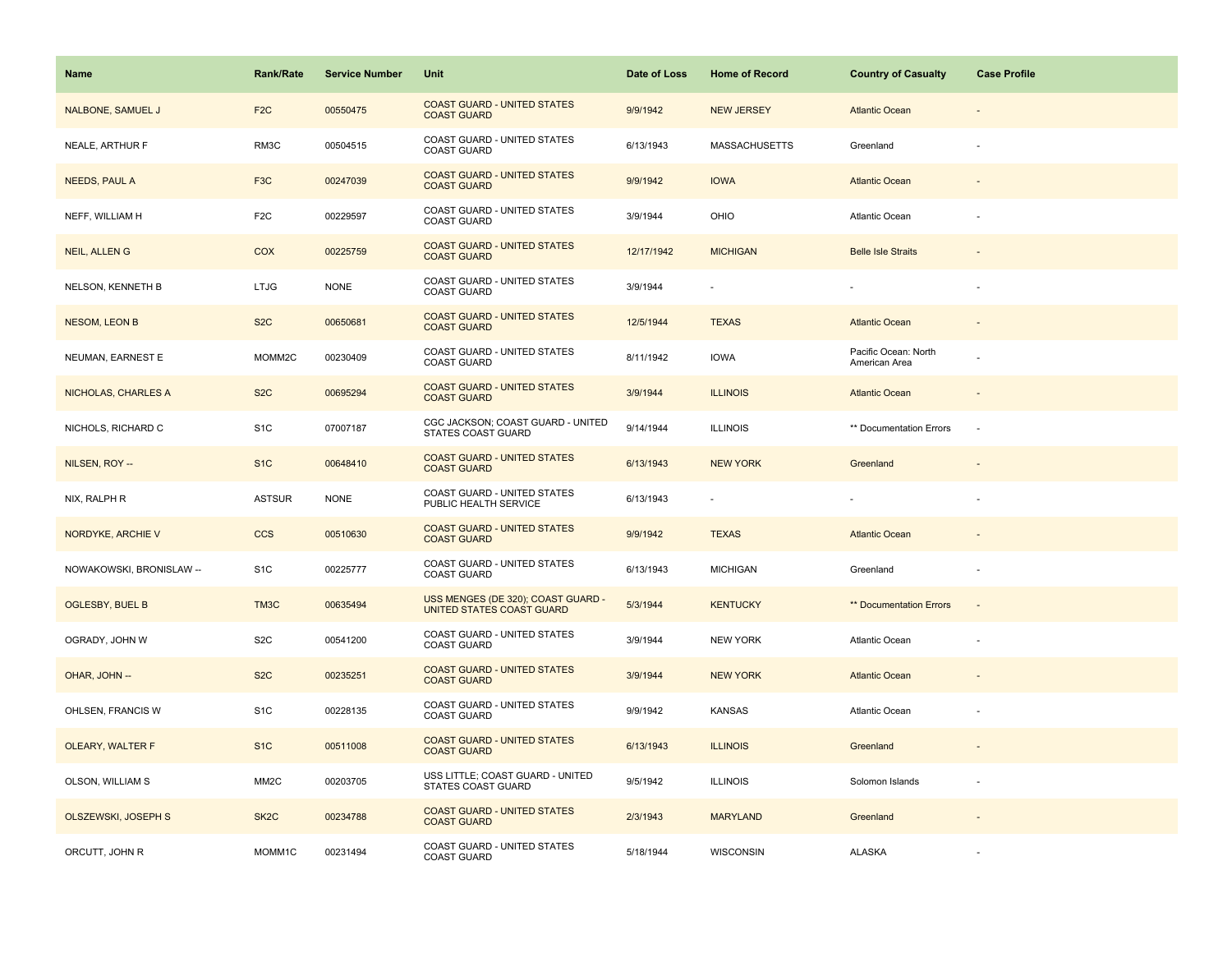| Name                      | <b>Rank/Rate</b>  | <b>Service Number</b> | Unit                                                            | Date of Loss | <b>Home of Record</b>    | <b>Country of Casualty</b> | <b>Case Profile</b>      |
|---------------------------|-------------------|-----------------------|-----------------------------------------------------------------|--------------|--------------------------|----------------------------|--------------------------|
| <b>OSIER, LEUIGN W</b>    | <b>CMM</b>        | 00222847              | <b>COAST GUARD - UNITED STATES</b><br><b>COAST GUARD</b>        | 9/9/1942     | <b>NEW YORK</b>          | <b>Atlantic Ocean</b>      |                          |
| OTT, HARRY WILLIAM        | EM2C              | 00524987              | COAST GUARD - UNITED STATES<br><b>COAST GUARD</b>               | 3/9/1944     | <b>NEW YORK</b>          | Atlantic Ocean             |                          |
| <b>PAGANELLI, FRANK L</b> | RM1C              | 00206820              | <b>COAST GUARD - UNITED STATES</b><br><b>COAST GUARD</b>        | 8/12/1942    | <b>NEW YORK</b>          | <b>Florida Straits</b>     | $\overline{\phantom{a}}$ |
| PAINE, ROBERT V           | S <sub>1</sub> C  | 00233845              | COAST GUARD - UNITED STATES<br><b>COAST GUARD</b>               | 9/9/1942     | <b>MASSACHUSETTS</b>     | Atlantic Ocean             |                          |
| PALSER, HUGH --           | QM1C              | 00221880              | <b>COAST GUARD - UNITED STATES</b><br><b>COAST GUARD</b>        | 6/13/1943    | <b>MICHIGAN</b>          | Greenland                  |                          |
| PAOLELLA, VALENTINO N     | S <sub>1</sub> C  | 00553319              | COAST GUARD - UNITED STATES<br><b>COAST GUARD</b>               | 6/13/1943    | RHODE ISLAND             | Greenland                  |                          |
| PARDOE, WILLIAM E         | QM3C              | 00239544              | <b>COAST GUARD - UNITED STATES</b><br><b>COAST GUARD</b>        | 12/17/1942   | <b>FLORIDA</b>           | <b>Belle Isle Straits</b>  |                          |
| PARKER, JAMES A           | RT3C              | 00650357              | USCGC JACKSON; COAST GUARD -<br>UNITED STATES COAST GUARD       | 9/14/1944    | <b>MISSISSIPPI</b>       | ** Documentation Errors    | $\sim$                   |
| PARKER, SAMUEL T          | Y <sub>2</sub> C  | 00222783              | <b>COAST GUARD - UNITED STATES</b><br><b>COAST GUARD</b>        | 9/9/1942     | <b>NEW JERSEY</b>        | <b>Atlantic Ocean</b>      |                          |
| PATTON, ROBERT AUSTIN     | COX               | 00249389              | CGC JACKSON; COAST GUARD - UNITED<br><b>STATES COAST GUARD</b>  | 9/14/1944    | OHIO                     | ** Documentation Errors    | $\sim$                   |
| PAUL, GUY DONALD          | RM <sub>1</sub> C | 00220318              | <b>COAST GUARD - UNITED STATES</b><br><b>COAST GUARD</b>        | 8/12/1942    | <b>OHIO</b>              | <b>Florida Straits</b>     |                          |
| PAWLEN, JOHN --           | S <sub>1</sub> C  | 00518046              | COAST GUARD - UNITED STATES<br><b>COAST GUARD</b>               | 3/9/1944     | OHIO                     | Atlantic Ocean             |                          |
| PAWLUSIAK, STANLEY E      | COX               | 00225465              | <b>COAST GUARD - UNITED STATES</b><br><b>COAST GUARD</b>        | 9/9/1942     | <b>NEBRASKA</b>          | <b>Atlantic Ocean</b>      |                          |
| PELLETIER, VICTOR C       | S <sub>2</sub> C  | 00615687              | COAST GUARD - UNITED STATES<br><b>COAST GUARD</b>               | 3/9/1944     | <b>MASSACHUSETTS</b>     | Atlantic Ocean             | ä,                       |
| PERKINS, JOHN W           | S <sub>1</sub> C  | 00620314              | <b>COAST GUARD - UNITED STATES</b><br><b>COAST GUARD</b>        | 3/9/1944     | <b>NEW YORK</b>          | <b>Atlantic Ocean</b>      |                          |
| PERRY, FREDRICK E         | F <sub>1</sub> C  | 00545159              | COAST GUARD - UNITED STATES<br><b>COAST GUARD</b>               | 9/9/1942     | <b>INDIANA</b>           | Atlantic Ocean             |                          |
| PETERSON, CARL U          | <b>LTCDR</b>      | <b>NONE</b>           | CGC Escanaba; COAST GUARD - UNITED<br><b>STATES COAST GUARD</b> | 6/13/1943    | $\overline{\phantom{a}}$ |                            | $\overline{\phantom{a}}$ |
| PETERSON, DONALD R        | RM3C              | 00231193              | COAST GUARD - UNITED STATES<br><b>COAST GUARD</b>               | 9/9/1942     | <b>ILLINOIS</b>          | Atlantic Ocean             |                          |
| PETERSON, ERWIN L         | GM3C              | 00638281              | <b>COAST GUARD - UNITED STATES</b><br><b>COAST GUARD</b>        | 12/17/1945   | <b>NORTH DAKOTA</b>      | PHILIPPINE ISLANDS         |                          |
| PETERSON, LEO R           | COX               | 00503077              | COAST GUARD - UNITED STATES<br><b>COAST GUARD</b>               | 6/13/1943    | <b>WISCONSIN</b>         | Greenland                  |                          |
| PETERSON, LEONARD --      | S <sub>1</sub> C  | 00609718              | <b>COAST GUARD - UNITED STATES</b><br><b>COAST GUARD</b>        | 3/9/1944     | <b>MICHIGAN</b>          | <b>Atlantic Ocean</b>      |                          |
| PETERSON, ROY E L         | MM <sub>2</sub> C | 00203824              | COAST GUARD - UNITED STATES<br><b>COAST GUARD</b>               | 9/9/1942     | <b>ILLINOIS</b>          | <b>Atlantic Ocean</b>      |                          |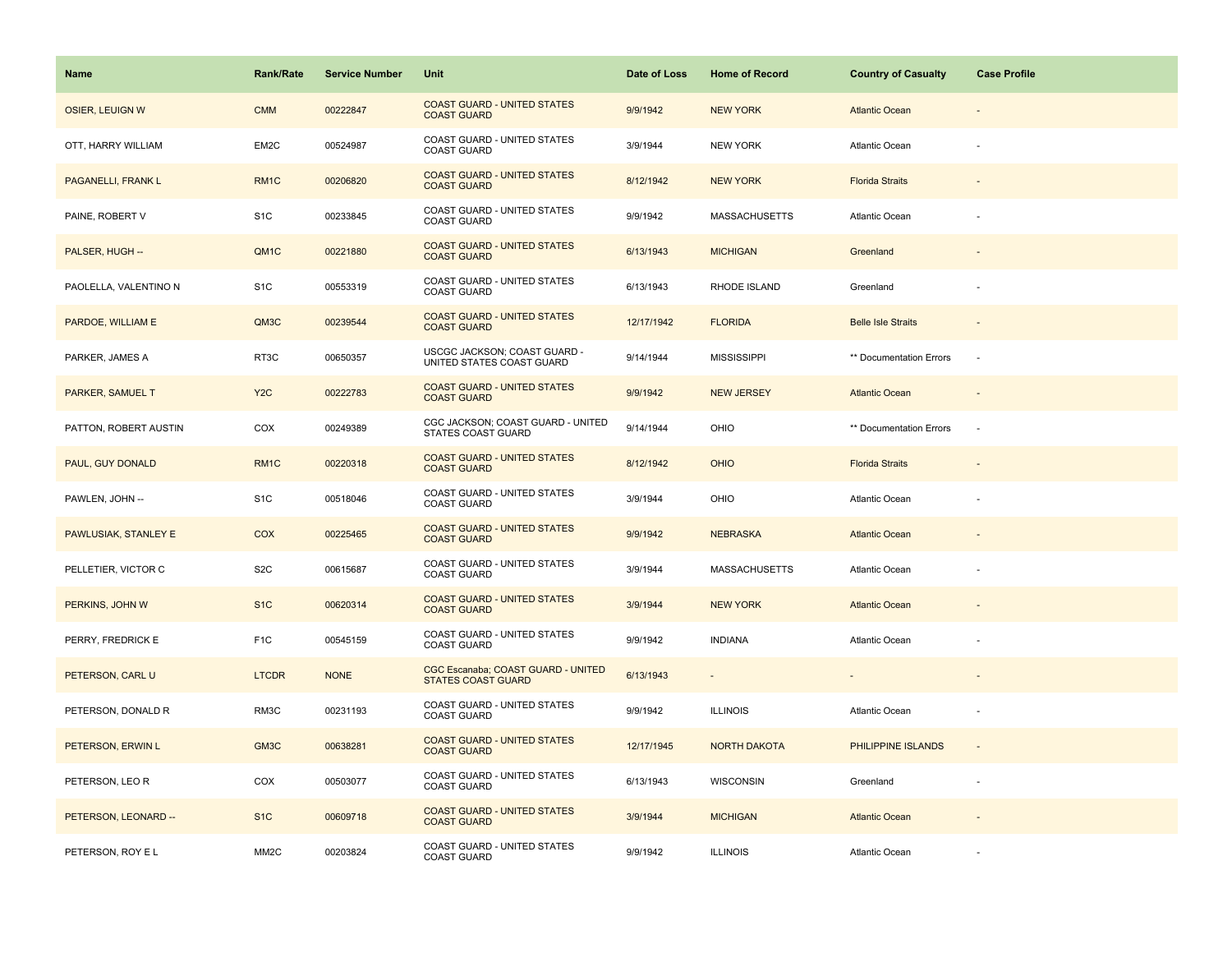| Name                        | <b>Rank/Rate</b>         | <b>Service Number</b> | Unit                                                                           | Date of Loss | <b>Home of Record</b> | <b>Country of Casualty</b> | <b>Case Profile</b>      |
|-----------------------------|--------------------------|-----------------------|--------------------------------------------------------------------------------|--------------|-----------------------|----------------------------|--------------------------|
| PETROLINI, ANGELO J         | S <sub>2</sub> C         | 00618810              | USS MENGES (DE 320); COAST GUARD -<br>UNITED STATES COAST GUARD                | 5/3/1944     | <b>MASSACHUSETTS</b>  | ** Documentation Errors    |                          |
| PHILLIPS, KENNETH C         | COMDR                    | <b>NONE</b>           | COAST GUARD - UNITED STATES<br><b>COAST GUARD</b>                              | 3/9/1944     |                       |                            |                          |
| PITTS, JOHN A               | STM <sub>2</sub> C       | 00520699              | <b>COAST GUARD - UNITED STATES</b><br><b>COAST GUARD</b>                       | 2/3/1943     | <b>PENNSYLVANIA</b>   | Greenland                  | $\overline{\phantom{a}}$ |
| POGORZELSKI, C J            | RM3C                     | 07009046              | CGC BEDLOE; COAST GUARD - UNITED<br><b>STATES COAST GUARD</b>                  | 9/14/1944    | <b>MISSOURI</b>       | Cape Hatteras              |                          |
| PORTER, SIDNEY F            | $\overline{\phantom{a}}$ | <b>NONE</b>           | <b>COAST GUARD - UNITED STATES</b><br><b>COAST GUARD</b>                       | 2/18/1944    | ۰,                    |                            |                          |
| POSANSKY, MAX H             | S <sub>1</sub> C         | 00228868              | <b>COAST GUARD - UNITED STATES</b><br><b>COLORED TROOPS</b>                    | 9/9/1942     | <b>MISSOURI</b>       | Atlantic Ocean             |                          |
| POSHINSKE, WILLIAM P        | GM3C                     | 00609871              | CGC JACKSON; COAST GUARD - UNITED<br><b>STATES COAST GUARD</b>                 | 9/14/1944    | <b>WISCONSIN</b>      | ** Documentation Errors    | $\overline{\phantom{a}}$ |
| POWER, EDMUND F             | S <sub>2</sub> C         | 00233399              | COAST GUARD - UNITED STATES<br><b>COAST GUARD</b>                              | 9/9/1942     | <b>MASSACHUSETTS</b>  | <b>Atlantic Ocean</b>      |                          |
| POWLEY, JACK --             | MM3C                     | 00568084              | <b>COAST GUARD - UNITED STATES</b><br><b>COAST GUARD</b>                       | 3/9/1944     | <b>MICHIGAN</b>       | <b>Atlantic Ocean</b>      |                          |
| PRITCHARD, JOHN A           | LT.                      | <b>NONE</b>           | COAST GUARD - UNITED STATES<br><b>COAST GUARD</b>                              | 11/29/1942   |                       | Greenland                  |                          |
| PROCTOR, HUGH G             | S <sub>1</sub> C         | 00622549              | <b>COAST GUARD - UNITED STATES</b><br><b>COAST GUARD</b>                       | 12/28/1944   | <b>MICHIGAN</b>       | Alaska                     |                          |
| PROFIT, WALTER --           | GM2C                     | 00220971              | COAST GUARD - UNITED STATES<br><b>COAST GUARD</b>                              | 9/9/1942     | PENNSYLVANIA          | Atlantic Ocean             |                          |
| PRUSS, WALTER --            | MM <sub>1C</sub>         | 00225661              | <b>COAST GUARD - UNITED STATES</b><br><b>COAST GUARD</b>                       | 3/9/1944     | <b>MICHIGAN</b>       | <b>Atlantic Ocean</b>      |                          |
| QUIGLEY, GEORGE S           | COX                      | 00507736              | COAST GUARD - UNITED STATES<br>COAST GUARD                                     | 3/27/1943    | PENNSYLVANIA          | Atlantic Ocean             | $\overline{\phantom{m}}$ |
| RAMOND, ALPHONSE F          | S <sub>1C</sub>          | 00613222              | USS MENGES (DE 320); COAST GUARD -<br>UNITED STATES COAST GUARD                | 5/3/1944     | <b>LOUISIANA</b>      | ** Documentation Errors    | $\overline{\phantom{a}}$ |
| REDNOUR, FORREST O          | SC <sub>2</sub> C        | 00231198              | COAST GUARD - UNITED STATES<br><b>COAST GUARD</b>                              | 6/13/1943    | <b>ILLINOIS</b>       | Greenland                  |                          |
| <b>REINHERZ, FRANK L</b>    | SK <sub>2</sub> C        | 00542866              | <b>COAST GUARD - UNITED STATES</b><br><b>COAST GUARD</b>                       | 9/9/1942     | <b>MASSACHUSETTS</b>  | <b>Atlantic Ocean</b>      |                          |
| REITSEMA, JOHN J            | MOMM1C                   | 00224022              | COAST GUARD - UNITED STATES<br><b>COAST GUARD</b>                              | 3/9/1944     | <b>NEW YORK</b>       | Atlantic Ocean             |                          |
| <b>REPUCCI, ROBERT E</b>    | Y <sub>2</sub> C         | 00504548              | <b>COAST GUARD - UNITED STATES</b><br><b>COAST GUARD</b>                       | 12/17/1942   | <b>MASSACHUSETTS</b>  | <b>Belle Isle Straits</b>  |                          |
| <b>RESCH, WILLIAM T</b>     | Y <sub>2</sub> C         | 00230214              | COAST GUARD - UNITED STATES<br><b>COAST GUARD</b>                              | 12/16/1943   | NEBRASKA              | Alaska                     |                          |
| <b>RESTAINO, ANIELLO --</b> | F <sub>2</sub> C         | 00502331              | <b>COAST GUARD - UNITED STATES</b><br><b>COAST GUARD</b>                       | 9/9/1942     | <b>NEW JERSEY</b>     | <b>Atlantic Ocean</b>      |                          |
| REYNOLDS, GEORGE W          | <b>CMM</b>               | 00108764              | USCGC ALEXANDER HAMILTON; COAST<br>GUARD - UNITED STATES COAST<br><b>GUARD</b> | 1/29/1942    | <b>VIRGINIA</b>       | Iceland                    |                          |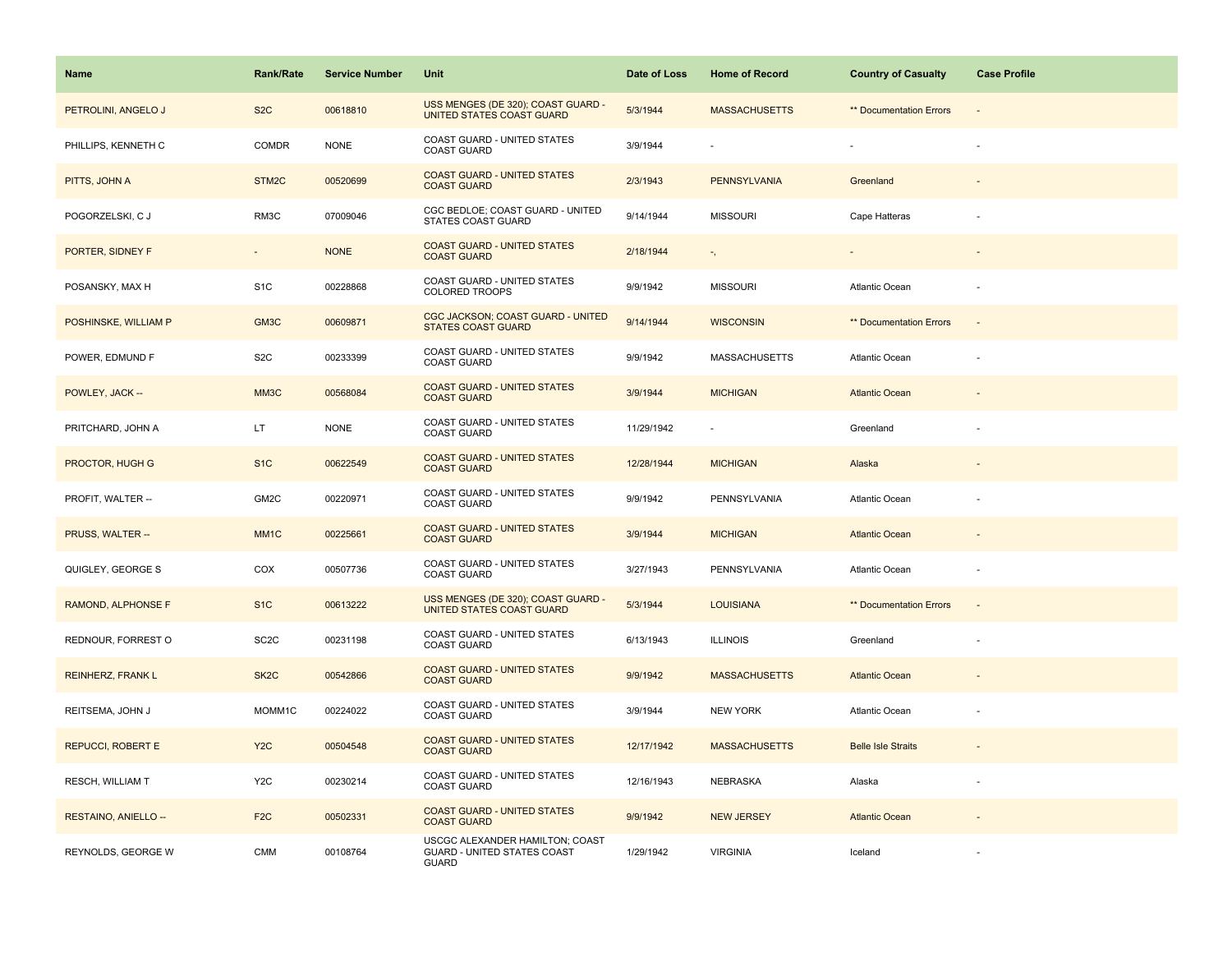| <b>Name</b>                | <b>Rank/Rate</b>  | <b>Service Number</b> | Unit                                                                                  | Date of Loss | <b>Home of Record</b>       | <b>Country of Casualty</b> | <b>Case Profile</b> |
|----------------------------|-------------------|-----------------------|---------------------------------------------------------------------------------------|--------------|-----------------------------|----------------------------|---------------------|
| <b>REYNOLDS, WILLIAM J</b> | RM3C              | 00201439              | <b>COAST GUARD - UNITED STATES</b><br><b>COAST GUARD</b>                              | 9/9/1942     | <b>DISTRICT OF COLUMBIA</b> | <b>Atlantic Ocean</b>      |                     |
| RICE, JAMES J              | SK <sub>2</sub> C | 00552132              | COAST GUARD - UNITED STATES<br><b>COAST GUARD</b>                                     | 6/13/1943    | <b>MASSACHUSETTS</b>        | Greenland                  |                     |
| <b>RICHARDS, LOUIS A</b>   | <b>CQM</b>        | 00108801              | <b>COAST GUARD - UNITED STATES</b><br><b>COAST GUARD</b>                              | 12/17/1942   | <b>NEW JERSEY</b>           | <b>Belle Isle Straits</b>  | $\blacksquare$      |
| RIDENOUR, FORREST D        | S <sub>1</sub> C  | 00539464              | <b>COAST GUARD - UNITED STATES</b><br><b>COAST GUARD</b>                              | 3/9/1944     | <b>OKLAHOMA</b>             | Atlantic Ocean             |                     |
| <b>RILEY, DANIEL W</b>     | ST <sub>1</sub> C | 00226571              | CGC BEDLOE; COAST GUARD - UNITED<br><b>STATES COAST GUARD</b>                         | 9/14/1944    | <b>ALABAMA</b>              | Cape Hatteras              |                     |
| RISNER, PAUL RICHARD       | S <sub>2</sub> C  | 07022810              | USS MENGES (DE 320); COAST GUARD -<br>UNITED STATES COAST GUARD                       | 5/3/1944     | <b>OHIO</b>                 | ** Documentation Errors    | $\sim$              |
| <b>ROBERTS, ENNIS LEE</b>  | MM <sub>2</sub> C | 00200376              | USCGC ALEXANDER HAMILTON; COAST<br><b>GUARD - UNITED STATES COAST</b><br><b>GUARD</b> | 1/29/1942    | <b>GEORGIA</b>              | Iceland                    |                     |
| ROBERTS, JOSEPH L          | GM3C              | 00650730              | COAST GUARD - UNITED STATES<br><b>COAST GUARD</b>                                     | 3/9/1944     | LOUISIANA                   | Atlantic Ocean             |                     |
| ROBINETTE, JOHN C          | GM3C              | 00637382              | <b>COAST GUARD - UNITED STATES</b><br><b>COAST GUARD</b>                              | 3/9/1944     | <b>ARKANSAS</b>             | <b>Atlantic Ocean</b>      |                     |
| ROBINSON, BOB C            | ARM1C             | 00200682              | COAST GUARD - UNITED STATES<br><b>COAST GUARD</b>                                     | 12/15/1945   | <b>NEW JERSEY</b>           | Atlantic Ocean             |                     |
| <b>ROBINSON, JAMES E</b>   | F <sub>1</sub> C  | 00542536              | <b>COAST GUARD - UNITED STATES</b><br><b>COAST GUARD</b>                              | 9/9/1942     | <b>NEW YORK</b>             | <b>Atlantic Ocean</b>      |                     |
| ROBINSON, WILLIAM L        | S <sub>1</sub> C  | 00228136              | COAST GUARD - UNITED STATES<br><b>COAST GUARD</b>                                     | 9/9/1942     | <b>ILLINOIS</b>             | <b>Atlantic Ocean</b>      |                     |
| ROSENBLUM, HASKELL --      | <b>ASTSUR</b>     | <b>NONE</b>           | <b>COAST GUARD - UNITED STATES</b><br>PUBLIC HEALTH SERVICE                           | 9/10/1943    | ÷                           |                            |                     |
| ROTRUCK, ELWOOD E          | S <sub>1</sub> C  | 00568147              | COAST GUARD - UNITED STATES<br><b>COAST GUARD</b>                                     | 3/9/1944     | OHIO                        | Atlantic Ocean             |                     |
| ROWELL, DONALD M           | GM3C              | 00640903              | <b>COAST GUARD - UNITED STATES</b><br><b>COAST GUARD</b>                              | 3/9/1944     | <b>FLORIDA</b>              | <b>Atlantic Ocean</b>      |                     |
| ROWLAND, ROBERT H          | SOM3C             | 00231035              | COAST GUARD - UNITED STATES<br><b>COAST GUARD</b>                                     | 6/13/1943    | <b>MISSOURI</b>             | Greenland                  |                     |
| RUGGERI, ANTHONY --        | S <sub>1</sub> C  | 00228101              | <b>COAST GUARD - UNITED STATES</b><br><b>COAST GUARD</b>                              | 9/9/1942     | <b>MISSOURI</b>             | <b>Atlantic Ocean</b>      |                     |
| RUIDL, PATRICK C           | RDM3C             | 00230422              | COAST GUARD - UNITED STATES<br><b>COAST GUARD</b>                                     | 6/13/1943    | <b>MINNESOTA</b>            | Greenland                  |                     |
| RYAN, VANCE E              | S <sub>1</sub> C  | 00539429              | <b>COAST GUARD - UNITED STATES</b><br><b>COAST GUARD</b>                              | 3/9/1944     | <b>OKLAHOMA</b>             | <b>Atlantic Ocean</b>      |                     |
| SABELLI, NICK --           | MM1C              | 00204367              | USCGC ALEXANDER HAMILTON; COAST<br>GUARD - UNITED STATES COAST<br><b>GUARD</b>        | 1/29/1942    | MARYLAND                    | Iceland                    |                     |
| <b>SALM, VICTOR N</b>      | CM3C              | 00503158              | <b>COAST GUARD - UNITED STATES</b><br><b>COAST GUARD</b>                              | 6/13/1943    | <b>WISCONSIN</b>            | Greenland                  |                     |
| SALTER, CLAUD A            | CBM               | 00109115              | COAST GUARD - UNITED STATES<br><b>COAST GUARD</b>                                     | 6/13/1943    | <b>MICHIGAN</b>             | Greenland                  |                     |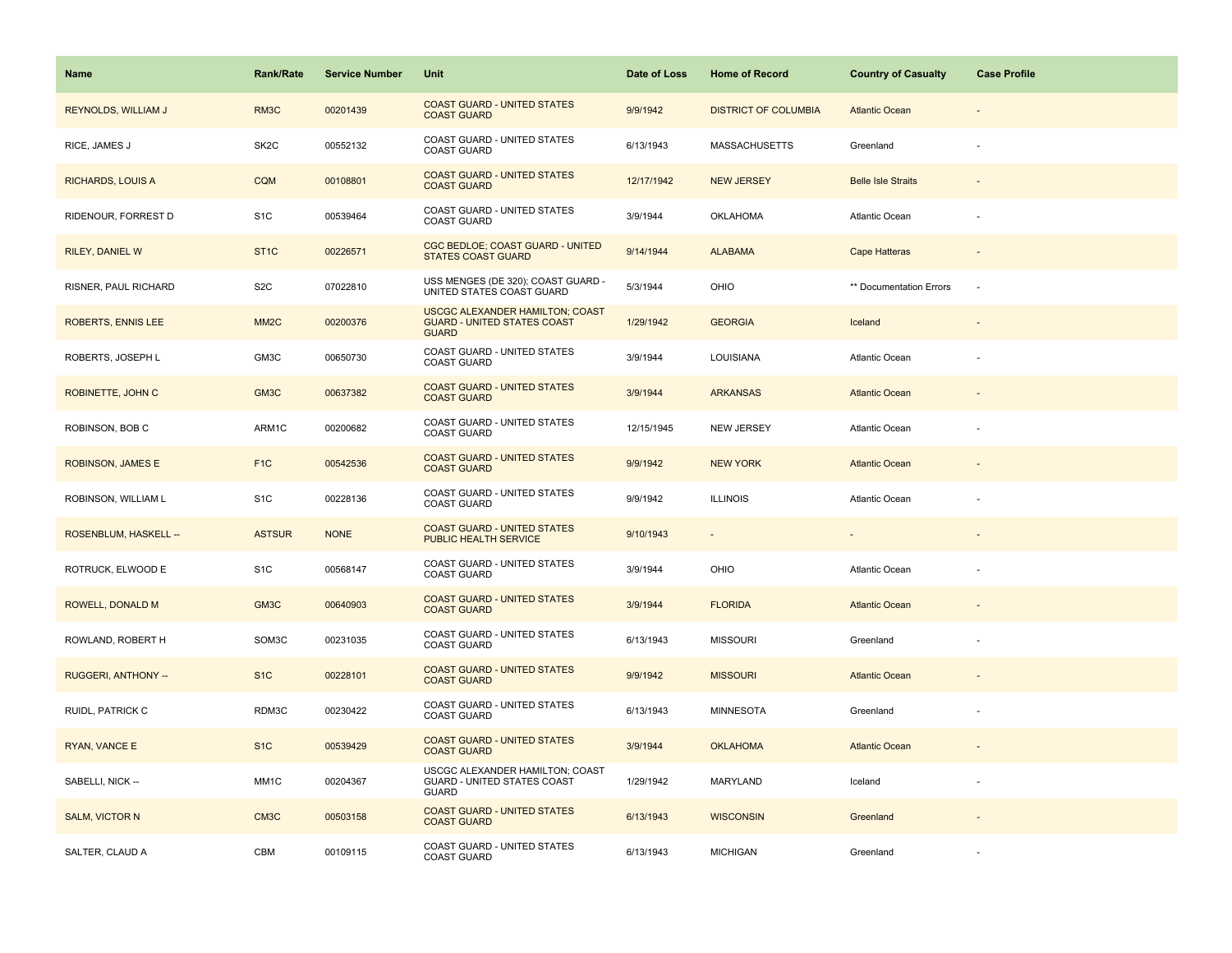| Name                      | <b>Rank/Rate</b>  | <b>Service Number</b> | Unit                                                                                         | Date of Loss | <b>Home of Record</b>    | <b>Country of Casualty</b> | <b>Case Profile</b>          |
|---------------------------|-------------------|-----------------------|----------------------------------------------------------------------------------------------|--------------|--------------------------|----------------------------|------------------------------|
| <b>SAMSON, EDDIE B</b>    | ST <sub>1</sub> C | 00575365              | <b>COAST GUARD - UNITED STATES</b><br><b>COAST GUARD</b>                                     | 3/9/1944     | <b>CALIFORNIA</b>        | <b>Atlantic Ocean</b>      |                              |
| SANDERS, CARVER G         | BM <sub>2</sub> C | 00530634              | USS MENGES (DE 320); COAST GUARD -<br>UNITED STATES COAST GUARD                              | 5/3/1944     | <b>TEXAS</b>             | ** Documentation Errors    | ä,                           |
| <b>SARGENT, KENNETH R</b> | S <sub>2</sub> C  | 00504177              | <b>COAST GUARD - UNITED STATES</b><br><b>COAST GUARD</b>                                     | 12/17/1942   | <b>MASSACHUSETTS</b>     | <b>Belle Isle Straits</b>  | $\blacksquare$               |
| SARRASIN, GERALD J        | F <sub>2</sub> C  | 00552366              | <b>COAST GUARD - UNITED STATES</b><br><b>COAST GUARD</b>                                     | 9/9/1942     | <b>MASSACHUSETTS</b>     | Atlantic Ocean             |                              |
| SATTLER, KENNETH E        | RM <sub>1C</sub>  | 00203929              | <b>COAST GUARD - UNITED STATES</b><br><b>COAST GUARD</b>                                     | 6/13/1943    | <b>WISCONSIN</b>         | Greenland                  |                              |
| SAVAGE, EDWARD A          | MOMM2C            | 00517161              | <b>COAST GUARD - UNITED STATES</b><br><b>COAST GUARD</b>                                     | 3/9/1944     | OHIO                     | Atlantic Ocean             |                              |
| SAVOY, JOSEPH H           | PHM3C             | 00612330              | <b>COAST GUARD - UNITED STATES</b><br><b>COAST GUARD</b>                                     | 3/9/1944     | <b>LOUISIANA</b>         | <b>Atlantic Ocean</b>      |                              |
| SCHMALFUSS, WILLIAM J     | RM3C              | 00224408              | COAST GUARD - UNITED STATES<br><b>COAST GUARD</b>                                            | 3/9/1944     | NEW YORK                 | Atlantic Ocean             |                              |
| <b>SCHMOLL, KENNETH H</b> | RM3C              | 00506786              | <b>COAST GUARD - UNITED STATES</b><br><b>COAST GUARD</b>                                     | 9/21/1943    | <b>PENNSYLVANIA</b>      | Alaska                     |                              |
| SESSA, VINCENT --         | MOMM2C            | 00550303              | COAST GUARD - UNITED STATES<br><b>COAST GUARD</b>                                            | 4/12/1944    | <b>NEW YORK</b>          | Carribean Area             |                              |
| SEVIGNY, EDGAR --         | <b>BOSN</b>       | <b>NONE</b>           | LV-73; COAST GUARD - UNITED STATES<br><b>COAST GUARD</b>                                     | 9/17/1944    |                          |                            |                              |
| SHAW, JACK E              | <b>LTJG</b>       | <b>NONE</b>           | COAST GUARD - UNITED STATES<br><b>COAST GUARD</b>                                            | 5/18/1944    | $\overline{\phantom{a}}$ |                            |                              |
| SHEARER, ROBERT F         | SC <sub>2</sub> C | 00227786              | <b>COAST GUARD - UNITED STATES</b><br><b>COAST GUARD</b>                                     | 9/9/1942     | <b>WASHINGTON</b>        | <b>Atlantic Ocean</b>      |                              |
| SHEWBRIDGE, MELVIN E      | MOMM2C            | 00520310              | COAST GUARD - UNITED STATES<br><b>COAST GUARD</b>                                            | 12/17/1942   | <b>VIRGINIA</b>          | <b>Belle Isle Straits</b>  | ä,                           |
| SHULTZ, EDWARD G          | MM <sub>1C</sub>  | 00204308              | <b>COAST GUARD - UNITED STATES</b><br><b>COAST GUARD</b>                                     | 10/14/1942   | <b>PENNSYLVANIA</b>      | <b>Cabot Straits</b>       |                              |
| SICKLES, FRANK E          | S <sub>1</sub> C  | 00606459              | COAST GUARD - UNITED STATES<br>COAST GUARD                                                   | 6/13/1943    | <b>ILLINOIS</b>          | Greenland                  |                              |
| SIECK, LUDVIG V T         | <b>LTJG</b>       | <b>NONE</b>           | <b>USCGC ALEXANDER HAMILTON; COAST</b><br><b>GUARD - UNITED STATES COAST</b><br><b>GUARD</b> | 1/29/1942    | $\overline{\phantom{a}}$ |                            | $\qquad \qquad \blacksquare$ |
| SIEDLECKI, ALEXANDER J    | QM2C              | 00550552              | COAST GUARD - UNITED STATES<br><b>COAST GUARD</b>                                            | 9/9/1942     | <b>NEW YORK</b>          | <b>Atlantic Ocean</b>      |                              |
| SILADIO, FRANCISCO --     | ST <sub>1C</sub>  | 00110488              | <b>COAST GUARD - UNITED STATES</b><br><b>COAST GUARD</b>                                     | 9/4/1942     | NON-US                   | <b>Atlantic Ocean</b>      |                              |
| SILSBE, HAROLD C          | F <sub>3</sub> C  | 00550495              | COAST GUARD - UNITED STATES<br>COAST GUARD                                                   | 9/9/1942     | <b>NEW YORK</b>          | <b>Atlantic Ocean</b>      |                              |
| SIMON, ELMER STEPHEN      | S <sub>2</sub> C  | 00570232              | <b>COAST GUARD - UNITED STATES</b><br><b>COAST GUARD</b>                                     | 3/9/1944     | <b>OHIO</b>              | <b>Atlantic Ocean</b>      |                              |
| SIMPSON, GEORGE --        | STM2C             | 07004590              | COAST GUARD - UNITED STATES<br><b>COAST GUARD</b>                                            | 3/9/1944     | <b>NEW YORK</b>          | Atlantic Ocean             |                              |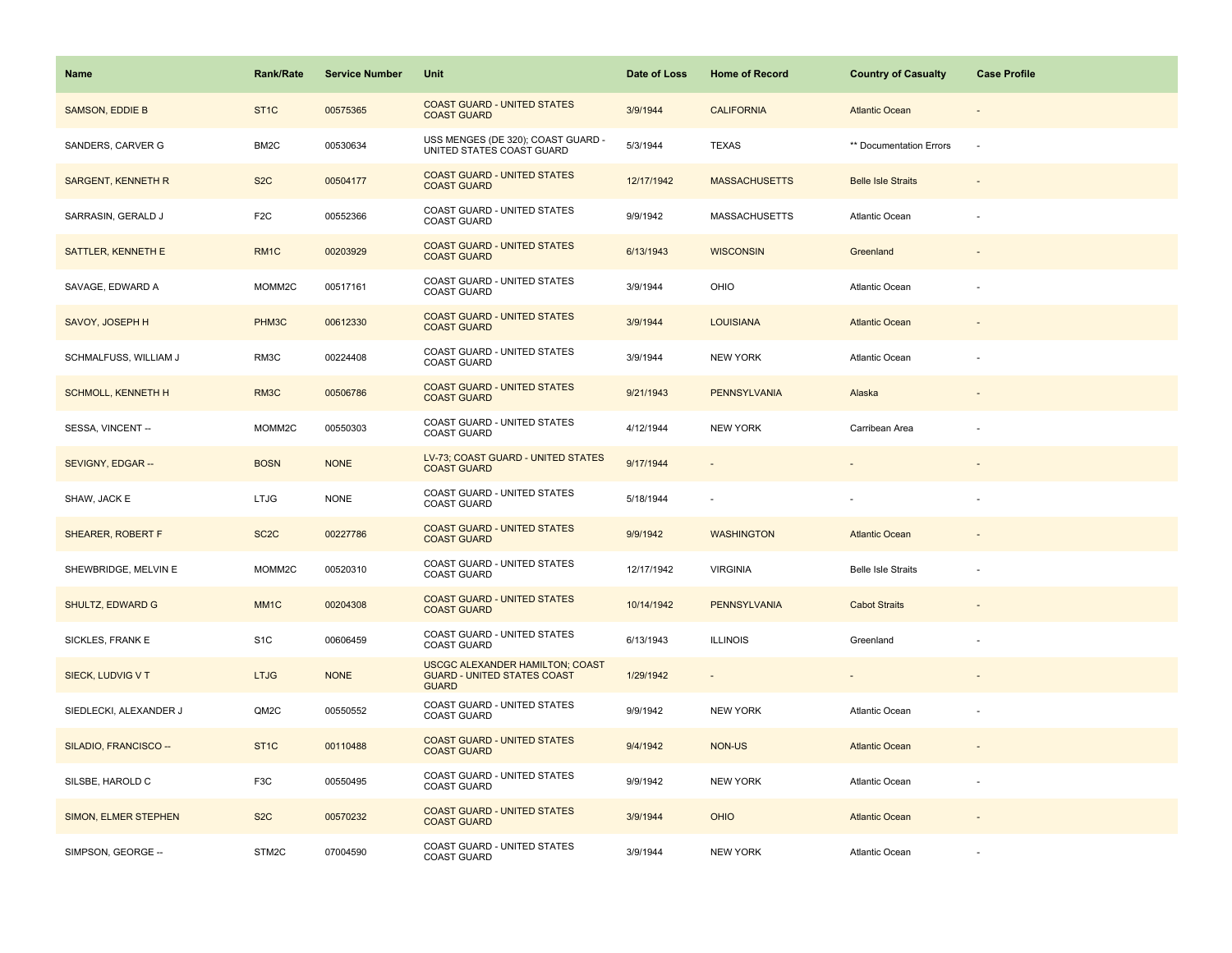| Name                       | <b>Rank/Rate</b>  | <b>Service Number</b> | Unit                                                     | Date of Loss | <b>Home of Record</b>    | <b>Country of Casualty</b> | <b>Case Profile</b>      |
|----------------------------|-------------------|-----------------------|----------------------------------------------------------|--------------|--------------------------|----------------------------|--------------------------|
| SITGREAVES, HOWARD R       | F <sub>1</sub> C  | 00524606              | <b>COAST GUARD - UNITED STATES</b><br><b>COAST GUARD</b> | 3/9/1944     | <b>NEW YORK</b>          | <b>Atlantic Ocean</b>      |                          |
| SKARIN, CLIFFORD B         | Y <sub>2</sub> C  | 00503048              | COAST GUARD - UNITED STATES<br><b>COAST GUARD</b>        | 6/13/1943    | <b>ILLINOIS</b>          | Greenland                  |                          |
| <b>SLONAKER, HARVEY O</b>  | BM1C              | 00220550              | <b>COAST GUARD - UNITED STATES</b><br><b>COAST GUARD</b> | 5/18/1944    | <b>PENNSYLVANIA</b>      | Solomon Islands            | $\overline{\phantom{a}}$ |
| SMILLIE, ALLAN B           | GM2C              | 00235355              | COAST GUARD - UNITED STATES<br><b>COAST GUARD</b>        | 9/9/1942     | PENNSYLVANIA             | Atlantic Ocean             | ä,                       |
| SMITH, ALVIN A             | AS                | 00564390              | <b>COAST GUARD - UNITED STATES</b><br><b>COAST GUARD</b> | 2/3/1943     | <b>PENNSYLVANIA</b>      | Greenland                  |                          |
| SMITH, CLAYTON R           | S <sub>1</sub> C  | 00231858              | COAST GUARD - UNITED STATES<br><b>COAST GUARD</b>        | 6/13/1943    | WISCONSIN                | Greenland                  |                          |
| SMITH, EDWIN M             | <b>CY</b>         | 00206793              | <b>COAST GUARD - UNITED STATES</b><br><b>COAST GUARD</b> | 12/29/1942   | <b>PENNSYLVANIA</b>      | <b>Atlantic Ocean</b>      |                          |
| SNOOK, EDWIN D             | SM3C              | 00635454              | COAST GUARD - UNITED STATES<br><b>COAST GUARD</b>        | 3/9/1944     | <b>INDIANA</b>           | Atlantic Ocean             |                          |
| <b>SNOOK, MARSHALL F</b>   | <b>CGM</b>        | 00512050              | <b>COAST GUARD - UNITED STATES</b><br><b>COAST GUARD</b> | 3/9/1944     | <b>NEW YORK</b>          | <b>Atlantic Ocean</b>      |                          |
| SNYDER, ARTHUR J F         | RM <sub>2</sub> C | 00234731              | CGC JACKSON; COAST GUARD - UNITED<br>STATES COAST GUARD  | 9/14/1944    | PENNSYLVANIA             | ** Documentation Errors    | $\sim$                   |
| <b>SOMES, THOMAS B</b>     | QM1C              | 00221680              | <b>COAST GUARD - UNITED STATES</b><br><b>COAST GUARD</b> | 6/13/1943    | <b>MICHIGAN</b>          | Greenland                  |                          |
| SOMMERS, JOSEPH C          | S <sub>1</sub> C  | 00503166              | COAST GUARD - UNITED STATES<br><b>COAST GUARD</b>        | 6/13/1943    | <b>ILLINOIS</b>          | Greenland                  |                          |
| <b>SPENCER, WILLIAM E</b>  | <b>LTJG</b>       | <b>NONE</b>           | <b>COAST GUARD - UNITED STATES</b><br><b>COAST GUARD</b> | 3/9/1944     |                          |                            |                          |
| SPOONER, WILLIAM R         | <b>LTJG</b>       | <b>NONE</b>           | COAST GUARD - UNITED STATES<br>COAST GUARD               | 9/9/1942     | $\overline{\phantom{a}}$ |                            | ÷,                       |
| STANLEY, GEORGE A          | S <sub>1</sub> C  | 00228252              | <b>COAST GUARD - UNITED STATES</b><br><b>COAST GUARD</b> | 9/9/1942     | <b>ILLINOIS</b>          | <b>Atlantic Ocean</b>      |                          |
| STANLEY, JOSEPH H          | <b>CGM</b>        | 00505073              | COAST GUARD - UNITED STATES<br><b>COAST GUARD</b>        | 9/9/1942     | <b>MASSACHUSETTS</b>     | Atlantic Ocean             |                          |
| <b>STARRETT, WILLARD L</b> | S <sub>1</sub> C  | 00517692              | <b>COAST GUARD - UNITED STATES</b><br><b>COAST GUARD</b> | 3/9/1944     | <b>OHIO</b>              | <b>Atlantic Ocean</b>      |                          |
| STECKLING, EDWARD W        | <b>CMM</b>        | 00109907              | COAST GUARD - UNITED STATES<br><b>COAST GUARD</b>        | 9/17/1944    | <b>MASSACHUSETTS</b>     | Atlantic Ocean             |                          |
| STEFANDEL, FRANK L         | EM <sub>2</sub> C | 00541865              | <b>COAST GUARD - UNITED STATES</b><br><b>COAST GUARD</b> | 9/9/1942     | <b>NEW YORK</b>          | <b>Atlantic Ocean</b>      |                          |
| STEHLE, JOSEPH C           | <b>LTJG</b>       | <b>NONE</b>           | COAST GUARD - UNITED STATES<br><b>COAST GUARD</b>        | 9/9/1942     |                          |                            |                          |
| STEIGER, ALFRED --         | F <sub>3</sub> C  | 00550497              | <b>COAST GUARD - UNITED STATES</b><br><b>COAST GUARD</b> | 9/9/1942     | <b>NEW YORK</b>          | <b>Atlantic Ocean</b>      |                          |
| STELTER, FREDERICK J       | WT3C              | 00607457              | COAST GUARD - UNITED STATES<br><b>COAST GUARD</b>        | 9/17/1944    | <b>ILLINOIS</b>          | Atlantic Ocean             |                          |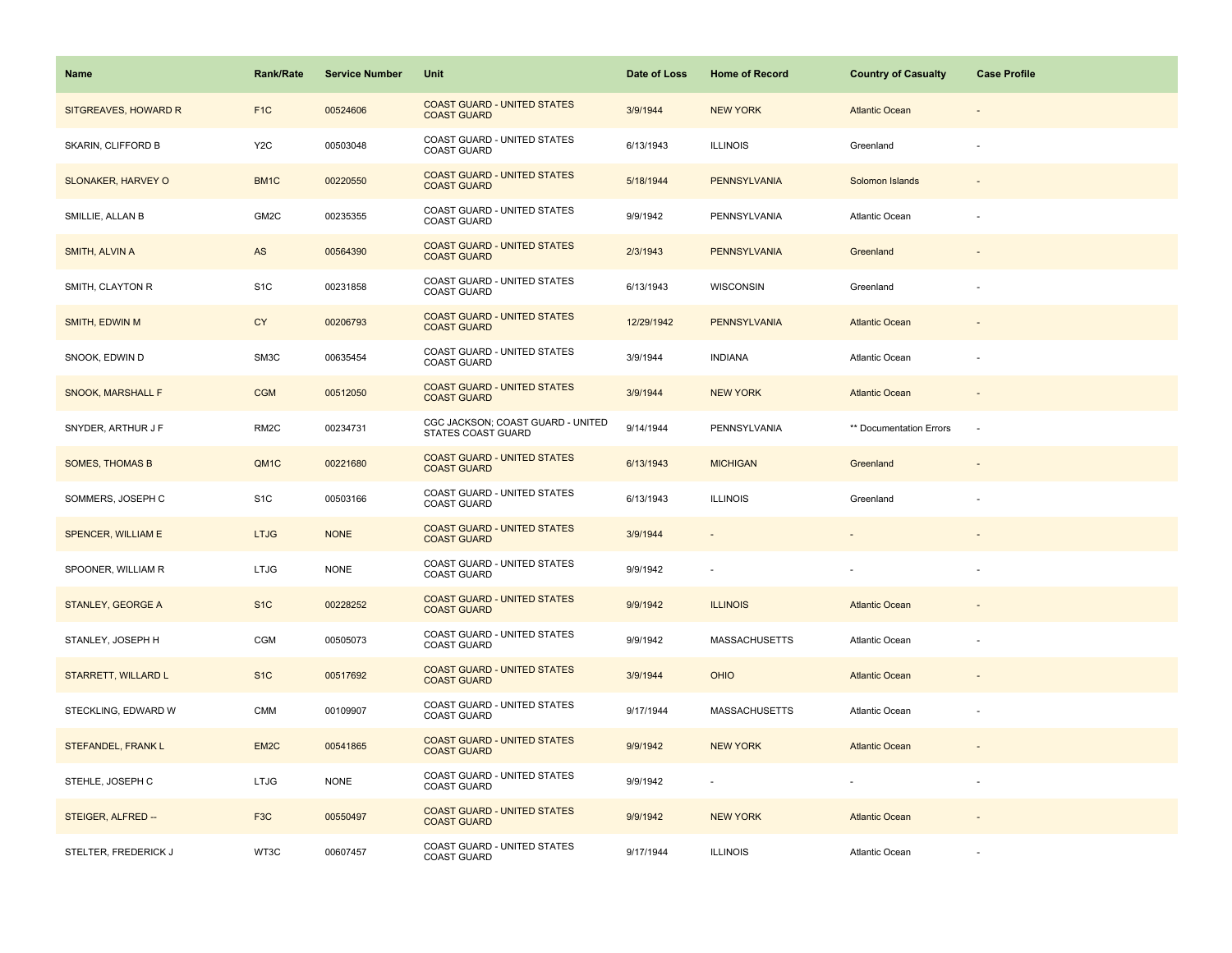| Name                       | <b>Rank/Rate</b>    | <b>Service Number</b> | Unit                                                            | Date of Loss | <b>Home of Record</b> | <b>Country of Casualty</b> | <b>Case Profile</b>      |
|----------------------------|---------------------|-----------------------|-----------------------------------------------------------------|--------------|-----------------------|----------------------------|--------------------------|
| <b>STEPANEK, LYLE W</b>    | S <sub>1</sub> C    | 00573457              | <b>COAST GUARD - UNITED STATES</b><br><b>COAST GUARD</b>        | 3/9/1944     | <b>IOWA</b>           | <b>Atlantic Ocean</b>      |                          |
| STEVENS, EDDIE M           | STM <sub>2</sub> C  | 00685031              | COAST GUARD - UNITED STATES<br><b>COAST GUARD</b>               | 3/9/1944     | <b>GEORGIA</b>        | Atlantic Ocean             |                          |
| STEWARTZ, STANLEY S        | S <sub>2</sub> C    | 07002982              | USS MENGES (DE 320); COAST GUARD -<br>UNITED STATES COAST GUARD | 5/3/1944     | <b>PENNSYLVANIA</b>   | ** Documentation Errors    | $\overline{\phantom{a}}$ |
| STICKNEY, CHARLES N        | BM1C                | 00133886              | <b>COAST GUARD - UNITED STATES</b><br><b>COAST GUARD</b>        | 8/19/1942    | <b>MICHIGAN</b>       | Solomon Islands            | ä,                       |
| STIMAC, JOHN J             | S <sub>1</sub> C    | 00606720              | <b>COAST GUARD - UNITED STATES</b><br><b>COAST GUARD</b>        | 9/17/1944    | <b>ILLINOIS</b>       | <b>Atlantic Ocean</b>      |                          |
| STOBART, JAMES A           | S <sub>1</sub> C    | 00522475              | <b>COAST GUARD - UNITED STATES</b><br><b>COAST GUARD</b>        | 3/9/1944     | <b>NEW YORK</b>       | Atlantic Ocean             |                          |
| STODA, EDWARD F            | <b>CWT</b>          | 00109971              | <b>COAST GUARD - UNITED STATES</b><br><b>COAST GUARD</b>        | 9/9/1942     | <b>NEW YORK</b>       | <b>Atlantic Ocean</b>      |                          |
| STORTS, RICHARD P          | S <sub>2</sub> C    | 07020172              | COAST GUARD - UNITED STATES<br><b>COAST GUARD</b>               | 3/9/1944     | <b>ILLINOIS</b>       | Atlantic Ocean             |                          |
| <b>STRONG, THEODORE R</b>  | STM1C               | 00690325              | FS-255; COAST GUARD - UNITED<br><b>STATES COAST GUARD</b>       | 5/11/1945    | <b>ILLINOIS</b>       | Philippine Islands         |                          |
| STROUSE, JOHN A            | QM3C                | 00562492              | COAST GUARD - UNITED STATES<br><b>COAST GUARD</b>               | 3/9/1944     | PENNSYLVANIA          | Atlantic Ocean             |                          |
| <b>STRUDER, JAMES A</b>    | AS                  | 00598685              | <b>COAST GUARD - UNITED STATES</b><br><b>COAST GUARD</b>        | 2/3/1943     | <b>VIRGINIA</b>       | Greenland                  |                          |
| SULLIVAN, JAMES --         | <b>LTJG</b>         | <b>NONE</b>           | CGC Escanaba; COAST GUARD - UNITED<br><b>STATES COAST GUARD</b> | 6/13/1943    |                       |                            |                          |
| <b>SULLIVAN, RAYMOND E</b> | MOMM1C              | 00249192              | <b>COAST GUARD - UNITED STATES</b><br><b>COAST GUARD</b>        | 3/9/1944     | <b>MICHIGAN</b>       | <b>Atlantic Ocean</b>      |                          |
| SULLIVAN, THOMAS M         | <b>ENS</b>          | <b>NONE</b>           | COAST GUARD - UNITED STATES<br><b>COAST GUARD</b>               | 9/9/1942     | ٠                     |                            | ä,                       |
| SULLIVAN, WILLIAM E        | AS                  | 00553653              | <b>COAST GUARD - UNITED STATES</b><br><b>COAST GUARD</b>        | 11/13/1942   | <b>MASSACHUSETTS</b>  | <b>Atlantic Ocean</b>      |                          |
| SUTTON, VIRGIL L           | F <sub>2</sub> C    | 00622897              | COAST GUARD - UNITED STATES<br>COAST GUARD                      | 3/9/1944     | <b>MICHIGAN</b>       | <b>Atlantic Ocean</b>      |                          |
| <b>SWANDER, DWIGHT E</b>   | RM <sub>2</sub> C   | 00205943              | <b>COAST GUARD - UNITED STATES</b><br><b>COAST GUARD</b>        | 6/13/1943    | <b>OKLAHOMA</b>       | Greenland                  | $\overline{\phantom{a}}$ |
| SWEENEY, LEON E            | S <sub>1</sub> C    | 00595437              | COAST GUARD - UNITED STATES<br><b>COAST GUARD</b>               | 3/9/1944     | <b>MASSACHUSETTS</b>  | Atlantic Ocean             | ł,                       |
| SWETT, ROBERT N            | MOMM <sub>1</sub> C | 00203614              | <b>COAST GUARD - UNITED STATES</b><br><b>COAST GUARD</b>        | 5/12/1946    | <b>ILLINOIS</b>       | PHILIPPINE ISLANDS         |                          |
| SYVERTSEN, HAROLD T        | <b>CCS</b>          | 00222882              | COAST GUARD - UNITED STATES<br>COAST GUARD                      | 9/9/1942     | <b>NEW YORK</b>       | <b>Atlantic Ocean</b>      |                          |
| TALSMA, JACOB --           | F <sub>1</sub> C    | 00578528              | <b>COAST GUARD - UNITED STATES</b><br><b>COAST GUARD</b>        | 3/9/1944     | <b>NEW JERSEY</b>     | <b>Atlantic Ocean</b>      |                          |
| TAMAS, JOHN --             | RM1C                | 00220453              | COAST GUARD - UNITED STATES<br><b>COAST GUARD</b>               | 3/9/1944     | PENNSYLVANIA          | Atlantic Ocean             |                          |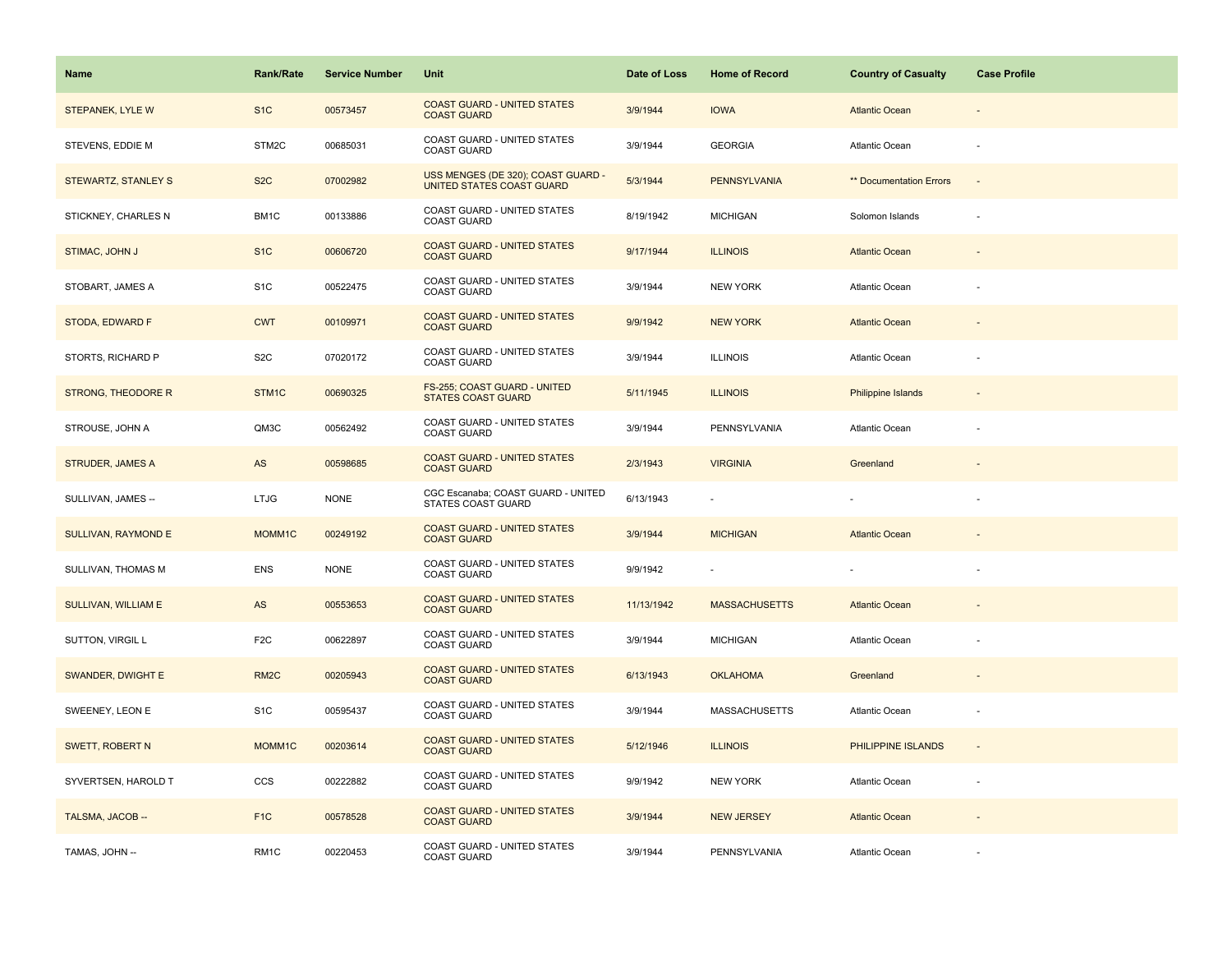| Name                       | <b>Rank/Rate</b>  | <b>Service Number</b> | Unit                                                            | Date of Loss | <b>Home of Record</b> | <b>Country of Casualty</b>     | <b>Case Profile</b>      |
|----------------------------|-------------------|-----------------------|-----------------------------------------------------------------|--------------|-----------------------|--------------------------------|--------------------------|
| <b>TARAPACHAK, STEVE J</b> | AMM1C             | 00110150              | <b>COAST GUARD - UNITED STATES</b><br><b>COAST GUARD</b>        | 4/15/1942    | <b>OHIO</b>           | <b>Atlantic Ocean</b>          |                          |
| TESCHENDORF, LEO L         | <b>CMM</b>        | 00110215              | COAST GUARD - UNITED STATES<br><b>COAST GUARD</b>               | 6/13/1943    | <b>MICHIGAN</b>       | Greenland                      |                          |
| THOMAN, WILLIAM P          | <b>LTJG</b>       | <b>NONE</b>           | <b>COAST GUARD - UNITED STATES</b><br><b>COAST GUARD</b>        | 6/13/1943    | $\sim$                | $\overline{\phantom{a}}$       | $\overline{\phantom{a}}$ |
| THOMAS, HORACE L           | CEM               | 00552533              | COAST GUARD - UNITED STATES<br><b>COAST GUARD</b>               | 4/7/1944     | <b>MASSACHUSETTS</b>  | Atlantic Ocean                 |                          |
| THOMPSON, LUCIAN P         | MM <sub>1C</sub>  | 00211103              | USS LITTLE; COAST GUARD - UNITED<br><b>STATES COAST GUARD</b>   | 9/5/1942     | <b>NORTH CAROLINA</b> | Solomon Islands                |                          |
| THOMPSON, ROBERT E         | S <sub>2</sub> C  | 00599549              | USS MENGES (DE 320); COAST GUARD -<br>UNITED STATES COAST GUARD | 5/3/1944     | <b>VIRGINIA</b>       | ** Documentation Errors        | $\sim$                   |
| TIERNEY, WILLIAM C         | PHM <sub>2C</sub> | 00540315              | <b>COAST GUARD - UNITED STATES</b><br><b>COAST GUARD</b>        | 6/13/1943    | <b>NEW YORK</b>       | Greenland                      |                          |
| TILL, DONALD --            | MOMM2C            | 00229845              | COAST GUARD - UNITED STATES<br><b>COAST GUARD</b>               | 9/14/1944    | <b>MICHIGAN</b>       | Cape Hatteras                  | $\overline{\phantom{a}}$ |
| TILLER, JENNINGS R         | S <sub>2</sub> C  | 07013260              | CGC JACKSON; COAST GUARD - UNITED<br><b>STATES COAST GUARD</b>  | 9/14/1944    | <b>WEST VIRGINIA</b>  | <b>** Documentation Errors</b> | $\overline{a}$           |
| TILLETT, THOMAS --         | STM1C             | 00234096              | COAST GUARD - UNITED STATES<br><b>COAST GUARD</b>               | 6/13/1943    | NORTH CAROLINA        | Greenland                      |                          |
| TILLMAN, WILLIAM N         | <b>ENS</b>        | <b>NONE</b>           | <b>COAST GUARD - UNITED STATES</b><br><b>COAST GUARD</b>        | 3/9/1944     |                       |                                |                          |
| TIMOCKO, PAUL --           | S <sub>1</sub> C  | 00568504              | COAST GUARD - UNITED STATES<br><b>COAST GUARD</b>               | 3/9/1944     | <b>MICHIGAN</b>       | Atlantic Ocean                 |                          |
| TOFT, CHARLES E            | <b>LTCDR</b>      | <b>NONE</b>           | USS Muskeget, COAST GUARD - UNITED<br><b>STATES COAST GUARD</b> | 9/9/1942     |                       |                                |                          |
| TOWNE, FRANCIS I           | AS                | 00553889              | COAST GUARD - UNITED STATES<br><b>COAST GUARD</b>               | 9/9/1942     | <b>MASSACHUSETTS</b>  | Atlantic Ocean                 | ÷                        |
| TOWNSEND, LINWOOD E        | BM1C              | 00211148              | USS LITTLE; COAST GUARD - UNITED<br><b>STATES COAST GUARD</b>   | 9/5/1942     | <b>MARYLAND</b>       | Solomon Islands                |                          |
| TRAHAN, ASA --             | S <sub>2</sub> C  | 00612020              | COAST GUARD - UNITED STATES<br><b>COAST GUARD</b>               | 4/8/1945     | LOUISIANA             | Cape Hatteras                  |                          |
| TRAHAN, JAMES J P          | S <sub>2</sub> C  | 00244368              | <b>COAST GUARD - UNITED STATES</b><br><b>COAST GUARD</b>        | 9/9/1942     | <b>NEW YORK</b>       | <b>Atlantic Ocean</b>          |                          |
| TREADWELL, JESSE C         | <b>LTJG</b>       | <b>NONE</b>           | COAST GUARD - UNITED STATES<br><b>COAST GUARD</b>               | 6/13/1943    |                       |                                |                          |
| <b>TRIMBOLI, STEPHEN E</b> | S <sub>2</sub> C  | 00244224              | <b>COAST GUARD - UNITED STATES</b><br><b>COAST GUARD</b>        | 9/9/1942     | <b>NEW YORK</b>       | <b>Atlantic Ocean</b>          |                          |
| TUCCILLO, VINCENT J        | F <sub>1</sub> C  | 00233548              | COAST GUARD - UNITED STATES<br>COAST GUARD                      | 9/9/1942     | <b>NEW JERSEY</b>     | Atlantic Ocean                 |                          |
| <b>TUPPER, ORREN O</b>     | S <sub>1</sub> C  | 00666596              | <b>COAST GUARD - UNITED STATES</b><br><b>COAST GUARD</b>        | 5/18/1944    | <b>WASHINGTON</b>     | <b>ALASKA</b>                  |                          |
| TURANSKI, JOSEPH E         | S <sub>1</sub> C  | 00233463              | COAST GUARD - UNITED STATES<br><b>COAST GUARD</b>               | 9/9/1942     | <b>NEW JERSEY</b>     | Atlantic Ocean                 |                          |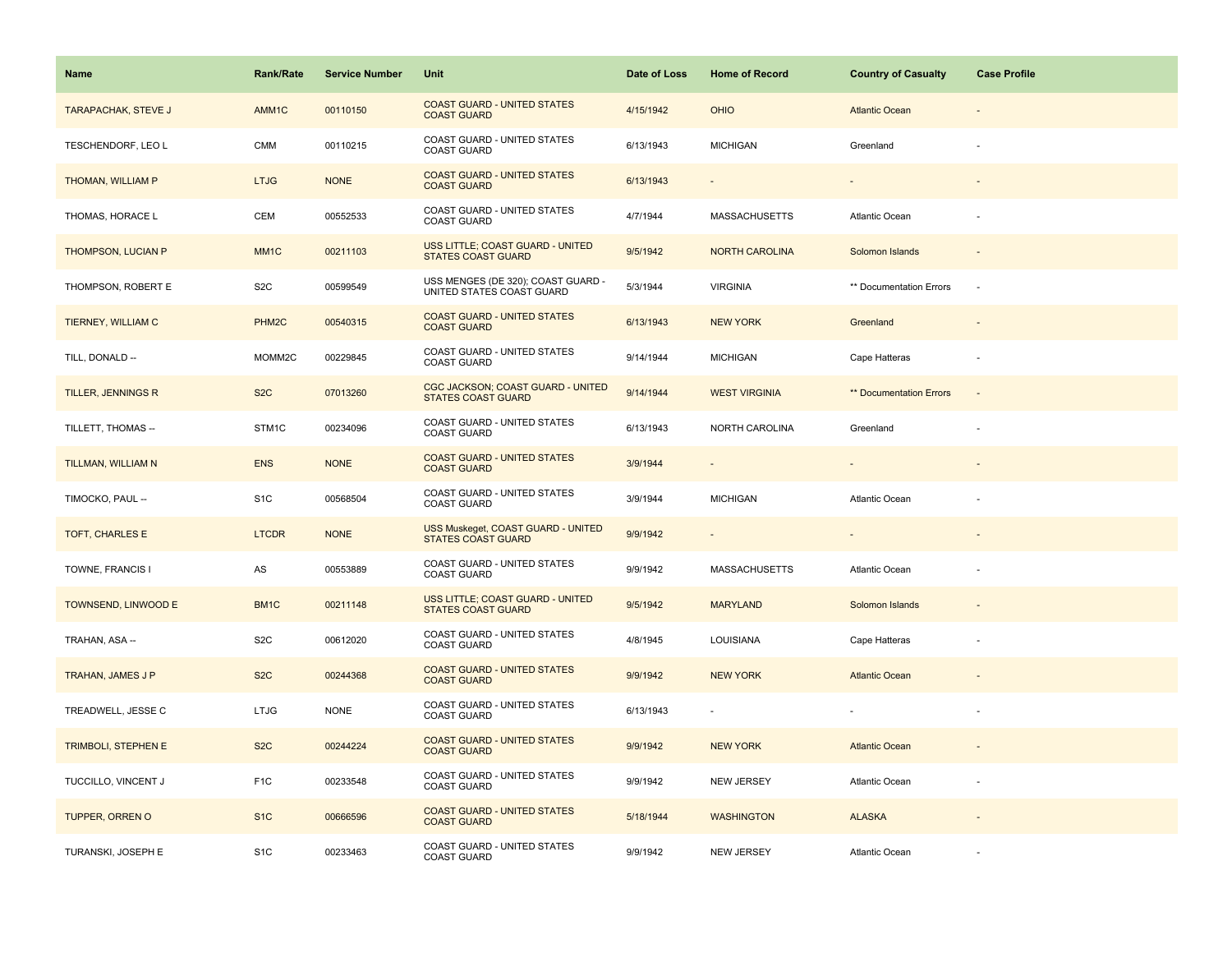| Name                      | <b>Rank/Rate</b>  | <b>Service Number</b> | Unit                                                                                  | Date of Loss | <b>Home of Record</b> | <b>Country of Casualty</b>            | <b>Case Profile</b>      |
|---------------------------|-------------------|-----------------------|---------------------------------------------------------------------------------------|--------------|-----------------------|---------------------------------------|--------------------------|
| TYRUS, EARL J             | STM2C             | 00606532              | <b>COAST GUARD - UNITED STATES</b><br><b>COAST GUARD</b>                              | 6/13/1943    | <b>ILLINOIS</b>       | Greenland                             |                          |
| VAIL, WALTON B            | QM3C              | 00239188              | COAST GUARD - UNITED STATES<br><b>COAST GUARD</b>                                     | 9/9/1942     | CONNECTICUT           | <b>Atlantic Ocean</b>                 |                          |
| <b>VALAER, CHARLES W</b>  | <b>ENS</b>        | <b>NONE</b>           | <b>COAST GUARD - UNITED STATES</b><br><b>COAST GUARD</b>                              | 3/9/1944     |                       |                                       |                          |
| VALLET, RENE --           | SC2C              | 03010144              | COAST GUARD - UNITED STATES<br><b>COAST GUARD</b>                                     | 3/9/1944     | <b>NEW YORK</b>       | <b>Atlantic Ocean</b>                 |                          |
| VAN ALSTYNE, GEORGE P     | S <sub>1</sub> C  | 00505095              | <b>COAST GUARD - UNITED STATES</b><br><b>COAST GUARD</b>                              | 9/9/1942     | <b>NEW YORK</b>       | <b>Atlantic Ocean</b>                 |                          |
| VAN EGMOND, WILLIAM J     | S <sub>1</sub> C  | 00249167              | COAST GUARD - UNITED STATES<br><b>COAST GUARD</b>                                     | 3/9/1944     | <b>MICHIGAN</b>       | Atlantic Ocean                        |                          |
| VANCE, DALE L             | S <sub>2</sub> C  | 00513001              | <b>COAST GUARD - UNITED STATES</b><br><b>COAST GUARD</b>                              | 3/9/1944     | <b>IOWA</b>           | <b>Atlantic Ocean</b>                 |                          |
| VAS, MICHAEL T            | MM <sub>2</sub> C | 00220519              | USCGC ALEXANDER HAMILTON; COAST<br><b>GUARD - UNITED STATES COAST</b><br><b>GUARD</b> | 1/29/1942    | PENNSYLVANIA          |                                       |                          |
| <b>VELASCO, BRAULIO M</b> | ST <sub>2</sub> C | 00217291              | <b>COAST GUARD - UNITED STATES</b><br><b>COAST GUARD</b>                              | 9/9/1942     | <b>NON-US</b>         | <b>Atlantic Ocean</b>                 | $\overline{\phantom{a}}$ |
| VENTRELLA, JOSEPH S       | MOMM2C            | 00227979              | COAST GUARD - UNITED STATES<br><b>COAST GUARD</b>                                     | 5/4/1942     | OREGON                | Pacific Ocean: North<br>American Area |                          |
| <b>VINESKY, PETER --</b>  | WT1C              | 00110630              | <b>COAST GUARD - UNITED STATES</b><br><b>COAST GUARD</b>                              | 9/9/1942     | <b>TEXAS</b>          | <b>Atlantic Ocean</b>                 |                          |
| VISSMAN, PAUL L           | <b>CWT</b>        | 00602867              | CGC BEDLOE; COAST GUARD - UNITED<br><b>STATES COAST GUARD</b>                         | 9/14/1944    | <b>CALIFORNIA</b>     | Cape Hatteras                         |                          |
| <b>VRABEL, STEVE R</b>    | BM <sub>2</sub> C | 00205142              | <b>COAST GUARD - UNITED STATES</b><br><b>COAST GUARD</b>                              | 9/9/1942     | <b>ILLINOIS</b>       | <b>Atlantic Ocean</b>                 |                          |
| WAHAB, JOHN --            | STM2C             | 00233777              | COAST GUARD - UNITED STATES<br><b>COAST GUARD</b>                                     | 9/9/1942     | <b>NEW YORK</b>       | Atlantic Ocean                        |                          |
| WAHL, LESTER A            | MOMM2C            | 00518908              | <b>COAST GUARD - UNITED STATES</b><br><b>COAST GUARD</b>                              | 3/9/1944     | <b>MICHIGAN</b>       | <b>Atlantic Ocean</b>                 |                          |
| WALKER, ALLEN B           | RM1C              | 00202495              | COAST GUARD - UNITED STATES<br><b>COAST GUARD</b>                                     | 9/9/1942     | <b>MASSACHUSETTS</b>  | Atlantic Ocean                        |                          |
| WARD, RALPH E             | S <sub>2</sub> C  | 00241072              | <b>COAST GUARD - UNITED STATES</b><br><b>COAST GUARD</b>                              | 9/9/1942     | <b>OKLAHOMA</b>       | <b>Atlantic Ocean</b>                 |                          |
| WARD, WALTER LEE          | RM3C              | 00614005              | COAST GUARD - UNITED STATES<br><b>COAST GUARD</b>                                     | 3/9/1944     | <b>TEXAS</b>          | Atlantic Ocean                        |                          |
| <b>WARLICH, LOUIS F</b>   | S <sub>1</sub> C  | 00506948              | <b>COAST GUARD - UNITED STATES</b><br><b>COAST GUARD</b>                              | 3/27/1943    | <b>NEW JERSEY</b>     | <b>Atlantic Ocean</b>                 |                          |
| WASSILAK, FRANK --        | COX               | 00526869              | COAST GUARD - UNITED STATES<br>COAST GUARD                                            | 3/9/1944     | <b>MISSOURI</b>       | Atlantic Ocean                        | ä,                       |
| <b>WASSMER, JOHN H</b>    | S <sub>1</sub> C  | 00249084              | <b>COAST GUARD - UNITED STATES</b><br><b>COAST GUARD</b>                              | 3/9/1944     | <b>MICHIGAN</b>       | <b>Atlantic Ocean</b>                 |                          |
| WATERS, NELSON A          | MOMM2C            | 00542752              |                                                                                       | 12/17/1942   |                       | <b>Belle Isle Straits</b>             |                          |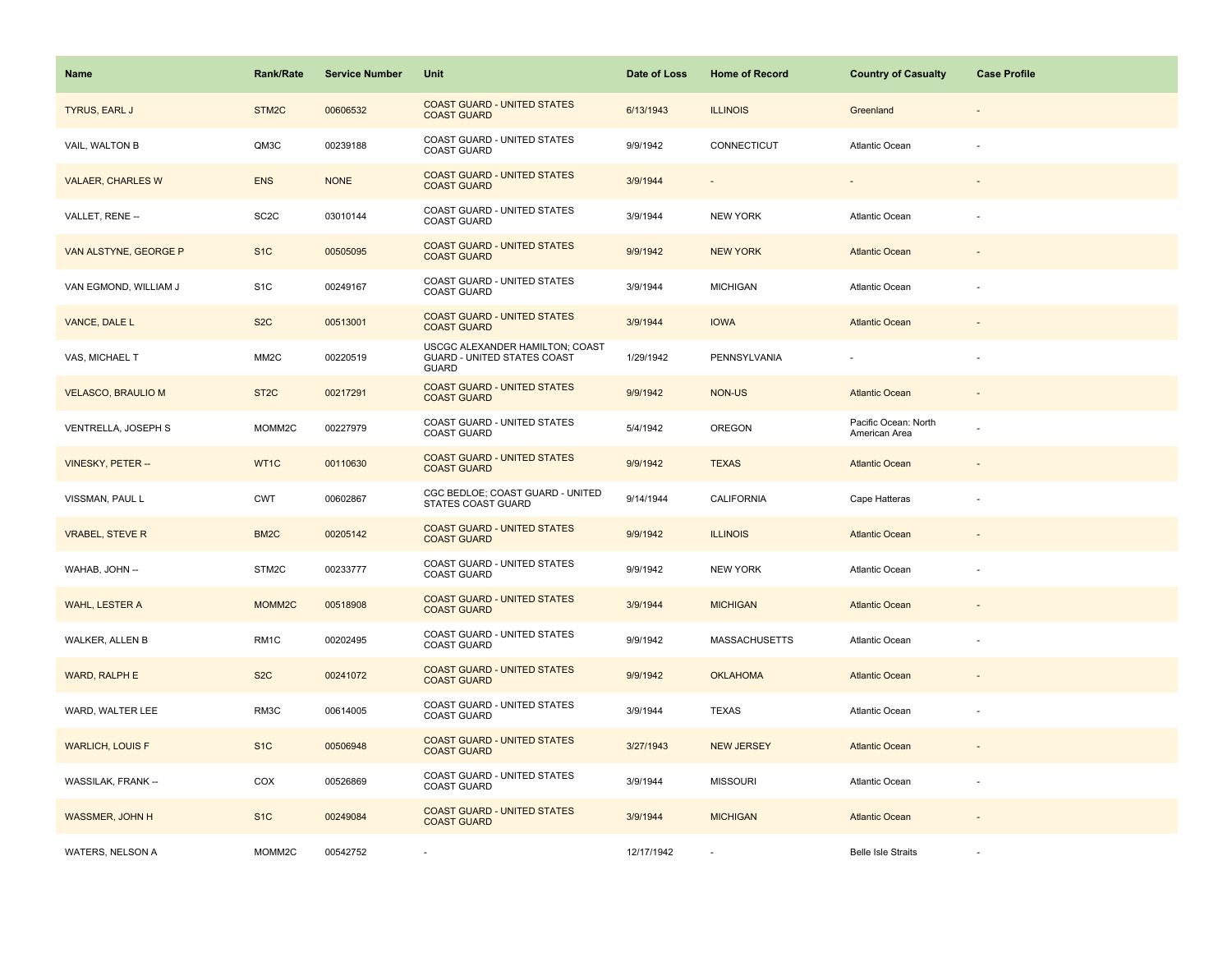| Name                       | <b>Rank/Rate</b>  | <b>Service Number</b> | Unit                                                            | Date of Loss | <b>Home of Record</b> | <b>Country of Casualty</b> | <b>Case Profile</b>      |
|----------------------------|-------------------|-----------------------|-----------------------------------------------------------------|--------------|-----------------------|----------------------------|--------------------------|
| <b>WATERS, WILLIAM F</b>   | <b>MACH</b>       | <b>NONE</b>           | CGC JACKSON; COAST GUARD - UNITED<br><b>STATES COAST GUARD</b>  | 9/14/1944    |                       |                            |                          |
| WEBER, THOMAS J            | COX               | 00605868              | CGC BEDLOE; COAST GUARD - UNITED<br>STATES COAST GUARD          | 9/14/1944    | <b>ILLINOIS</b>       | Cape Hatteras              |                          |
| <b>WEBSTER, WILLIAM D</b>  | MM <sub>2</sub> C | 00244854              | <b>COAST GUARD - UNITED STATES</b><br><b>COAST GUARD</b>        | 9/9/1942     | <b>NEW YORK</b>       | <b>Atlantic Ocean</b>      | $\overline{\phantom{a}}$ |
| WEINER, MURRAY F           | SOM3C             | 00501377              | COAST GUARD - UNITED STATES<br><b>COAST GUARD</b>               | 9/9/1942     | <b>NEW YORK</b>       | Atlantic Ocean             |                          |
| WELLS, RAY L               | S <sub>2</sub> C  | 00508824              | <b>COAST GUARD - UNITED STATES</b><br><b>COAST GUARD</b>        | 3/9/1944     | <b>NORTH CAROLINA</b> | <b>Atlantic Ocean</b>      |                          |
| WELSH, DEAN M              | CM <sub>1C</sub>  | 00225157              | <b>COAST GUARD - UNITED STATES</b><br><b>COAST GUARD</b>        | 6/13/1943    | <b>IOWA</b>           | Greenland                  | ä,                       |
| <b>WELSH, DENVER C</b>     | QM3C              | 00229954              | CGC JACKSON; COAST GUARD - UNITED<br><b>STATES COAST GUARD</b>  | 9/14/1944    | <b>MICHIGAN</b>       | ** Documentation Errors    | $\overline{a}$           |
| WERNER, EDWARD T           | AMM2C             | 00213685              | COAST GUARD - UNITED STATES<br><b>COAST GUARD</b>               | 4/3/1942     | <b>NEW YORK</b>       | Atlantic Ocean             |                          |
| <b>WESCOTT, ROBERT J</b>   | <b>LTJG</b>       | <b>NONE</b>           | <b>COAST GUARD - UNITED STATES</b><br><b>COAST GUARD</b>        | 3/9/1944     |                       |                            |                          |
| WETMORE, EVT               | F <sub>2</sub> C  | 00617276              | COAST GUARD - UNITED STATES<br><b>COAST GUARD</b>               | 6/13/1943    | <b>MASSACHUSETTS</b>  | Greenland                  |                          |
| WEYMAN, JOHN W             | F <sub>2</sub> C  | 00550505              | <b>COAST GUARD - UNITED STATES</b><br><b>COAST GUARD</b>        | 9/9/1942     | <b>NEW JERSEY</b>     | <b>Atlantic Ocean</b>      |                          |
| WHITE, JAMES P             | S <sub>2</sub> C  | 00671072              | COAST GUARD - UNITED STATES<br><b>COAST GUARD</b>               | 3/9/1944     | PENNSYLVANIA          | <b>Atlantic Ocean</b>      |                          |
| WHITE, NORMAN --           | STM <sub>2C</sub> | 00233072              | <b>COAST GUARD - UNITED STATES</b><br><b>COAST GUARD</b>        | 12/17/1942   | <b>NEW YORK</b>       | <b>Belle Isle Straits</b>  |                          |
| WHITE, RALPH C             | AS                | 00553887              | COAST GUARD - UNITED STATES<br><b>COAST GUARD</b>               | 9/9/1942     | CONNECTICUT           | Atlantic Ocean             |                          |
| WICKS, EUGENE --           | BM <sub>2</sub> C | 00217497              | <b>COAST GUARD - UNITED STATES</b><br><b>COAST GUARD</b>        | 2/3/1943     | <b>WASHINGTON</b>     | Greenland                  |                          |
| WIDMAN, AXEL V W           | RDM3C             | 00544723              | COAST GUARD - UNITED STATES<br><b>COAST GUARD</b>               | 6/13/1943    | <b>ILLINOIS</b>       | Greenland                  |                          |
| <b>WIGGER, PAUL W</b>      | MOMM1C            | 00522452              | <b>COAST GUARD - UNITED STATES</b><br><b>COAST GUARD</b>        | 3/9/1944     | <b>NEW YORK</b>       | <b>Atlantic Ocean</b>      |                          |
| WILDUNG, LEA WILLIAM       | RT3C              | 07017136              | CGC BEDLOE; COAST GUARD - UNITED<br><b>STATES COAST GUARD</b>   | 9/14/1944    | <b>MINNESOTA</b>      | Cape Hatteras              |                          |
| WILKINS, WOODROW W         | <b>END</b>        | <b>NONE</b>           | CGC Escanaba; COAST GUARD - UNITED<br><b>STATES COAST GUARD</b> | 6/13/1943    |                       |                            |                          |
| <b>WILLIAMS, CHARLES C</b> | RM <sub>2</sub> C | 00205473              | COAST GUARD - UNITED STATES<br><b>COAST GUARD</b>               | 12/17/1942   | <b>MISSOURI</b>       | <b>Belle Isle Straits</b>  |                          |
| <b>WILLIAMS, CHARLES W</b> | BM <sub>2</sub> C | 00213620              | <b>COAST GUARD - UNITED STATES</b><br><b>COAST GUARD</b>        | 8/19/1942    | <b>OHIO</b>           | Solomon Islands            |                          |
| WILLIAMS, CLARENCE V       | CM <sub>2</sub> C | 00615079              | COAST GUARD - UNITED STATES<br><b>COAST GUARD</b>               | 2/3/1943     | <b>MASSACHUSETTS</b>  | Greenland                  |                          |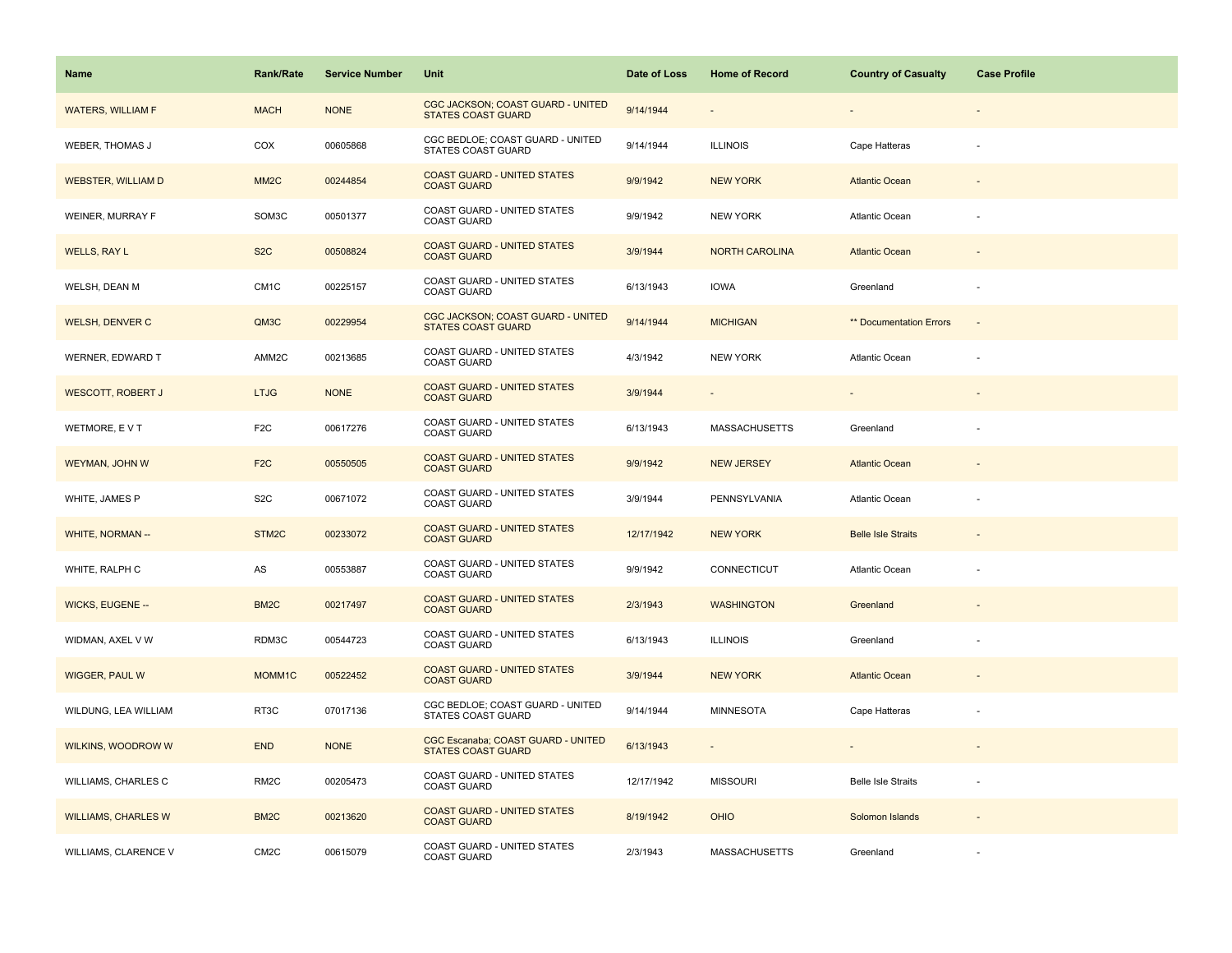| <b>Name</b>                | <b>Rank/Rate</b>   | <b>Service Number</b> | Unit                                                                                         | Date of Loss | <b>Home of Record</b> | <b>Country of Casualty</b>  | <b>Case Profile</b>      |
|----------------------------|--------------------|-----------------------|----------------------------------------------------------------------------------------------|--------------|-----------------------|-----------------------------|--------------------------|
| <b>WILLIAMS, GLENN E</b>   | STM <sub>2</sub> C | 00681215              | <b>COAST GUARD - UNITED STATES</b><br><b>COAST GUARD</b>                                     | 12/6/1945    | <b>PENNSYLVANIA</b>   | Hawaiian Islands            |                          |
| WILLIAMS, SAMUEL --        | STM1C              | 00232886              | COAST GUARD - UNITED STATES<br>COAST GUARD                                                   | 6/13/1943    | LOUISIANA             | Greenland                   |                          |
| <b>WILLIAMSON, DELMA R</b> | MM <sub>2</sub> C  | 00224091              | <b>COAST GUARD - UNITED STATES</b><br><b>COAST GUARD</b>                                     | 9/9/1942     | <b>NEW YORK</b>       | <b>Atlantic Ocean</b>       |                          |
| WILLIAMSON, VICTOR L       | RM <sub>1</sub> C  | 00224163              | <b>COAST GUARD - UNITED STATES</b><br><b>COAST GUARD</b>                                     | 9/9/1942     | <b>NEW YORK</b>       | Atlantic Ocean              |                          |
| <b>WINGATE, LESTER B</b>   | SOM2C              | 00577621              | <b>COAST GUARD - UNITED STATES</b><br><b>COAST GUARD</b>                                     | 3/9/1944     | <b>NEW YORK</b>       | <b>Atlantic Ocean</b>       |                          |
| <b>WINTER, FRANCIS F</b>   | Y <sub>2</sub> C   | 00559345              | COAST GUARD - UNITED STATES<br><b>COAST GUARD</b>                                            | 3/9/1944     | LOUISIANA             | Atlantic Ocean              |                          |
| WITT, WILLIAM C            | S <sub>2</sub> C   | 00680109              | <b>COAST GUARD - UNITED STATES</b><br><b>COAST GUARD</b>                                     | 2/5/1944     | <b>ILLINOIS</b>       | <b>Atlantic Ocean</b>       |                          |
| WOLEVER, HAROLD R          | F <sub>1</sub> C   | 00230138              | COAST GUARD - UNITED STATES<br><b>COAST GUARD</b>                                            | 9/9/1942     | NEBRASKA              | <b>Atlantic Ocean</b>       |                          |
| <b>WOLFE, BERNARD L</b>    | S <sub>1</sub> C   | 00541804              | <b>COAST GUARD - UNITED STATES</b><br><b>COAST GUARD</b>                                     | 6/6/1944     | <b>NEW JERSEY</b>     | Northern European<br>Waters |                          |
| WOODIN, SHERMAN F          | F <sub>2</sub> C   | 00634796              | COAST GUARD - UNITED STATES<br><b>COAST GUARD</b>                                            | 3/9/1944     | CALIFORNIA            | <b>Atlantic Ocean</b>       |                          |
| <b>WRIGHT, GABRIEL D</b>   | <b>COX</b>         | 00513570              | <b>COAST GUARD - UNITED STATES</b><br><b>COAST GUARD</b>                                     | 3/9/1944     | <b>FLORIDA</b>        | <b>Atlantic Ocean</b>       |                          |
| YARNELL, CHARLES E         | GM3C               | 00505764              | <b>COAST GUARD - UNITED STATES</b><br><b>COAST GUARD</b>                                     | 12/17/1942   | <b>MASSACHUSETTS</b>  | <b>Belle Isle Straits</b>   |                          |
| YATES, HERBERT W           | MM <sub>2</sub> C  | 00205493              | <b>USCGC ALEXANDER HAMILTON; COAST</b><br><b>GUARD - UNITED STATES COAST</b><br><b>GUARD</b> | 1/29/1942    | <b>MISSOURI</b>       | Iceland                     |                          |
| YORK, CLYDE B              | MM1C               | 00220479              | COAST GUARD - UNITED STATES<br><b>COAST GUARD</b>                                            | 6/13/1943    | <b>KENTUCKY</b>       | Greenland                   | ÷.                       |
| YOUNG, DAVID R             | <b>CBM</b>         | 00217997              | <b>COAST GUARD - UNITED STATES</b><br><b>COAST GUARD</b>                                     | 2/16/1943    | <b>WASHINGTON</b>     | Alaska                      |                          |
| YURIK, VICTOR --           | F <sub>2</sub> C   | 00231492              | COAST GUARD - UNITED STATES<br><b>COAST GUARD</b>                                            | 6/13/1943    | <b>INDIANA</b>        | Greenland                   |                          |
| ZAJAC, WALTER P            | MM <sub>2</sub> C  | 00220520              | <b>USCGC ALEXANDER HAMILTON; COAST</b><br><b>GUARD - UNITED STATES COAST</b><br><b>GUARD</b> | 1/29/1942    | <b>PENNSYLVANIA</b>   | Iceland                     | $\overline{\phantom{a}}$ |
| ZAKRZEWSKI, RUDOLPH L      | S <sub>1</sub> C   | 07009265              | COAST GUARD - UNITED STATES<br><b>COAST GUARD</b>                                            | 3/13/1946    | <b>WEST VIRGINIA</b>  | PHILIPPINE ISLANDS          | ÷,                       |
| <b>ZECHINI, PETER TOM</b>  | Y <sub>3</sub> C   | 00223775              | <b>COAST GUARD - UNITED STATES</b><br><b>COAST GUARD</b>                                     | 2/3/1943     | <b>TENNESSEE</b>      | Greenland                   |                          |
| ZIEGERT, WILLIAM E         | BM1C               | 00224193              | COAST GUARD - UNITED STATES<br><b>COAST GUARD</b>                                            | 5/18/1944    | <b>NEW YORK</b>       | Solomon Islands             |                          |
| ZIELENIEWSKI, L C          | MOMM3C             | 00622090              | <b>COAST GUARD - UNITED STATES</b><br><b>COAST GUARD</b>                                     | 8/27/1944    | <b>MICHIGAN</b>       | ** Documentation Errors     | $\sim$                   |
| ZIMOWSKI, VERNON W         | COX                | 00231075              | COAST GUARD - UNITED STATES<br><b>COAST GUARD</b>                                            | 5/18/1944    | <b>INDIANA</b>        | Solomon Islands             |                          |